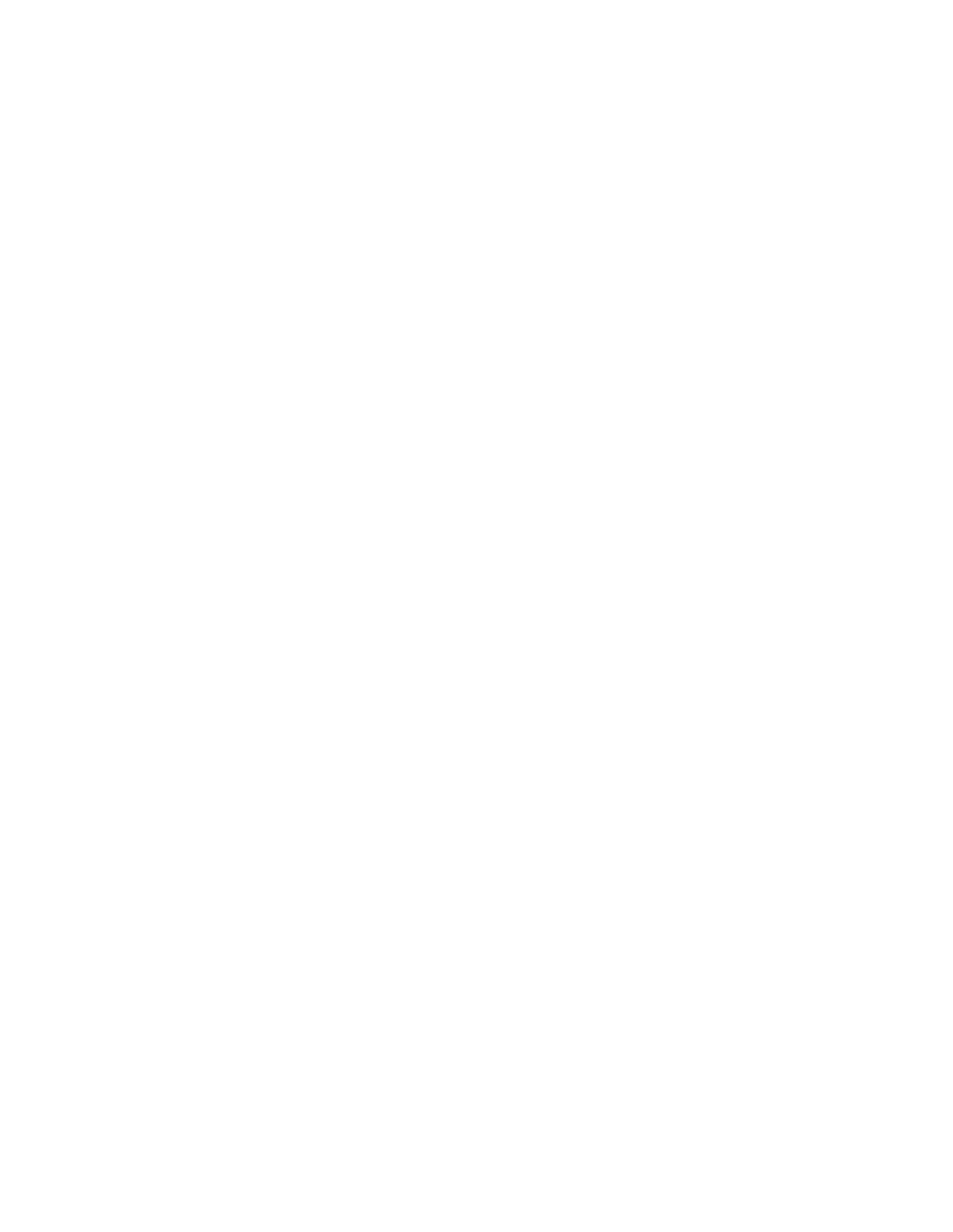

**May 7, 2012**

### **BASIC SCIENCE ORAL PRESENTATIONS**

#### **O-1**

**A gain of function variant of the mitochondrial protease SPG7 is associated with increased risk of coronary artery disease.** 

**Naif A.M. Almontashiri (Supervisor: Dr. Alexandre F.R. Stewart)** 

**Background/Purpose:** Mitochondrial ROS production plays a key role in the innate immune response. Inflammatory diseases, like coronary artery disease (CAD), are likely influenced by genetic variants that affect mitochondrial function. Here, we characterized a genetic variant (rs12960) that associates with the risk of CAD by meta-analysis of 12 GWAS in the CARDIoGRAM consortium. This variant replaces a conserved arginine at position 688 with glutamine (Q688) in the protease domain of the matrix AAA protease subunit encoded by SPG7. Together with the related protein AFG3L2, SPG7 forms a heterohexamer complex called mAAA protease that controls mitochondrial matrix protein synthesis and degrades misfolded proteins. SPG7 requires co-assembly with and processing by AFG3L2 to become proteolytically active.

**Methods/Results:** Using immunoblot, we found that processing of SPG7 to its mature and active form is regulated and inhibited by Forskolin in cell stably expressing the common form of SPG7. However, the Q688 variant escapes this regulatory process. Peripheral blood mononuclear cells from patients with CAD and primary human aortic smooth muscle cells that carry the Q688 SPG7 variant have more mature and active SPG7. Furthermore, using Electron micrograph and confocal imaging, we show that cells expressing this variant have increased mitochondrial fusion and numbers, produce higher levels of mitochondrial reactive oxygen species (mROS) and have increased cellular proliferation when tested using FACS analysis. ROS scavengers normalized markers of proliferation in these cells. Strikingly, when expressed in a yeast complementation experiment, the Q688 variant of SPG7 rescued the growth arrest caused by a protease-deficient mutation in AFG3L2 (E691K) known to cause cerebrospinal ataxia indicating that this variant is a gain of function.

**Conclusion:** My study identifies a novel functional variant of SPG7 that contributes to the risk of CAD by controlling mROS production and cell proliferation. Increased ROS production and cellular proliferation contribute to atherosclerotic lesion progression and would be expected to increase the risk of coronary artery disease.

#### **O-2**

#### **Enhanced Matrix for Cardiomyogenesis and Regeneration of Infarcted Hearts**

**Nick Blackburn (Supervisor: Dr. Erik Suuronen)** 

**Introduction:** In cardiovascular disease, the repair response is insufficient to restore blood flow, leading to the death of muscle and loss of tissue function. Therefore, strategies to augment the endogenous cell response and its effects may help improve tissue recovery and function. In this study we explored the use of tissue engineered collagen matrices for augmenting endogenous regenerative processes after a myocardial infarct (MI).

**Materials and Methods:** Seven-to-eight week old C57BL/6J mice underwent LAD ligation to induce myocardial infarction. One week post-surgery the mice were treated via echo-guided injections with one of the following: i) PBS, ii) collagen matrix or iii) sialyl-lewis<sup>X</sup>  $(sLe<sup>X</sup>)$ -collagen matrix. Heart function was assessed by echocardiography at baseline (1-week post-MI) and at 4 weeks posttreatment. Mice were sacrificed, and cardiac tissue was harvested for immunohistochemistry, cytokine arrays and western blots. **Results:** Mice treated with the  $sLe^{X}$ +collagen matrix had an improved ejection fraction (EF) of  $+2.5\% \pm 2\%$  compared to the PBS group  $(-4.1\% \pm 1.1\%; p=0.008)$ , while the collagen-treated group had a preserved EF of  $+0.6\% \pm 1.9\%$  ( $p=0.05$ ). Immunostaining for arterioles showed that the vascular network was greater in matrixtreated groups (7.9±0.6 and 8.0±0.5 arterioles/FOV for collagen and sLe<sup>X</sup>-collagen treated mice, respectively) compared to PBS (5.5 $\pm$ 0.5 arterioles/FOV;  $p \le 0.004$ ). Treatment with sLe<sup>X</sup>-collagen matrix reduced apoptosis in the heart by 33% compared to PBS  $(p=0.02)$ , as measured by active caspase-3 staining. The  $sLe^X$ -collagen matrix also reduced inflammation, as indicated by fewer CD68<sup>+</sup> macrophages (by 23%; *p*=0.03) and reduced inflammatory cytokine levels (e.g. IFN-γ, TNF- $\alpha$ : by >22%; *p*<0.05). Furthermore, the infarct area of the  $sLe^{X}$ +collagen matrix-treated group had a higher number of cells that expressed the cardiac stem cell markers c-kit  $(2.0\pm0.2)$  and Nkx2.5  $(5.2\pm0.4)$ , compared to PBS  $(1.5\pm0.1$  and  $2.5\pm0.7$ , respectively; *p*≤0.02). As well, expression of the cardiac gap junction protein connexin43 was  $1.4$ -fold greater in sLe<sup>X</sup>+collagen matrix-treated mice compared to the other groups (*p*≤0.0004).

**Conclusions:** Treatment with the sLeX+collagen matrix reduced inflammation and apoptosis and had a positive effect on endogenous regeneration and function of the infarcted mouse heart, through improved vascular density and possibly augmented cardiomyogenesis.

### **O-3**

### **Coronary Endothelial Function Evaluated in Mice with [ 11C]acetate PET Blood Flow Imaging**

**Etienne Croteau (Supervisor: Dr. Robert deKemp)** 

**Objectives:** Endothelial dysfunction (ED) is a common early symptom of hypertension, diabetes and atherosclerosis. The main function of the endothelium is to regulate the micro-vascular blood supply according to local changes in demand. We propose a hyperemic stress protocol with norepinephrine (NE) to derive the endothelial-specific myocardial flow reserve (EFR). The vasodilatation of the coronary microcirculation observed with myocardial PET perfusion imaging will be related to endothelial function.

**Methods:** In mice, the EFR was evaluated at two concentrations: 5.0 and 2.5 ug/kg/min i.v. over 10 min to optimize the appropriate norepinephrine (NE) dosage for infusion. A fiber optic sensor was placed in the carotid artery to measure peripheral blood pressure (BP) in healthy controls and in L-NAME (endothelial nitric oxide synthase inhibitor(eNOS)) pre-treated mice (drinking water 0.25mg/L for 1 week). PET imaging was conducted at baseline and following an optimized NE-stress protocol (radiotracer injection at 5 min) in C57BL mice (28  $\pm$  1g). I.V. injection of 34  $\pm$  16 MBq [<sup>11</sup>C]acetate was used to measure myocardial EFR ratio (NE-stress: baseline).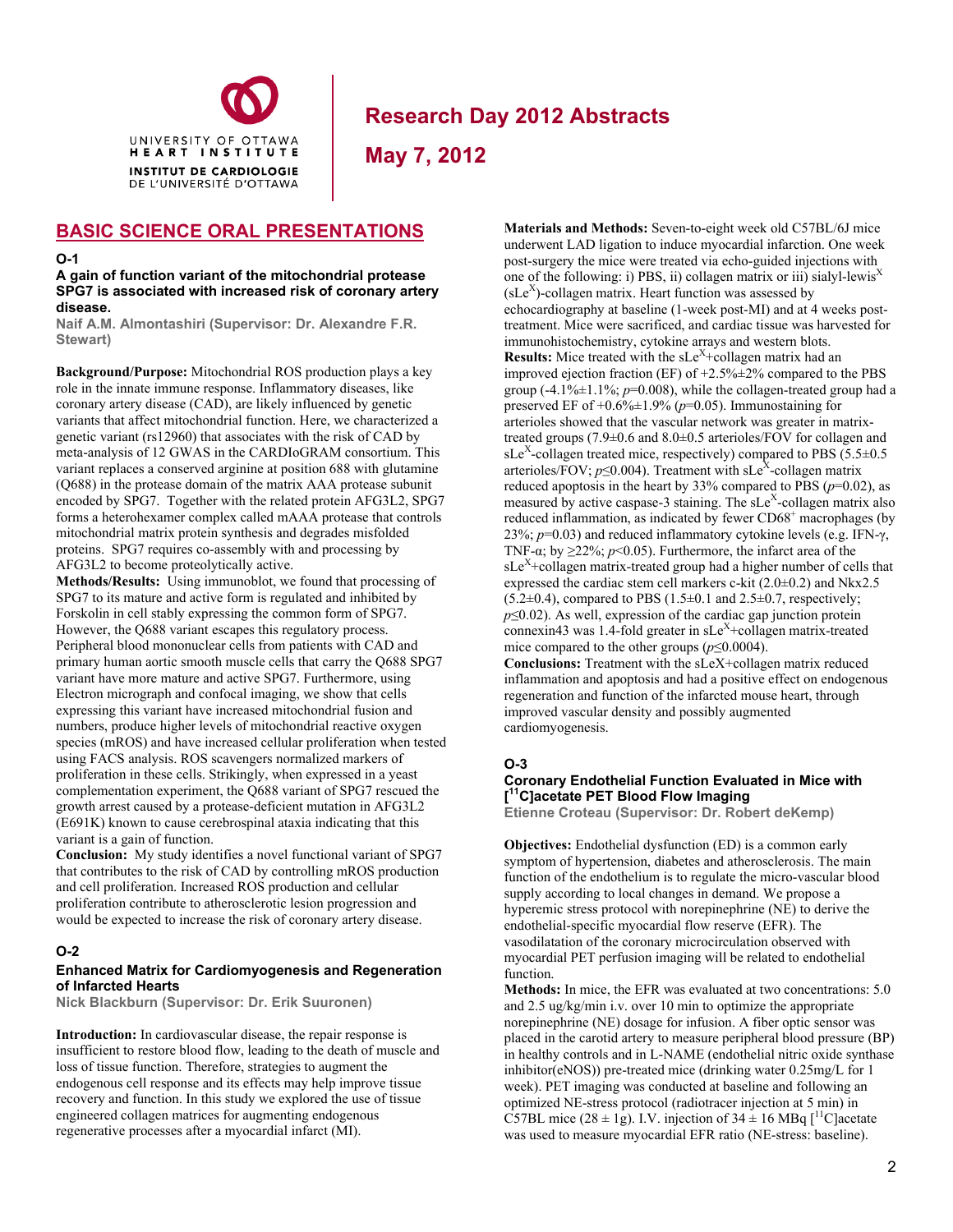

**May 7, 2012**

**Results:** Overall, in control animals there was no change in heart-rate  $\times$ systolic blood pressure product (RPP) ratio with (NE-stress:baseline); high dose was  $1.26 \pm 0.04$  (N=3) and low dose was  $1.23 \pm 0.09$  (N=5) (p  $= 0.55$ ). L-NAME pre-treatment showed a significant decrease of the RPP ratio to  $1.06 \pm 0.03$  (N=5) (p<0.05 vs. controls). A steady state BP response was typically reached after 2 min of NE infusion, and was sustained in both healthy controls and pre-treated mice. A 2 compartment model of  $\int_1^{11}$ C]acetate kinetics was used to measure the EFR with FlowQuant© analysis of the PET images. Similar results were observed between the high dose and the low dose; the EFR values were  $1.7 \pm 0.3$  (N=4) and  $1.7 \pm 0.8$  (N=5), respectively. In mice pre-treated with L-NAME the EFR was  $0.9$  (p<0.05 vs. controls), reflecting a NEspecific effect of eNOS inhibition.

**Conclusions:** NE-stress induces a peripheral vasoconstriction, increasing the blood pressure by alpha-adrenergic stimulation, and dilating the coronary micro-vasculature by inotropic beta-adrenergic stimulation. The proposed [<sup>11</sup>C]acetate NE-stress:rest protocol resulted in a positive EFR that was inhibited with L-NAME pretreatment. This method for non-invasive investigation of endothelial function may be of interest in mouse models of disease and therapies affecting the coronary microvasculature.

#### **O-4**

#### **Changes in cardiac sympathetic innervation and ubiquitinproteasome system in rats after myocardial infarction. Anastasia Drobysheva (Supervisor: Dr. Frans Leenen)**

Increased cardiac sympathetic nerve activity (CSNA) plays a major role in the progression of heart failure after myocardial infarction (MI). Little is known about molecular mechanisms that underlie changes in cardiac sympathetic activity post MI.

**Hypothesis:** Increased CSNA post MI upregulates the expression of Tyrosine hydroxylase (TH) and Norepinephrine transporter (NET) in stellate ganglia (SG) and the heart and facilitates cardiac sympathetic axonal sprouting and hyperinnervation.

**Objectives:** To assess the time course of TH and NET gene and protein expression in SG and the heart at 1, 4 and 12 wks post MI and to assess changes in cardiac sympathetic innervation post MI. **Methods:** Wistar rats underwent either coronary artery ligation or sham surgery. Mean MI size estimated by echocardiography was 35%. Gene and protein expression was assessed by RT-qPCR and Western blotting. Cardiac innervation density was assessed by fluorescent immunohistochemistry. Protein gene product 9.5 (PGP 9.5) and Growth associated protein 43 (GAP 43) were used as a neuronal markers to account for innervation density.

**Results:** At 1 wk post MI there was a significant 2 fold increase in PGP 9.5 protein expression in the base of left and right ventricles, and a significant 4 fold increase in PGP 9.5 protein expression in the periinfarct LV area. These changes persisted at 4 wks post MI, but were no longer present at 12 wks. Cardiac myocytes rather than sympathetic axons were identified as a source of elevated PGP 9.5 expression. Since PGP 9.5 is an important enzyme in the ubiquitin mediated proteolysis, cardiac ubiquitin expression was assessed. Ubiquitin expression and ubiquitinated proteins in the heart were significantly increased 2 fold at 1 wk post MI as well. Sympathetic hyperinnervation notably increased GAP 43 immunoreactivity in the peri-infarct and infarct area acutely post MI. TH and NET protein expression in SG and the heart remained unaltered at all time points studied.

**Conclusion:** Increased CSNA post MI appears to have no effect on TH and NET expression in SG and the heart in rats at 1, 4 and 12 wks post MI. Expression of PGP 9.5 protein by cardiac myocytes and an increase in cardiac levels of ubiquitin and ubiquitinated proteins is consistent with an early dysfunction in the ubiquitin-proteasome system post MI.

#### **O-5**

**Regulation of Low Density Lipoprotein (LDL) Receptor Degradation: The Effect of PCSK9-LDL Association Mia Golder (Supervisor: Dr. Thomas Lagace)** 

**Background**: Proprotein convertase subtilisin/kexin type 9 (PSCK9) is a secreted protein that binds to the epidermal growth factor-like (EGF)-A domain of the low density lipoprotein receptor (LDLR) and mediates LDLR degradation in the liver. PCSK9 is abundant in human plasma, and its levels are positively correlated with LDL cholesterol. Previous size fractionation studies have shown that PCSK9 is partially associated with undefined high-molecular-weight complexes within the LDL-size range in human plasma. Thus, we hypothesized that PCSK9 interacts with LDL within the plasma, and this interaction regulates the degradation of liver LDLRs by PCSK9. **Results:** *In vitro* binding studies showed an association between human LDL and fluorophore-labeled recombinant human PCSK9 but no interaction with VLDL. This interaction was competed >95% by excess unlabeled PCSK9, and homologous competition binding curves were consistent with a one-site binding model. LDL dosedependently inhibited the binding and degradation of cell surface LDLRs by PCSK9 in HuH7 human hepatoma cells. This likely involves a non-competitive mechanism, as gel shift binding experiments showed that LDL and the LDLR EGF-A domain bind PCSK9 at non-overlapping sites. Approximately 40% of PCSK9 in pooled normolipidemic human plasma is associated with an LDL fraction isolated using iodixonal (Optiprep) density gradient. Immunodepletion of apoB in the same fraction resulted in the concomitant removal of PCSK9 from the fraction, confirming the interaction between PCSK9 and LDL.

**Conclusion:** The association of PCSK9 with LDL could modulate the ability of plasma PCSK9 to mediate the degradation of liver LDLRs.

#### **O-6 [ 11C]Methyl-EXP3174 as a Potential Radioligand for Imaging AT<sub>1</sub>Receptor With PET**

**Basma Ismail (Supervisor: Dr. Jean DaSilva)** 

**Introduction:** AT1 receptor (AT<sub>1</sub>R) expression is altered in cardiac and renal disorders. EXP 3174, a major downstream metabolite of the clinically used drug Losartan, has 10 times the affinity for the  $AT_1R$ as a reversible competitive antagonist than the parent compound.  $[$ <sup>11</sup>C]methyl-EXP3174 was evaluated as a potential radiotracer for quantifying  $AT_1R$ .

**Methods:** Male Sprague–Dawley rats (n=4) were administered i.v.  $\int$ <sup>11</sup>C methyl-EXP3174 (0.5 – 1.5 mCi) and imaged for 60 min with the Siemens Inveon MicroPET camera to evaluate tracer profile. Time activity curves were derived from the regions of interest (ROI) drawn from the reconstructed microPET images (Siemens IRW software). Distribution volume (DV) was quantified using Logan slope graphical analysis with the left atrial cavity used to obtain the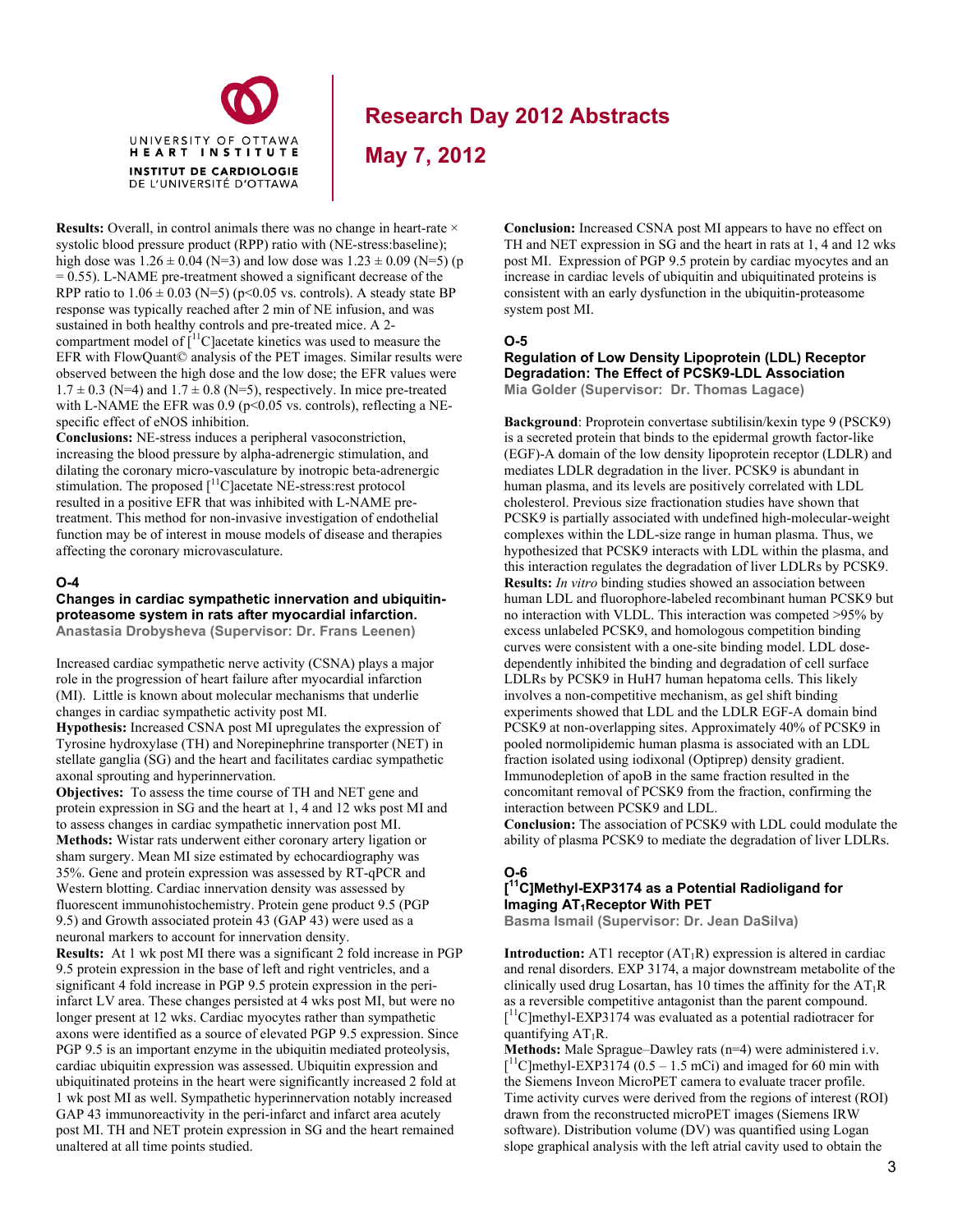

**May 7, 2012**

blood input function. Test-retest studies were conducted within 7 days to determine process reproducibility. Column switch HPLC with coincidence radioactivity detector was used to identify <sup>11</sup>C- labeled metabolites in rat plasma and kidney at 10 minutes.

**Results:** Kidneys showed high tracer uptake and SUV was 2.54 ± 0.83 with peak activity at 2 minutes and retained for 60 minutes. DV values were obtained from left kidney (2.19±0.6). Test-retest analysis showed a small variability and population variability was found to be  $27.5 \pm 0.27$ . HPLC analysis revealed 13 - 25% of total radioactivity signal in plasma derived from hydrophilic labeled metabolites. Whereas these radiolabeled metabolites accounted for 52 - 86% of the total signal in kidney.

**Conclusion:** In vivo studies support the use of  $\int_1^{11}C$  methyl-EXP3174 as an imaging agent to assess  $AT_1R$  in kidneys with good reproducibility. However, the presence of high proportion of metabolites in the target tissue is a potential problem. Further studies to assess the specific binding of the tracer and labeled metabolites are warranted.

#### **O-7**

#### **A direct comparison of cardiac and blood stem cells reveals unique paracrine signatures with an equivalent capacity for myocardial repair**

**Nicholas Latham (Supervisor: Dr. Darryl Davis)** 

Stem cells hold the hope of mending the broken heart. Cell therapy with multiple cell types (including those that do not differentiate into new muscle) appears to be beneficial. Early attempts focused using blood derived endothelial progenitor cells (EPCs) has demonstrated these highly vascular cells restore perfusion and improve cardiac function after myocardial infarction through paracrine secretion and in the absence of significant engraftment, functional improvements are transient. Our lab has developed techniques to extract and grow cells directly from a patient's own heart biopsy with a view towards transplanting these cells back into damaged myocardium. We have shown these cells have a complementary repertoire of subpopulations that are capable of differentiating into cardiac lineage, secreting cardioprotective cytokines and improving post-ischemic cardiac function. Interestingly, the superiority of one cell type over the other has long been an area of speculation with no basic or clinical head to head trial ever being performed.

**Methods and Results:** Human left atrial appendages and blood samples were obtained from patients undergoing clinically-indicated heart surgery after informed consent. In hypoxic culture designed to mirror infracted myocardium, CSCs and EPCs provided a unique signature of pro-angiogenic and pro-cardiomyogenic growth factors. EPCs provided a more extensive paracrine profile than CSCs (5 vs. 14, respectively; p<0.05) including EGF and IGF-1, while CSCs secreted significantly higher amounts of angiogenin, IL-6, HGF, SDF-1 $\alpha$  and VEGF (p<0.05).

Interestingly despite these differences, CSCs and EPCs demonstrated a similar capacity to promote the growth of vascular networks and to attract cell mediators of vascular repair. Twenty one days after transplantation into an immunodeficient mouse model of myocardial ischemia, CSC and EPC treatment provided identical improvements in echocardiographic left ventricular ejection fraction  $(+6.1 \pm 1.2$  and  $6.8\pm1.2\%$ , respectively; p<0.05 vs. baseline) compared to negative

cellular and saline controls  $(-7.7\pm0.7$  and  $-6.7\pm2.5\%$ , p<0.05 vs. either stem cell treatment).

**Conclusions:** CSCs and EPCs provide unique paracrine repertoires with equivalent effects on angiogenesis, stem cell migration and regeneration. The striking contrast between these paracrine profiles hints that combination therapy may synergistically enhance the revascularization effects of cell therapy.

#### **O-8**

#### **Deregulation of E2F6 in Myocardium Induces miR-206 Leading to a Loss of Connexin-43 and Dilated Cardiomyopathy**

**Jennifer Major (Supervisor: Dr. Balwant S. Tuana)** 

**Purpose:** The E2F/Rb pathway is comprised of a dozen distinct proteins which are expressed in a cell/tissue specific context to regulate genes involved in proliferation, differentiation, and death. Perturbation of the E2F/Rb pathway through modulation of its members induces changes in the cell cycle which could potentially be targeted in cell growth and death. However, the constellation of E2Fs and Rb family members and their exact role in cardiac growth and development remains to be fully examined.

**Methods:** In order to modulate the E2F pathway *in vivo* in mouse myocardium, we expressed E2F6 (a transcriptional repressor of E2F responsive genes) under the control of the α-myosin heavy chain promoter. Microarray, microRNA array, and protein expression profiling were utilized to identify targets which were sensitive to E2F6 levels in transgenic (Tg) myocardium.

**Results:** E2F6-Tg mice presented with symptoms of Dilated Cardiomyopathy (DCM) which led to early mortality. Microarray analysis revealed that E2F responsive transcripts involved in cell cycle regulation including E2F1 and E2F3 were up regulated in Tg hearts (~19 and 3 fold respectively). Although these and thirty other cell cycle genes were up-regulated they did not induce any changes in cardiomyocyte size or number. Surprisingly, western blot analysis indicated that E2F1 protein levels were unchanged and E2F3B was down-regulated by ~60%, implying a post-transcriptional control mechanism for E2F6 which may contribute to the lack of effects on cardiomyocyte growth Tg hearts. microRNA array detected the induction of non-cardiac specific microRNAs including neuronal enriched miR-124 which was up-regulated by  $\sim$ 2 fold, and a robust 10 fold increase in the skeletal muscle enriched miR-206. Activation of miR-206 was linked to a post-transcriptional loss of the gap junction protein, connexin- $43(\sim 75\% \text{ loss})$  and abnormal electrocardiogram in Tg mice. We also noted a specific activation of the Extracellular Receptor Kinase (ERK) which has been linked to the induction of miR-206 and a loss of connexin-43. The DCM noted in E2F6-Tg mice is similar to that initiated by mutations in nuclear proteins which are associated with the inappropriate docking of Rb and activation of E2F responsive transcripts as well as ERK activation and a loss of connexin-43.

**Conclusions:** This study demonstrates a previously unrecognized role for E2F6 as a transcriptional activator and as a posttranscriptional regulator of gene expression *in vivo*. Further, the data suggest that a strict control of the E2F pathway by a subset of E2Fs is critical for normal cardiac development and function.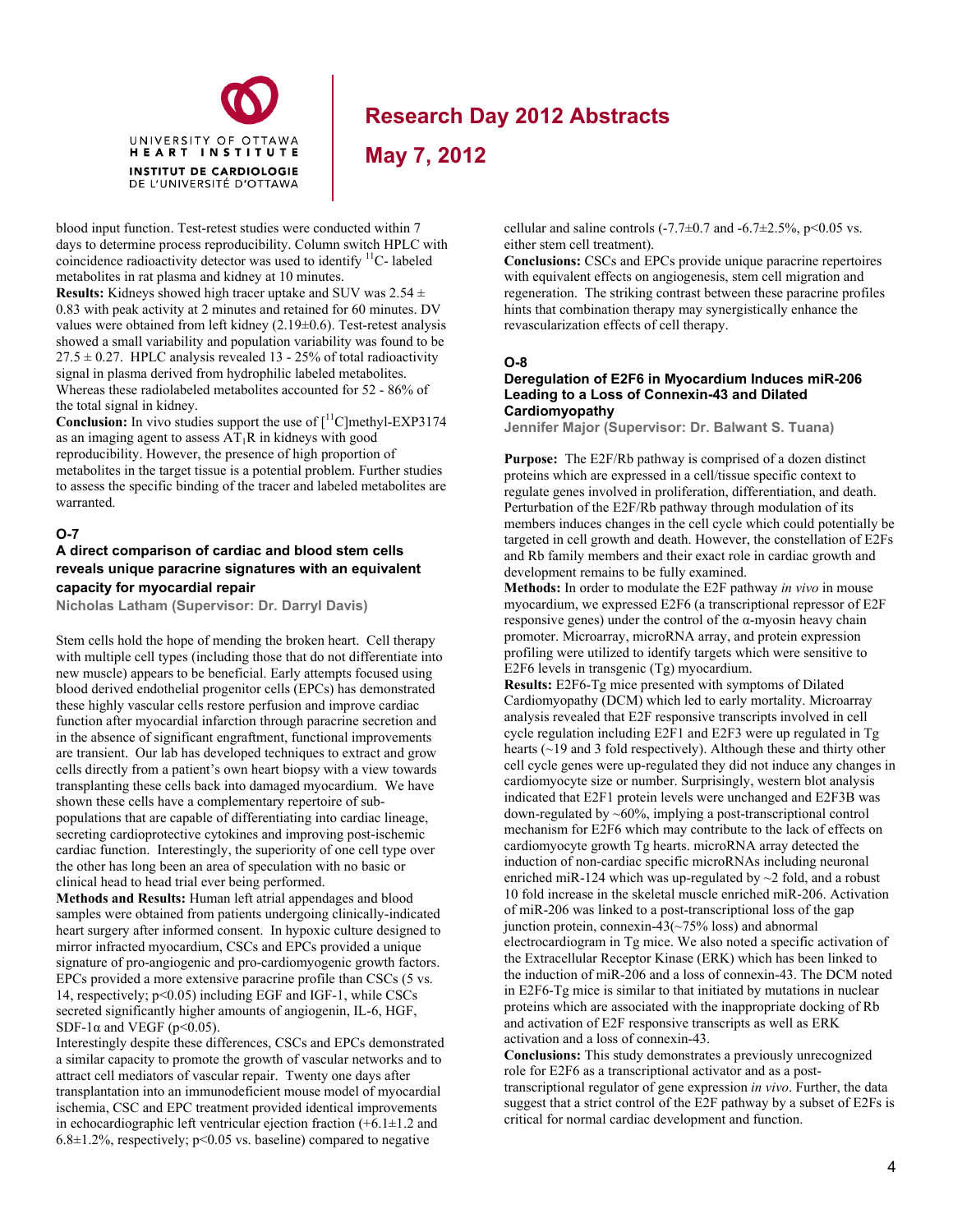

**May 7, 2012**

#### **O-9**

#### **Collagen matrices enhance circulating angiogenic cell function through the integrin receptors**

**Brian McNeill (Supervisors: Dr. Marc Ruel and Dr. Erik Suuronen)** 

**Purpose**: We have demonstrated that culturing peripheral blood mononuclear cells on a collagen-based matrix enhances their therapeutic potential. The aim of this study was to investigate the involvement of integrin proteins in regulating the various collagenmediated cellular processes that lead to the therapeutic enhancement. **Methods**: The expression of several different integrin genes (18 αand 8  $\beta$ -integrins) was evaluated in CD34<sup>+</sup> circulating angiogenic cells (CACs) following 2, 4 and 7 day culture of human peripheral blood mononuclear cells (PBMCs) on fibronectin or collagen matrix. CD34+ cells were collected by fluorescent-activated cells sorting and integrin expression measured using quantitative RT-PCR. Positive findings were further investigated using specific integrin blocking antibodies and small molecule pathway inhibitors. The effects of these blocking antibodies and inhibitors on collagen matrix-cultured CACs were evaluated by characterizing the phenotype of these cells, examining the effects on cell adhesion and by evaluating the angiogenic potential of these cells.

**Results**: Culturing peripheral mononuclear cells on the collagenbased matrix significantly increased the proportion of  $CD34^{\text{+}}$  cells compared to fibronectin. The integrin profile between the fibronectinand collagen-cultured cells was significantly different: integrins  $\alpha$ 5, α7, αV and β3 were up-regulated greater than 50-fold in collagencultured CD34<sup>+</sup> cells, while integrin  $\alpha$ 3 and  $\beta$ 7 were down-regulated by 30- and 60-fold, respectively. When PBMCs were cultured on collagen matrix in the presence of the integrin  $\alpha$ 5 blocking antibody, the proportion of  $CD34^+$  and  $CD133^+$  CACs was significantly increased over both fibronectin and collagen alone. Examining potential downstream integrin signaling mechanisms, the use of inhibitors to block the ERK/MEK pathway resulted in similar increases in CD34<sup>+</sup> and CD133<sup>+</sup> CACs as was seen with the  $\alpha$ 5 blocking antibody. Functionally, the PBMCs demonstrated increased adhesion when the ERK/MEK pathway was inhibited and an increase in their angiogenic potential when integrin  $\alpha$ 5 and ERK/MEK were blocked.

**Conclusions**: Collagen matrix culture of PBMCs significantly increases the proportion of CD34<sup>+</sup> CACs, possibly through the regulation of specific integrins. We demonstrated that blocking the activity of integrin α5 significantly increased the proportion of  $CD34<sup>†</sup>CD133<sup>+</sup> CACs$ , suggesting that this integrin may be a negative regulator of these progenitor cells, possibly through the activation of the ERK/MEK pathway.

#### **O-10**

#### **Hematopoietic Over-Expression of Heat Shock Protein 27 is Atheroprotective and Extracellular Heat Shock Protein 27 Signals Through NF-kB to Favorably Modulate Macrophage Inflammation**

**Tara Seibert (Supervisor: Dr. Edward O'Brien)** 

**Purpose:** Heat Shock Protein 27 (HSP27) is a biomarker for CAD, and reduced expression of HSP27 correlates with the extent of atherosclerosis in human coronary arteries. Moreover, overexpression of HSP27 can attenuate atherogenesis in  $ApoE^{-1}$  mice. The purposes of this study were i) to determine the cell type(s) responsible for HSP27 atheroprotection, and ii) assess the signaling mechanisms involved in atheroprotection.

**Methods/Results:** Bone marrow was transplanted from an HSP27 over-expressing mouse strain (ApoE<sup>-/-</sup>HSP27<sup>o/e</sup>) into atheroprone Apo $E^{-/-}$  mice resulting in markedly elevated circulating HSP27 levels  $(588 \pm 203 \text{ pg/ml})$ . Notably, this increase in serum HSP27 was sufficient to reduce atherogenesis in both the *en face* and aortic sinus lesions (50% and 28% respectively, p=0.002 for both). Furthermore, histomorphological analysis of the aortic sinus lesions revealed a 49% (p<0.001) reduction in the non-necrotic lesion core area and a 59% decrease in the apoptotic intimal cell area (p=0.007). Mechanistically, we observed that rHSP27 was able to activate NF-  $\kappa$ B signaling in peritoneal macrophages from ApoE<sup>-/-</sup> mice. Treatment with rHSP27 (9.6 μM) for 30 minutes increased translocation of the NF- $\kappa$ B p65 subunit from the cytosol to the nucleus. To quantify this effect, a dose dependant increase in rHSP27 mediated NF-KB activation was observed in RAW 264.7 macrophages stably transfected with an NF-KB inducible reporter gene (up to 10 fold induction vs. control;  $p<0.05$ ). The use of an Nterminal deletion mutant of rHSP27, rC1, was not able to induce NF- B activation, demonstrating specificity of the full-length protein. Additionally, BAY 11-7082 and MG-132, known inhibitors of NFkB signaling, were able to attenuate the induction of the NF-kB reporter gene by HSP27. Unbiased assessment of mRNA transcripts was performed using qPCR arrays. Several known NF-KB target genes were up-regulated including a marked up-regulation of the transcript for the haematopoietic growth factor/regulator, GM-CSF (300 fold;  $p<0.05$ ). This up-regulation was NF-KB specific as both BAY 11-7082 and MG-132 reduced this effect. **Conclusions:** Over-expression of HSP27 in hematopoietic cells is sufficient to achieve therapeutic HSP27 levels and provide

atheroprotection in Apo $E^{-1}$  mice. Extracellular rHSP27 promotes the nuclear translocation and activation of  $NF$ - $\kappa$ B which results in the up-regulation of numerous gene transcripts that may be responsible for the observed therapeutic effects *in vivo*. This data suggests that HSP27 modulation of macrophage NF-KB signaling may be central in the observed atheroprotection.

#### **O-11**

#### **The intracellular redox state is a core determinant of mitochondrial fusion**

**Timothy Shutt (Supervisors: Dr. Ross Milne)** 

**Purpose:** Mitochondrial dynamics have recently been recognized as playing an important role in cardiac function and protection form cardiac injury. It has been observed that several different cellular stresses result in mitochondrial fusion and fusion has been demonstrated to be protective against cell death. Here, we investigate the basic mechanisms controlling mitochondrial fusion in response to stress. A better understanding of the cell's response to oxidative stress is crucial to improving the treatment of heart disease and cardiac injury, where oxidative stress plays an important role. **Methods:** We have developed a bimolecular complementation approach that follows the re-assembly of luciferase upon the mixing of mitochondria *in vitro*. This robust assay allows us to quantify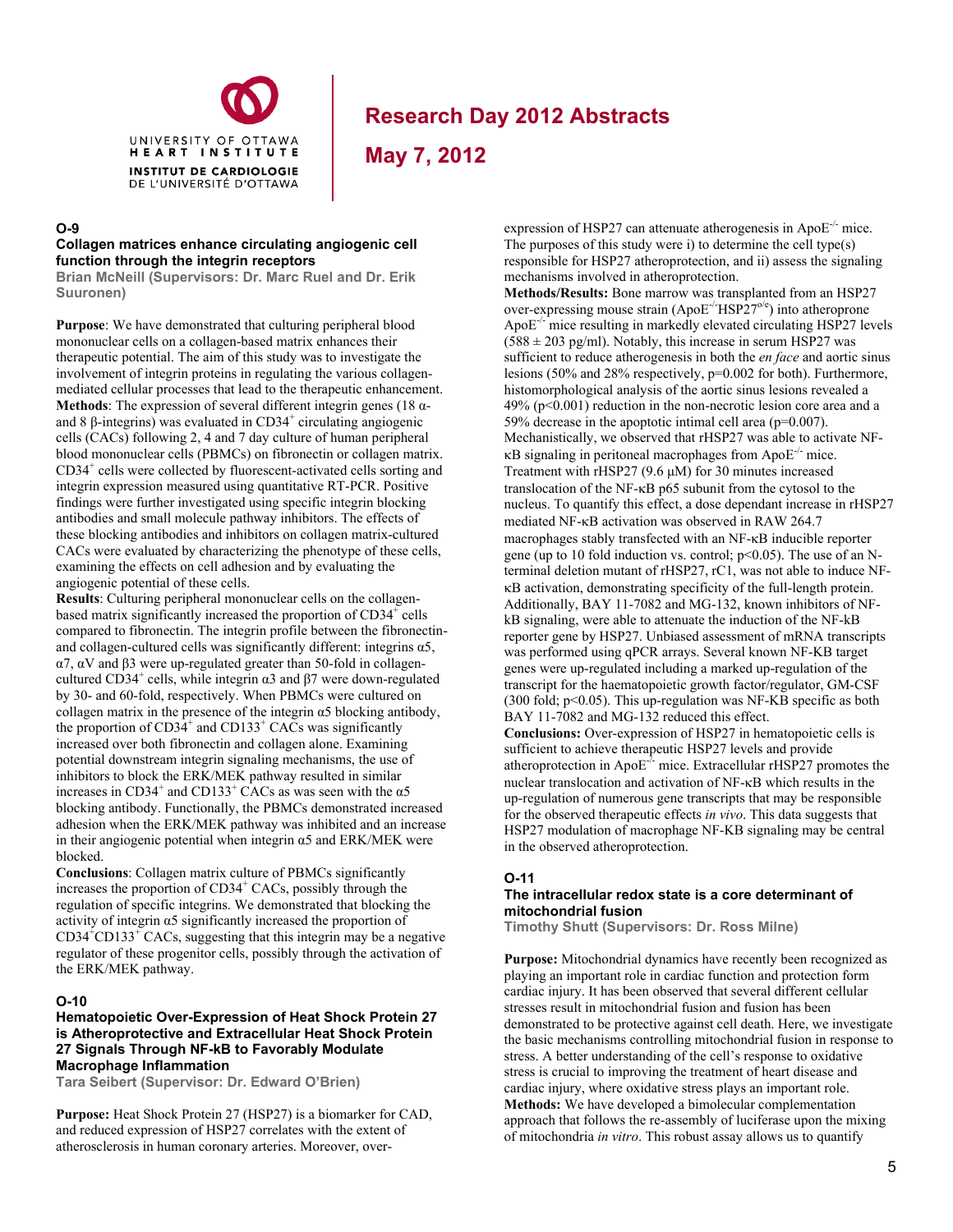

**May 7, 2012**

mitochondrial fusion independently of fission, enables us to stage the mitochondrial fusion reaction under various conditions and also facilitates biochemical analysis. Furthermore, standard *in vivo* analysis of mitochondrial morphology is also performed to confirm our findings.

**Results:** We demonstrate that the redox status of the cell regulates mitochondrial fusion. *In vitro* and *in vivo* analyses demonstrate that oxidized glutathione, the cell's primary indicator of oxidative stress, strongly induces mitochondrial fusion. The stimulation of mitochondrial fusion is accomplished mechanistically through the formation of intermolecular disulfide bonds of the mitochondrial outer membrane proteins Mitofusin1 and Mitofusin2, which are required for mitochondrial fusion. We also show that the GTPase activity of these proteins is required for the formation of these disulfide oligomers and propose a model of how mitochondrial fusion is regulated.

**Conclusions:** While many types of regulation have been reported for the process of mitochondrial fission, this is the first insight into the mechanistic regulation of the mitochondrial fusion process. We observe that both redox and nucleotide state play a role in oligomerization of mitofusins and ultimately fusion. Altogether, our results provide novel evidence for the mechanistic regulation of mitochondrial fusion in response to changes in the redox status of glutathione in the cell. Ultimately, mitochondrial dynamics may prove to be a therapeutic target which modulates cell survival outcomes in response to cardiac stress.

#### **O-12**

#### **Functional Relationship of the** *COL4A1/COL4A2* **Locus on Chromosome 13q34 to Coronary Artery Disease (CAD) Adam Turner (Supervisor: Dr. Ruth McPherson)**

The *COL4A1* and *COL4A2* genes on chromosome 13 have been identified as new loci associated with CAD ( $p \le 3x10^{-8}$ ) from the recently published CARDIoGRAM study (*Nature Genetics*, 2011). The CARDIoGRAM study is a large meta analysis of genome-wide association studies for CAD ( $>22,000$  CAD cases  $&>64,000$ controls) that overall discovered 13 novel regions associated with CAD. The index SNP at the *COL4A1/COL4A2* locus from the CARDIoGRAM study (rs4773144) has a minor allele frequency of 0.4 and is associated with an increased risk of CAD (allele specific odds ratio=1.21 in the Ottawa Heart Study (OHS)). The goal of the current project is to elucidate how variants in the *COL4A1* and *COL4A2* genes associated with CAD functionally and mechanistically contribute to the CAD phenotype. Type IV collagen triple helices constitute the major structural component of basement membranes, consisting primarily of 2 COL4A1 chains arranged with 1 COL4A2 chain. *COL4A1* and *COL4A2* also have important functional roles in angiogenesis, and mutations are associated with diverse vascular abnormalities. In a search for functional genetic variants, we resequenced the bidirectional *COL4A1/COL4A2*  promoter in 500 CAD cases and 500 controls and identified four novel SNPs, in promoter/enhancer regions essential for *COL4A1*  and/or *COL4A2* gene expression and in strong linkage disequilibrium with several OHS risk SNPs. Three of these novel SNPs are in the region necessary for *COL4A2* transcription and in promoter luciferase assays with HT-1080 cells result in 15-20% decreases in *COL4A2* promoter activity ( $p<0.005$ ). Furthermore, a follow-up study to

CARDIoGRAM with more cases and controls has identified an intronic SNP in *COL4A2* with an even higher CAD association than rs4773144. 2 kb of this intronic sequence containing the CADassociated SNP was cloned into the pGL3-Promoter vector (Promega), in which insertion of functional enhancers leads to upregulation of luciferase expression *in vitro*. Luciferase assays in HT-1080 cells reveal this intronic sequence acts as an enhancer due to its insertion upregulating pGL3-Promoter activity over threefold relative to controls. Future work entails narrowing down what SNP(s) in this enhancer region has actual functional consequences (ie. disrupting transcription factor binding sites). We also plan on conducting chromosome conformation capture experiments to determine whether this enhancer acts locally on *COL4A1/COL4A2* or acts long-range on other genomic targets. These findings are important because misregulation of *COL4A1* and *COL4A2* could have important consequences relevant to CAD, including effects on basement membrane integrity and angiogenesis.

# **CLINICAL SCIENCE ORAL PRESENTATIONS**

#### **O-13**

### **Acutely Symptomatic High-risk for Stroke Patients have Greater Internal Carotid Artery Inflammation: Insights from FDG-PET Imaging - A FDG PET sub-study of the Canadian Atherosclerosis Imaging Network (CAIN)**

**Myra Cocker (Supervisor: Dr. Rob Beanlands)** 

**Background:** With rising obesity and diabetes pandemics, atherosclerotic disease is expected to become a global cause for disease by 2020. Vulnerable or rupture-prone plaque consists of increased inflammatory burden, especially macrophage cell expression. Macrophages are highly metabolically active cells that can probed with [18F]-fluorodeoxyglucose (FDG), given that FDG is a radiolabelled glucose analogue. Evidence suggests that the uptake of FDG in atherosclerotic plaque is a marker of active inflammation within plaque, and can therefore non-invasively identify vulnerable lesions. However, the relationship between symptomatic patient presentation and plaque inflammation is not well understood. Hence, in this study, we sought to assess whether the presence of acute symptoms in patients at high risk for developing stroke is associated with inflamed plaque, as demonstrated by FDG uptake.

**Methods:** 25 patients (65±9 years, 19 male) scheduled for carotid endarterectomy were prospectively recruited. A threshold of 6 months was implemented to define patients as acutely symptomatic or asymptomatic. Patients presenting at less then 6 months from the last reported symptom were classified as "acutely symptomatic". Patients whose last reported symptom occurred more then 6 months prior to the imaging protocol or who had no reported symptoms were categorized as "asymptomatic". Patients underwent hybrid FDG PET/CT imaging of carotid vasculature and maximal FDG uptake was quantified using a tissue to blood ratio (TBR) in internal carotid artery vasculature.

**Results:** Amongst the 25 patients in this study, 15 were classified as acutely symptomatic (average duration from last reported symptom 53±40 days) and 10 were classified as asymptomatic (5 were completely asymptomatic patients with no known symptoms and 5 with last reported symptom occurring  $1008 \pm 1287$  days prior to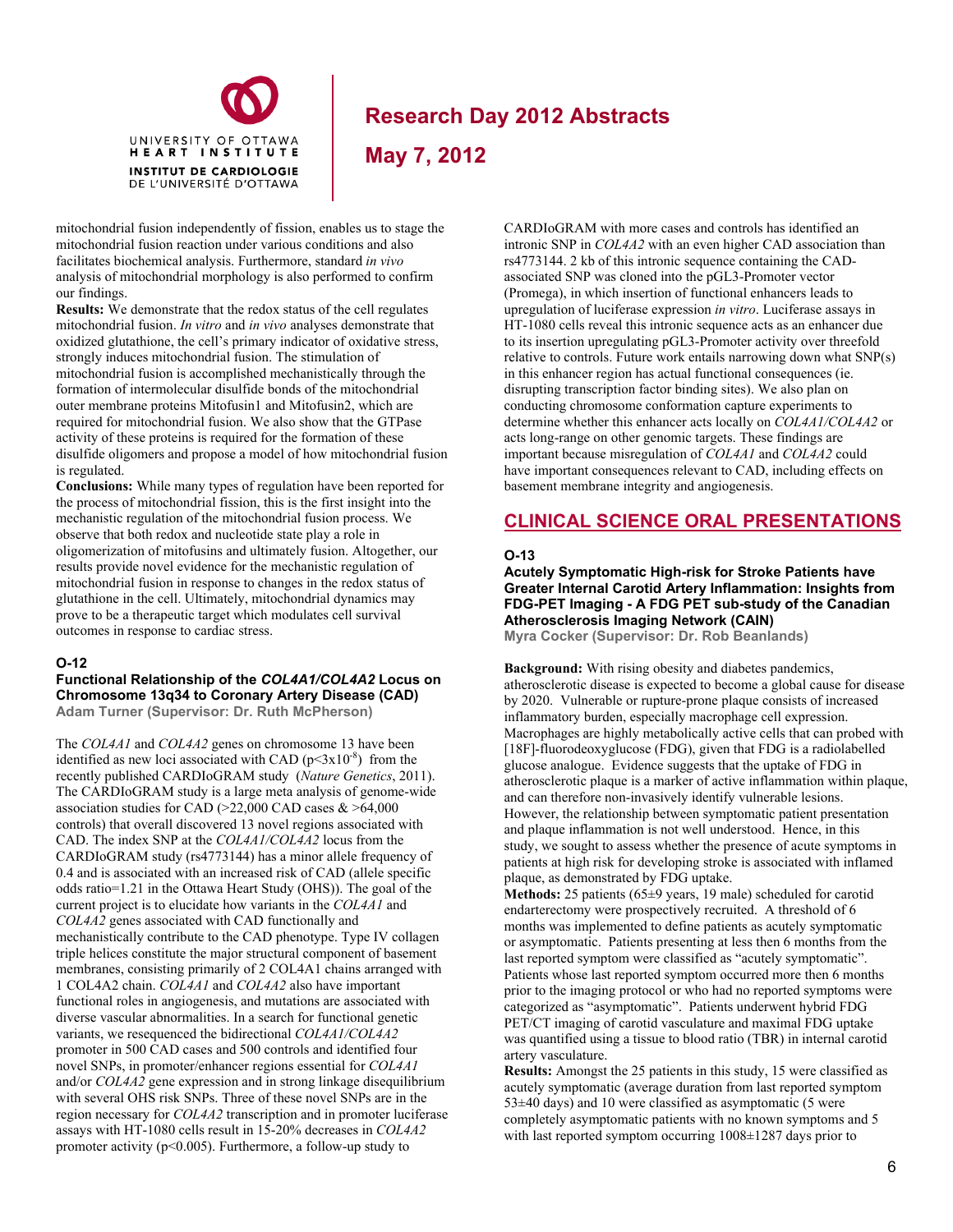

**May 7, 2012**

imaging). Of 50 bilateral internal carotid artery lesions, 49 were evaluable. FDG uptake in carotid lesions from acutely symptomatic patients was greater then that in asymptomatic patients  $(3.3\pm2.2 \text{ TBR})$ acutely symptomatic vs.  $2.3 \pm 0.5$  TBR asymptomatic, p=0.043). **Discussion and Conclusion:** Findings from this investigation suggest that acutely symptomatic patients have greater internal carotid artery inflammation then patients who are asymptomatic. Furthermore, although patients were unilaterally symptomatic, there is evidence for bilateral inflammation which lends support to the concept of a *"vulnerable patient"*. Insight on inflammatory burden and its association with patient symptoms may be used to triage patients.

#### **0-14**

#### **Quantitative Scar Imaging using Multislice Computed Tomography**

**Girish Dwivedi (Supervisor: Dr. Benjamin Chow)** 

**Purpose:** F-18 fluorodeoxyglucose (FDG) positron emission tomography (PET) is an established metabolic imaging technique to assess myocardial viability. Delayed iodinated contrast enhancement (DE) of myocardium on multislice computed tomography (CT) has also been shown to be an anatomical marker of non-viable myocardium. A proof-of-concept study was undertaken to determine quantitative and qualitative agreement between metabolic viability imaging and scar imaging using FDG PET and CT respectively. **Methods:** Fifteen patients with coronary artery disease and left ventricular dysfunction were recruited in the study. All patients underwent same day FDG PET and DECT to evaluate myocardial viability. The images were analyzed quantitatively and qualitatively using a 17 segment model.

**Results:** DECT diagnosed viability in 57% (146/255) whilst PET in 51% (129/255) of segments. The per-segment agreement between DECT and FDG PET on qualitative analysis was 70% (Kappa: 0.40). The agreement in quantitative measurements between the two techniques for viability showed good correlation [Pearson ρ:0.63; P<0.0001] on scatter plot and the Passing-Bablok regression analysis. Higher agreement (70 vs 77%; P=0.051; Kappa: 0.40 vs 0.53) were obtained with quantitative compared to qualitative DECT. **Conclusions:** DECT may be useful in characterising myocardial scar, and preliminary results correlate well with metabolic FDG PET, both qualitatively and quantitatively. Although in our study quantitative analysis offered superior agreement compared to qualitative with DECT, further studies are needed to determine its incremental value.

#### **O-15**

#### **Double Valve Replacement: Biological versus Mechanical Prostheses**

**Elsayed Elmistekawy (Supervisor: Dr. Marc Ruel)** 

**Background:** Only scarce data are available regarding outcomes after double valve replacement (DVR). A knowledge gap exists and customary age recommendations for the use of biological versus mechanical prostheses may not apply. We examined the early and late results of DVR in the largest series so far available. **Methods:** We studied 319 patients who had first time DVR after 1980. Patients were followed in a dedicated valve clinic. Mean

follow-up was 6.3±6.0 years. Semiparametric time-to-event analyses were used to assess outcomes and risk factors.

**Results:** Age at surgery was 63.1±12.8 years, and 185 patients (58.0%) were female. Two mechanical prostheses were used in 168 patients  $(52.7\%)$ , 2 biological in 149  $(46.7\%)$ , and a mixed combination in 2 (0.6%). There were 34 perioperative deaths (10.8%), and 35 patients required reoperation at a mean of 7.2±4.8 years (hazard ratio 6.1±2.3, *P*<0.0001, biological versus mechanical). Accounting for age and gender, the use of 2 biological prostheses was associated with a strong trend towards higher late mortality (hazard ratio (HR)  $1.6\pm0.4$ ; *P*=0.05). A hazard inflection point occurred at age 72, with patients 71 years old or younger treated with 2 biological prostheses having an increased risk of late death (HR 2.0±0.5; *P*=0.008), while those 72 or older did not (HR 1.2±0.6; *P*=0.7). **Conclusions:** Double valve replacement carries significant risk, both early and late postoperatively. Reoperation is frequent, and the use of biological prostheses is preferably avoided in patients less than 72 years, unless strong patient preference or a specific indication exists.

#### **O-16**

#### **Bivalirudin for Primary Percutaneous Coronary Interventions: Outcome Assessment in the Ottawa STEMI Registry**

**Benjamin Hibbert (Supervisor: Dr. Michel Le May)**

**Background:** Randomized data has demonstrated the superiority of bivalirudin to GPI *plus* heparin in patients undergoing primary percutaneous coronary intervention (PPCI). Real-world performance of bivalirudin in PPCI and the benefit of bivalirudin over heparin remains unknown in an era of routine dual antiplatelet therapy. **Methods and Results:** From July 2004 to December 2010, 2317 consecutive patients were indexed in the University of Ottawa Heart Institute STEMI registry. During this period 748 patients received bivalirudin, 699 patients received GPI, and 676 patients received unfractionated heparin alone. The primary outcome was the rate of non-coronary artery bypass graft (CABG) related Thrombolysis In Myocardial Infarction (TIMI) major bleeding. Bivalirudin significantly reduced the primary outcome compared to heparin plus GPI (2.7% vs 7.3%, adjusted OR 2.78, 95% CI 1.53-5.06, p<0.001). A strong trend towards a reduction in the composite endpoint of death, stroke, re-infarction and major bleed was also seen between bivalirudin and GPI (OR 1.49, 95% CI 0.98-2.28, p=0.06). Compared to heparin alone, bivalirudin failed to reduce major bleeds (OR 1.15, 95% CI 0.59-2.24) *or* the composite endpoint (0.97, 95% CI 0.62- 1.51).

**Conclusions:** Bivalirudin use compared to GPI plus heparin as an antithrombotic strategy in PPCI results in less major bleeding in contemporary practice. A benefit of bivalirudin over heparin alone was not observed and remains to be established.

#### **O-17**

#### **Functional Significance of Recurrent Mitral Regurgitation after Mitral Valve Repair for Ischemic Mitral Regurgitation Andranik Petrosyan (Supervisor: Dr. Marc Ruel)**

**Background:** Controversy exists as to whether moderate mitral regurgitation (MR) that persists or recurs after mitral valve repair for ischemic MR (type IIIb) is associated with functional consequences.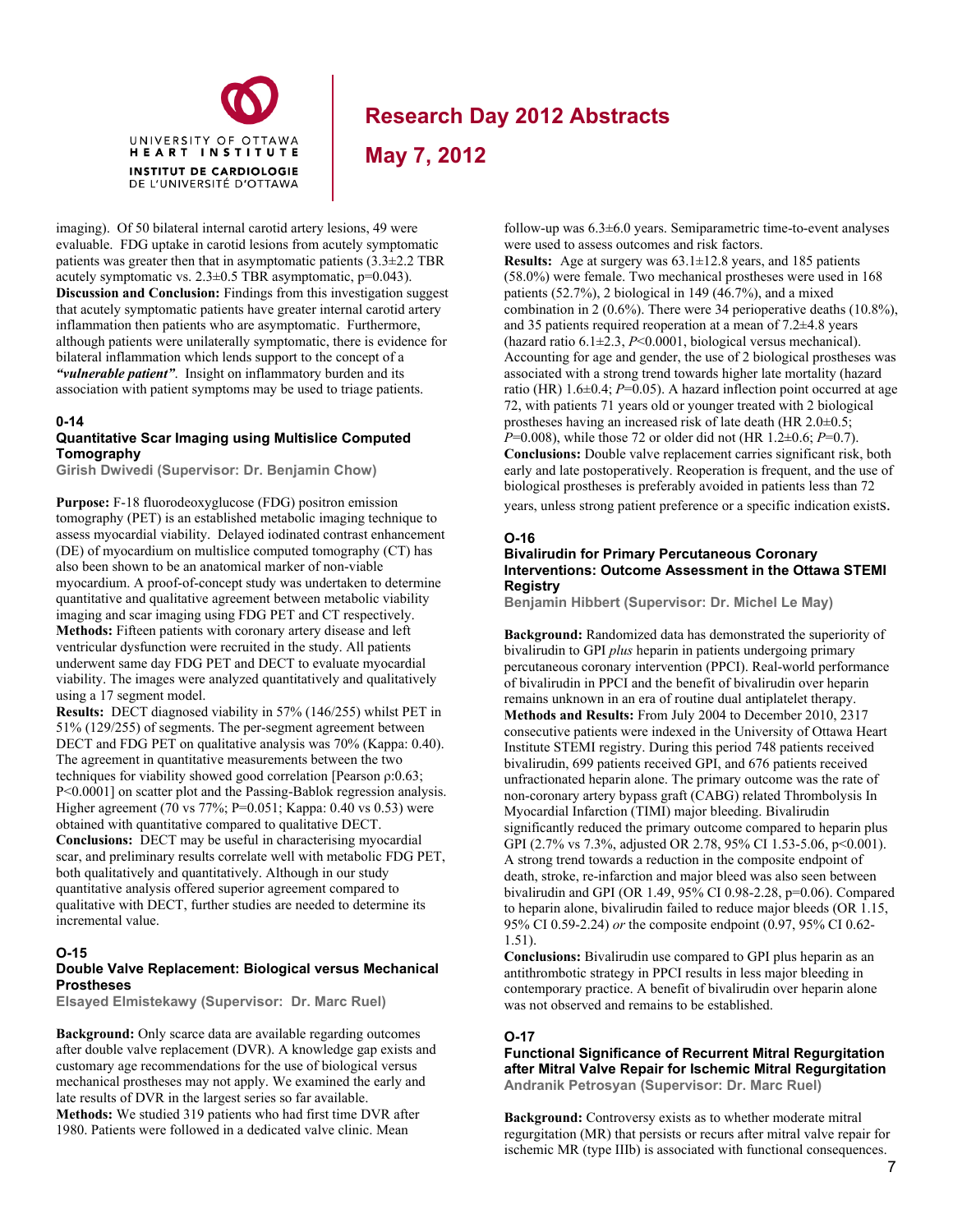

**May 7, 2012**

This issue, which has not formally been studied before, carries heightened relevance in the context of new percutaneous mitral interventions that result in a relatively high incidence of MR postprocedurally.

**Methods:** We followed-up and studied 92 patients who had mitral valve repair for MR caused by posterior leaflet restriction  $\pm$  annular dilatation. Patients were seen annually in a dedicated valve clinic, and underwent serial echocardiograms. Mean follow-up was 2.5 years (maximum 8.6 y). Ordinal logistic regression was used to examine whether a correlation existed between functional status and persistent/recurrent MR postoperatively, while adjusting for age and follow-up duration.

**Results:** Mean age was  $65.7 \pm 9.1$  years, and 21 patients (23%) were female. Preoperatively, 52 patients (57%) were in NYHA functional class III or IV, and all exhibited some degree of left ventricular dysfunction. At surgery, ring or band annuloplasty was performed (median size 28mm), and supplemented with edge-to-edge repair in 44 patients (48%). There were no operative deaths. At latest followup, 8 patients (9%) were in NYHA class II or III, and echocardiography indicated that 22 patients (24%) had 1+ MR, and 10 (11%) had 2+ MR. There was a strong trend for patients with recurrent MR to experience worse functional status postoperatively (odds ratio  $2.6 \pm 1.3$  per increasing postop MR grade;  $P = 0.07$ ). **Conclusions:** After mitral valve repair for ischemic MR, persistent or recurrent MR of mild to moderate degree appears associated with functional compromise. This finding carries implications with regards to the ongoing controversy of mitral valve repair versus replacement for ischemic MR, and for new percutaneous mitral therapies which may not eradicate MR.

#### **O-18**

**Point-of-Care Genetic Testing for Personalization of Anti-Platelet Therapy: A First Description in Clinical Medicine Jason D. Roberts (Supervisor: Dr. Derek Y. F. So)** 

**Purpose:** Prospective evaluation of pharmacogenetic strategies has been limited by an inability to perform genetic testing at the clinical bedside. The *CYP2C19\*2* allele is a common genetic variant associated with increased rates of major adverse events following percutaneous coronary intervention (PCI) in individuals receiving clopidogrel. We utilized a novel point-of-care genetic test to identify carriers of the *CYP2C19\*2* allele and evaluated a pharmacogenetic approach to dual anti-platelet therapy following PCI. **Methods:** We randomly assigned 200 patients undergoing PCI for acute coronary syndrome or stable angina to a strategy of rapid pointof-care genotyping with selective administration of prasugrel to *CYP2C19\*2* carriers or to standard therapy with clopidogrel 75mg daily. The primary endpoint was the proportion of *CYP2C19\*2* carriers with high on-treatment platelet reactivity, a marker associated with increased adverse cardiovascular events, in the rapid genotyping arm compared to those in the standard therapy arm. **Results:** The point-of-care genetic test exhibited a sensitivity of 100% (95% confidence interval [CI]: 92.3-100%) and a specificity of 99.3% (95% CI: 96.3-100) for detecting the *CYP2C19\*2* allele. Administration of prasugrel to *CYP2C19\*2* carriers in the rapid genotyping group significantly reduced the primary endpoint (0%) in comparison with the standard therapy group (30.4%) (p=0.0092).

Percentage platelet inhibition was also significantly reduced in *CYP2C19\*2* carriers (73.3±20.3% vs. 27.0±13.4%, p<0.0001). **Conclusions:** We report the use of the first point-of-care genetic testing device in medicine and demonstrate its feasibility in the clinical setting. Facilitated by point-of-care genetic testing, administration of prasugrel to *CYP2C19\*2* carriers following PCI was associated with a significant reduction in high on-treatment platelet reactivity (ClinicalTrials.gov (NCT01184300)).

### **O-19**

#### **Performance of CT coronary angiography in the elderly: does a life time of exposure to cardiac risk factors preclude diagnostic scans?**

**Gary R Small (Supervisor: Dr. Benjamin Chow)**

**Background:** Coronary artery disease increases with age. Coronary artery calcification however accompanies atherosclerosis and can preclude the accurate assessment of luminal stenosis at CT coronary angiography (CTA). In elderly patients the presence of increased coronary atherosclerosis and accompanying coronary calcification may reduce the ability of CTA to perform diagnostic scans. **Purpose:** We sought to determine whether advancing age would be associated with a reduced ability to perform diagnostic CT coronary angiograms

**Methods:** 2582 patients over the age of 60 years without a prior history of coronary revascularization and in sinus rhythm were identified from a registry of 9060 prospectively enrolled patients attending for a CT coronary angiogram at the Ottawa Heart Institute. Patients were divided into 5 age groups (60-64, 65-69, 70-74, 75-79 and >80 years old). Clinical data was recorded at the time of the CT scan. Coronary artery images were analysed according to a 17 segment model. Non evaluable scans were determined by the presence of >/=5 non evaluable segments.

**Results:** 45% of patients were male. The median age of patients was 66 years old. The number of non-evaluable studies was 112. Univariable predictors of non diagnostic studies were age, diabetes, peripheral vascular disease, hypertension, serum creatinine, male gender, coronary calcium, the omission of nitro spray prior to imaging, baseline heart rate, metoprolol dose prior to imaging, imaging heart rate, retrospective image acquisition and the number of small coronary arteries (<1.5mm diameter) (p<0.05). On multivariate analysis age was treated as a categorical variable and was a predictor of non evaluable images as were: coronary calcium, male gender, baseline heart rate, imaging heart rate, serum creatinine retrospective image acquisition and the presence of small coronary arteries. The number of non-evaluable scans significantly increased with increasing age ( $p<0.002$ ) 10% of studies in patients >80 years of age were non evaluable in comparison to 3% in those aged 60-64 years old.

**Conclusion:** The number of non diagnostic CTA studies increases with age. Cardiac risk factors, technical factors and coronary calcification as well as age contribute to the increasing incidence of non diagnostic studies in the elderly. Despite this 90% of studies performed in patients over 80 years of age were interpretable indicating that CTA remains a useful tool to investigate the elderly despite their life time exposure to cardiac risk factors.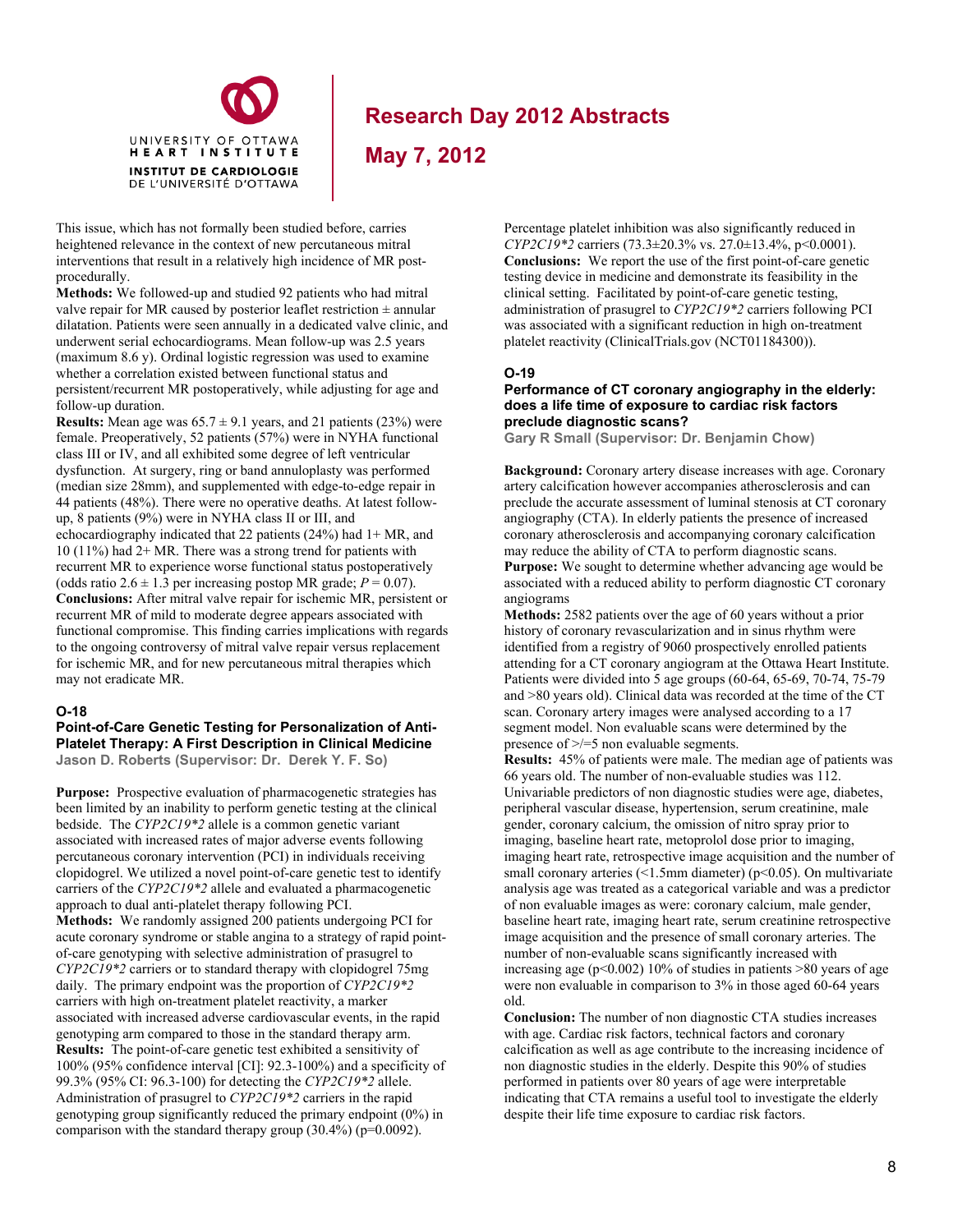

**May 7, 2012**

#### **O-20**

#### **Postoperative Tracheostomy as an Independent Predictor of Sternal Wound Infection: A Retrospective Study**

**Louise Sun (Supervisor: Dr. Bernard McDonald)** 

**Purpose:** To investigate whether tracheostomy is associated with the development of sternal wound infection (SWI) post cardiac surgery. **Methods:** Institutional REB approval was obtained for this retrospective database study. All patients undergoing cardiac surgery via median sternotomy at the University of Ottawa Heart Institute from September 1, 1997 to October 31, 2010 were included. Patients with preoperative tracheostomy in situ and those patients receiving tracheostomy following documented SWI were excluded. The primary exposure was tracheostomy performed during ICU admission. Primary outcome was SWI. Secondary outcomes were inhospital mortality and ICU length of stay. Perioperative patient characteristics and outcomes were compared between tracheostomy and non-tracheostomy groups. Continuous variables were analyzed using two-sample t-tests and presented as means  $\pm$  standard deviations. Categorical variables were analyzed using Chi-squared tests and presented as proportions. Statistical significance was defined as  $p<0.05$ . Variables found to be strongly associated with SWI  $(p<0.1)$  were entered into a stepwise multifactorial logistic regression model, for the determination of predictors of SWI. Despite not having a significant statistical association with SWI  $(p=0.99)$ , BMI was included the model, as it has repeated been reported to be a predictor of SWI.

**Results:** Of the 18845 included patients, 411 had tracheostomy performed prior to onset of SWI with a mean time to tracheostomy of 16 days. The incidences of SWI in the tracheostomy and nontracheostomy groups were 19.53% (80/411) and 0.84% (154/18434), respectively. On univariate analysis, tracheostomy was significantly associated with SWI (p<0.0001) and significant increased mortality (30.4% [125/411] vs. 2.6% [472/18434]; p<0.0001) and ICU length of stay  $(44 \pm 32.3 \text{ days vs. } 2.4 \pm 3.8 \text{ days}; \text{ p} < 0.0001)$ . On multivariable analysis, tracheostomy was found to be an independent predictor of SWI (OR 2.38, 95% CI [1.60-3.54]). Female gender, BMI, LVEF < 50%, harvesting of internal thoracic arteries, need for dialysis postoperatively, resternotomy, mechanical ventilation >72 hours, reintubation and CARE score were also predictors of SWI. **Conclusion:** The 1.2% (234/18845) incidence of SWI in our cohort is in keeping with previously reported rates of SWI following cardiac surgery ranging between  $0.4$  to  $8.6\%$ <sup>1-4</sup>. However, the relationship between tracheostomy and SWI has been variably reported and remains uncertain<sup>1-4</sup>. Rahmanian's multivariable analysis concluded respiratory failure, rather than tracheostomy, was predictive of  $SWI<sup>3</sup>$ . Our multivariable model found tracheostomy to be a strong and independent predictor of SWI (OR=2.38), after adjusting for the same surrogates for respiratory failure used in Rahmanian's paper.

#### **O-21**

#### **Clinical Impact of Neurocognitive Deficits Following Cardiac Surgery**

**Hadi Toeg (Supervisor: Dr. Munir Boodhwani)** 

**Objective(s):** Neurocognitive deficits (NCDs) have been found to occur frequently following cardiac surgery. Although NCDs have received significant attention in the medical literature and public

media, the true clinical impact of these deficits on patient outcomes and quality of life is not well defined.

**Methods:** Neuropsychometric testing was performed on 696 patients undergoing coronary artery bypass surgery using a battery of 14 tests divided into 4 domains assessing memory, attention, speed, and psychomotor function. Neurocognitive assessments were performed preoperatively (100% complete), at hospital discharge (99% complete), and at 3 months postoperatively (94% complete). Neurocognitive deficits were defined as a drop in scores by 1 standard deviation in  $\geq 1$  domain. Quality of life was assessed using Short Form 36 and clinical outcomes were recorded. Mean age was  $65 \pm 8$  years and 88% were male.

**Results:** There was no in-hospital mortality and 99% survived at 3 months. NCDs were identified in 265 (38%) patients at discharge and in 132 (19%) at 3 months. Predictors of NCD at discharge were elevated preoperative creatinine ( $p = 0.04$ ), increased cardiopulmonary bypass time ( $p = 0.005$ ), and diabetes ( $p = 0.003$ ). Intensive care unit stay  $(1.6 \pm 2.2 \text{ vs. } 1.3 \pm 1.3 \text{ days}, p = 0.05)$  and hospital stay  $(6.9 \pm 4.3 \text{ vs. } 6.2 \pm 2.9 \text{ days}, p = 0.01)$  were slightly longer in NCD patients. At 3 months, patients experienced improvements in both physical  $(34 \pm 2\%$  increase vs. baseline) and mental (10  $\pm$  1% increase vs. baseline) components of quality of life, independent of the occurrence of NCDs ( $p > 0.5$ ). Independent predictors of quality of life improvement included younger age, severe preoperative symptoms, normal left ventricular function, and absence of post-operative wound infection, but not NCDs (Table 1). **Conclusions:** Neurocognitive deficits can be frequently detected on comprehensive neuropsychometric testing following cardiac surgery. However, they are not associated with any clinically important differences in patient outcome or in quality of life after surgery. **Keywords**: Quality of life, Neurocognitive deficits, Coronary Artery Bypass Surgery

### **O-22**

**The impact of hemodynamic parameters and target-vessel characteristics on hyperplasia of saphenous vein grafts at 1 year: analysis from the CASCADE randomized trial Dai Une (Supervisor : Dr. Marc Ruel)** 

**Purpose:** Areas of intimal hyperplasia in saphenous vein (SV) grafts are linked to subsequent graft atherosclerosis and failure. The CASCADE trial examined whether clopidgrel was protective against SV graft hyperplasia and occlusion, assessed by 1-year angiography supplemented with IVUS. In CASCADE, clopidgrel was not significantly associated with a reduction in SV graft intimal hyperplasia, while consistent statin use was and diabetes constituted a risk factor. Hemodynamic, pharmacologic and anatomical factors were not assessed, and their analysis constitutes the purpose of this study.

**Method:** We conducted a post-hoc analysis of the CASCADE randomized controlled trial, where 323 grafts were assessed by angiography at 1 year postoperatively. In addition to preoperative demographics and statin use, we added the following factors to multivariate models in order to assess risk factors for SV graft hyperplasia: systolic blood pressure (BP), diastolic BP, mean BP, and resting heart rate at 1 year follow-up, medication profile, stenosis of native target coronary, target vessel location, target vessel quality, target vessel size, and SV diameter.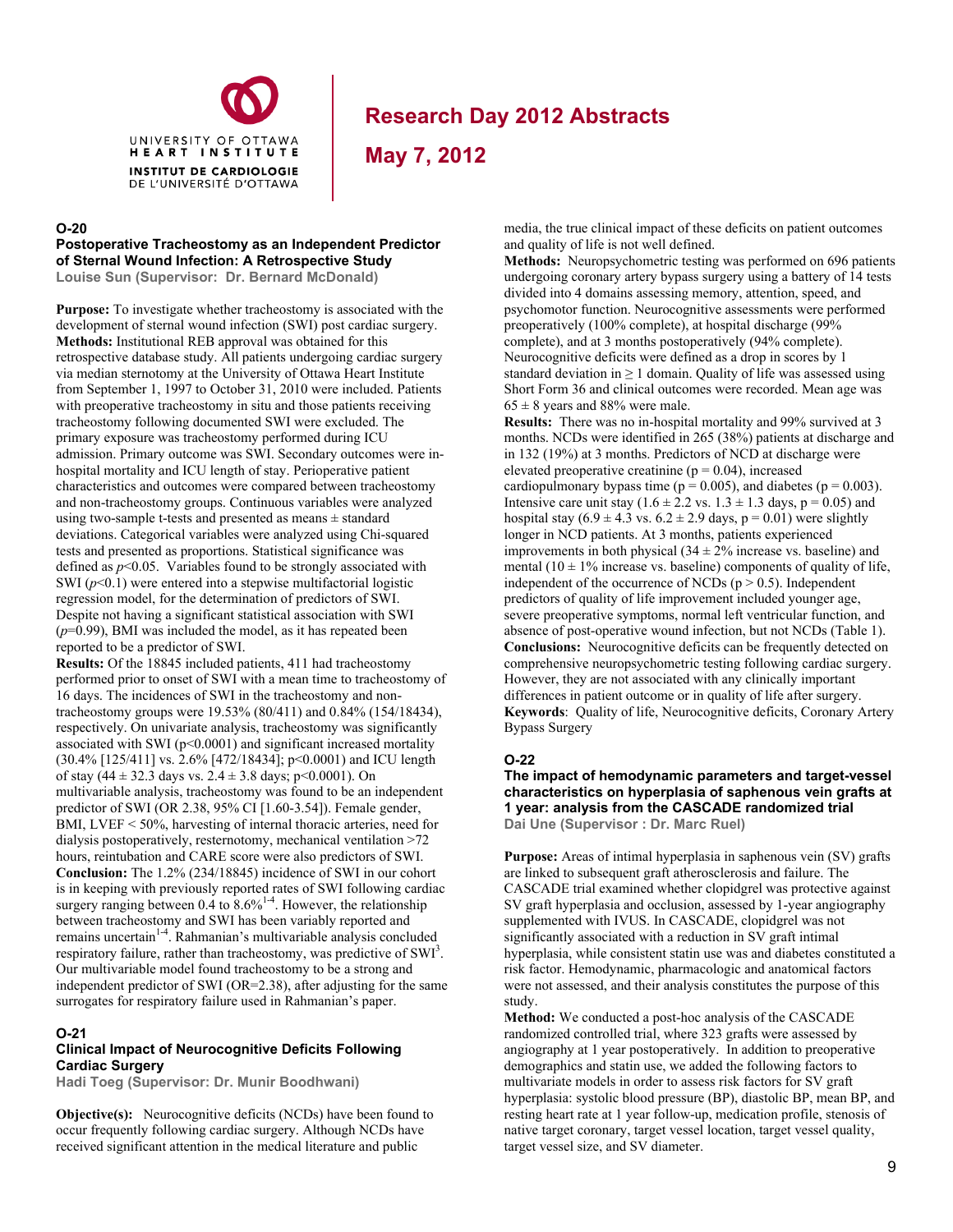

**May 7, 2012**

**Results:** The mean 1 year SV graft intimal area was  $4.31 \pm 2.06$  mm<sup>2</sup>. Univariate analysis indicated that significant predictors associated with SV graft intimal hyperplasia included SV diameter  $(2.09\pm0.18)$  $mm<sup>2</sup>$  per mm diameter; p<0.001), heart rate at follow-up (beats/min)  $(0.053 \pm 0.024$  mm<sup>2</sup> per beat/min; p=0.030) and grafting for RCA  $(1.02 \pm 0.44 \text{ mm}^2; \text{p=0.022})$ . In multivariate linear regression analysis, independent associated predictors were SVG vessel size (2.09±0.18 mm<sup>2</sup>; p<0.001) and beta-blocker use  $(-0.96 \pm 0.48 \text{ mm}^2)$ ; p=0.047). **Conclusions:** Hemodynamic parameters, graft size and target-vessel characteristic had a strong impact on SV graft hyperplasia at 1 year psotoperatively. Smaller SV grafts, lower heart rate, and use of betablockers were protective against SV graft intimal hyperplasia, while blood pressure control was not. Grafting for RCA was a risk factor for SV graft intimal hyperplasia.

UNIVERSITY OF OTTAWA HEART INSTITUTE **INSTITUT DE CARDIOLOGIE** DE L'UNIVERSITÉ D'OTTAWA

#### **O-23**

#### **Steroids and the Treatment of Cardiac Sarcoidosis: A Systemic Review**

**Mouhannad Sadek (Supervisor: Dr. David Birnie)** 

**Purpose**: To determine whether patients with cardiac sarcoidosis (CS) benefit from treatment with steroids.

**Methods**: Studies examining steroid treatment in CS were identified from MEDLINE (1950–2011), EMBASE (1980–2011, week 51), Cochrane Controlled Trials Register (2011), Cochrane Database of Systematic Reviews and National Institutes of Health Clinical Trials.gov database. Two investigators performed abstract screening, paper review and data extraction independently. Inclusion criteria included English publications reporting original outcome data in patients diagnosed with cardiac sarcoidosis (based on the Japanese Ministry of Health and Welfare criteria) and treated with steroids. Exclusion criteria included reports of < 5 subjects and follow-up of < 3 months. Outcomes examined were AV conduction, left-ventricular function, ventricular arrhythmias and mortality.

**Results:** A total of 1491 references were retrieved. Nine publications reported data on patients with CS treated with steroids and were included in this investigation. There were no randomized trials. In the 9 reports, 240 patients received steroids and 41 patients did not. Prednisone dosing varied between 30-60 mg/day with a variable duration of treatment from 3 to 168 months, and some studies kept patients on maintenance doses. There were 40 patients with AV conduction disease treated with steroids, with 23/40 (57.7%) improving. In contrast 15 patients were not treated with steroids and 0/15 improved. Steroid therapy improved LV function in one study (EF 34.6 +/- 12% to 48.8 +/- 18.6%,  $p < 0.01$ ), and prevented LV dysfunction in another study compared to no treatment (EF 62.1 +/- 4.4% vs. 37.6 +/- 17.3%,  $p < 0.005$ ). Short-term mortality appears to be low in steroid treated patients (0% mortality in studies with follow-up 6-7.3 months), while long-term mortality was variable (5- 25% 5-year mortality).

**Conclusion:** Our systematic review found only 9 papers reporting outcomes following steroid therapy. There were no randomized trials. Treatment protocols and outcomes were not standardized and there was a very limited number of non-treated patients. Thus it is not possible to draw conclusions about the utility of steroids in this population. There is a clear need for large multi-center prospective registries in this patient population.

#### **O-24 Recovery of Left Ventricular Systolic Function in New Onset Heart Failure**

**Michael Chiu (Supervisor: Dr. Lisa Mielniczuk)** 

**Purpose:** Rates of incident heart failure (HF) are increasing. Medical and interventional therapy has been shown to improve ventricular function in existing patients, however predictors of recovery and prognosis in new onset patients remain ill defined. **Methods:** This study examined 118 patients with newly diagnosed HF (<6 months duration) and ventricular dysfunction, defined as LVEF<40%. The median follow-up time was 25 months (range 4-48 months) with EF normalization defined as EF>40%. Results: A total of 53% of patients had ischemic cardiomyopathy. The mean LVEF at diagnosis was  $26\% \pm 7.8\%$ , and was  $37\% \pm 12\%$  at the end of the study. The mean LVEF improvement was 16%. A total of 74% of patients had LVEF improvement, with normalization observed in 37%. Logistic regression was used to identify predictors of LVEF normalization. The model included six predictors: age, ischemic etiology, previous MI, PVD, ICD requirement, and baseline systolic blood pressure. On multivariate analysis, only previous MI (OR 0.279 95% I 0.083-0.932), PVD (OR 0.163 95% I 0.032-0.823), and ICD requirement (OR 0.283 95% I 0.094-0.850) remained statistically significant. Linear regression was used on the same model to determine if the results were consistent. Similar to the logistic regression, previous MI (p=0.05), PVD (p=0.02), and ICD requirement (p=0.02) remained significant. Logistic regression was also used to predict negative clinical outcomes, which were defined as death, heart transplantation, ICD/CRT insertion, or HF-related hospitalizations. The model consisted of five predictors: ischemic etiology, age, PVD, CAD, and use of a diuretic. Only ischemic etiology (OR 9.312 95% I 1.549-55.976) remained significant. **Conclusions:** LVEF improvement is common in patients with new onset HF with normalization of EF observed in 37% of patients over a median study period of 25 months. Patients were less likely to have EF normalization if their heart failure was due to an ischemic cause. Furthermore, these patients were more likely to have negative clinical outcomes such as death, hospitalization, or ICD/CRT implantation.

### **ALLIED AND POPULATION HEALTH ORAL PRESENTATIONS**

#### **O-25**

#### **Triaging Patients for Exercise Stress Testing in Cardiac Rehabilitation**

**Jennifer Harris (Supervisor: Dr. Pipe)** 

**Background and Aims:** It is typical for cardiac rehabilitation (CR) programs to use a graded exercise stress test (GXT) for risk stratification and exercise prescription. Current CACR guidelines stipulate that all patients should complete a symptom-limited GXT. There is a lack of evidence supporting mandatory GXT for all CR patients. A 2005 internal review at the University of Ottawa Heart Institute (UOHI) revealed that stress testing all patients was a barrier to accessing CR. In 2005 patients were waiting 90 days for an intake GXT. A mandatory GXT prior to CR participation was subsequently eliminated to decrease wait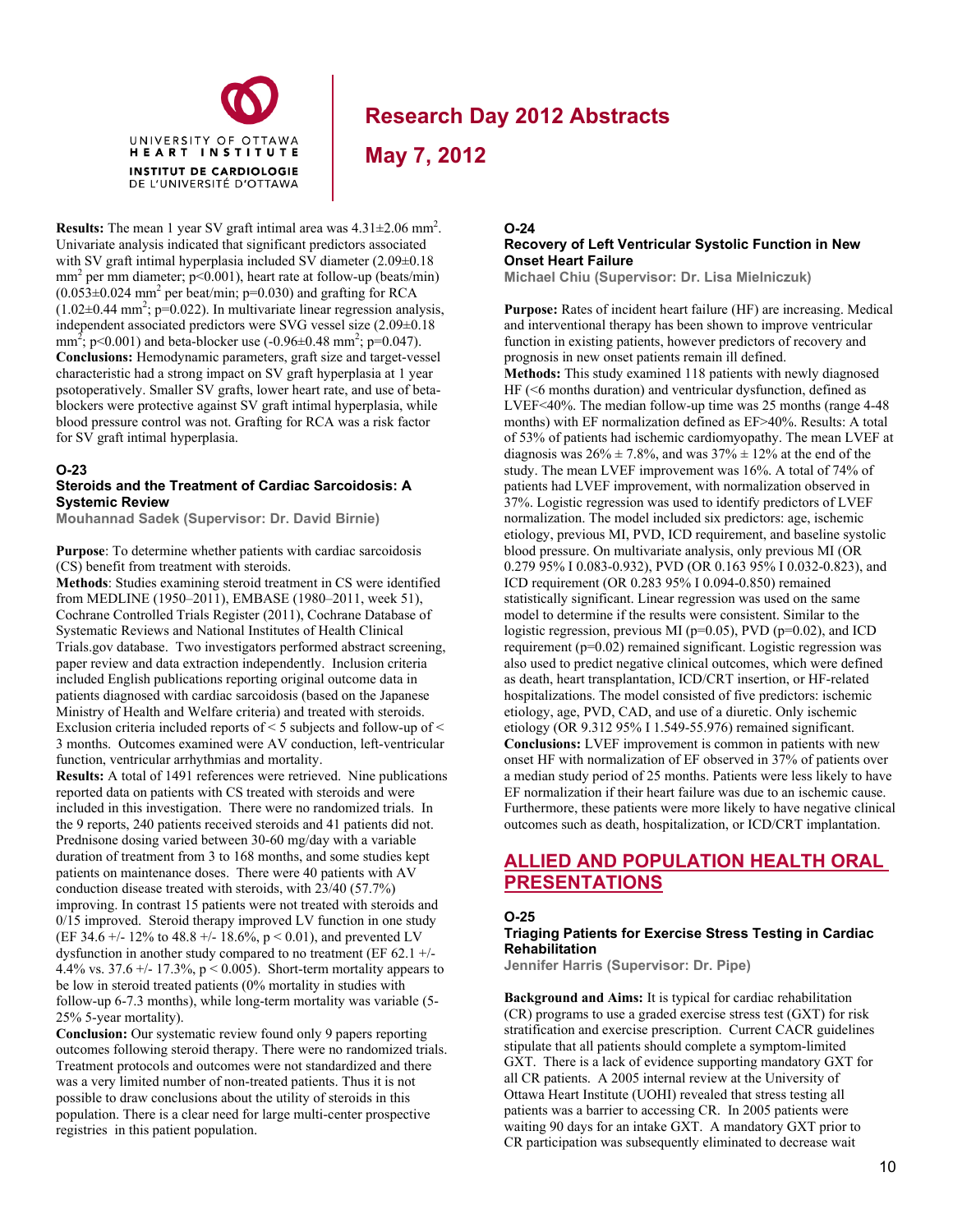**May 7, 2012**

times. A triage algorithm was developed to assess the need for a GXT to ensure that that a consistent approach was applied to all patients and that individual patient needs were met. Initial criteria for the conduct of a GXT included: the level of supervision by CR staff; patient intentions to exercise vigorously; the presence of cardiac symptoms; an out-of-hospital cardiac arrest; a history of palpitations; or, the presence of an AICD. Ongoing assessment could result in a patient being referred for a GXT after their CR program commences.

UNIVERSITY OF OTTAWA HEART INSTITUTE **INSTITUT DE CARDIOLOGIE** DE L'UNIVERSITÉ D'OTTAWA

**Methods:** All patients entering the UOHI CR program undergo a thorough assessment by physiotherapists and nurses. The algorithm is used to determine the need for a GXT. A review of our experience in applying the algorithm was undertaken from January 2011 to April 2011.

**Results**: 498 patients enrolled in CR in the interval noted. 154 (31%) had a GXT ordered at CR program intake. Of these 144, 89% of them were male. Of further note 52% were entering moderate and high intensity onsite exercise programs and 48% were entering a home program option. None of the patients were entering low intensity (LI) onsite programs. All of the onsite LI patients undergo a 6 min walk test. The most common reasons for ordering a GXT included chest pain and an intention to participate in vigorous exercise programs. Prior to the introduction of this new approach, the average wait time before enrollment in CR was 12 weeks; it is now less than 3 weeks. **Conclusions:** The implementation of an algorithm to better triage patients to receive a GXT has, among other factors, improved access to care by decreasing wait times and significantly reducing the burden of exercise testing. Further research is needed to provide evidence based recommendations for exercise stress testing in CR patients.

#### **O-26**

#### **A comparison of cardiovascular risk between Chinese and South Asian Canadians, and residents in China and India: a pilot investigation.**

**Eftyhia Helis (Supervisor: Dr. J. George Fodor)** 

**Purpose:** Studies in Canada have shown that individuals of Chinese or South Asian descent may be at increased risk for developing heart disease and stroke compared to Caucasians. We were interested in studying whether the different cardiovascular disease (CVD) patterns observed among these ethnic groups in Canada are simply reflecting the trends already present in their countries of origin or they change as a result of exposure to the Canadian/Western lifestyle. We designed a pilot study to test the feasibility of collecting and comparing CVD risk data of South Asian and Chinese respondents residing in Canada and respondents in India and China. **Methods:** This international, observational pilot study was conducted among employees of the *Ottawa Hospital (Civic Campus and UOHI Campus in Ottawa), Fu Wai Hospital in Beijing (China), Medwin Hospital in Hyderabad (India)* and the *Taj Mahal Palace hotel in Mumbai (India).* A CVD risk assessment chart (Gaziano TA*.*, Lancet 2008) was used to predict the 5-year CVD risk score of respondents. Gender, age, diabetes, smoking, systolic blood pressure and body mass index were evaluated and an assessment was performed for each respondent in approximately 30 minutes. The study was centrally coordinated by the UOHI and the local research

teams in China and India received training for the implementation of the study using an identical protocol. This research was approved by the institutional research ethics bodies in Ottawa, Beijing, Hyderabad and Mumbai.

**Results:** Three hundred and thirty five eligible respondents enrolled in the study. In Mumbai, the screening identified 41% of employees who were at moderate or high risk for developing CVD in the next five years. For each of the Ottawa, Beijing and Hyderabad samples, the corresponding rates for elevated CVD risk were 3%, 11% and 9% respectively. The prevalence of hypertension (45%), smoking (24%) and diabetes (16%) were the highest among the employees of the Taj Mahal hotel. The response rate at the Ottawa site was much smaller than anticipated (33%).

**Conclusion:** This pilot study established a collaboration of research teams in Canada, China and India and demonstrated the feasibility of using a non-laboratory assessment tool for a quick and inexpensive identification of high CVD risk individuals at their workplace. The gathered information and "lessons learned" from this study will inform the design of future larger - scale studies of CVD risk in these populations in Canada, China and India so that the their specific CVD needs may be addressed appropriately.

#### **O-27**

#### **A case-managed home program for primary and secondary prevention of cardiovascular disease: Clinical results of the** *FrancoForme* **Program.**

**Marc Laflamme (Supervisor: Dr. Michele de Margerie)**

Francophones in Ontario are at higher risk of cardiovascular disease when compared to their Anglophone counterparts, according to the *Second Report on the Health of the Francophones in Ontario* (2005). The *FrancoForme* Program, receiving base funding from the Champlain LHIN, was designed to reduce cardiovascular risk factors through weekly lifestyle interventions by telephone contacts over a 3 month period. The program accepts participants for primary prevention if they are Franco-Ontarian with one or more risk factors for heart disease, as well as Francophones with documented heart disease.

**Methods:** We recruited 769 participants from the Champlain Region through referrals from family physicians offices, the Eastern Ontario Health Unit and from the University of Ottawa Heart Institute. At Intake, 3-month, and 1-year time points, all participants had their weight, height. fasting glucose, lipid profile, blood pressure and weekly minutes of exercise recorded and completed a questionnaire assessing individual sense of well-being. Interventions consisted of an initial on-site visit with a Physiotherapist or Nurse-mentor, followed by weekly telephone interventions directed at educating and motivating the participant specifically in the areas of exercise, nutrition, smoking cessation and stress management, as applicable. These interventions lasted 20 minutes on average and were ongoing for 3 months. Also, appropriate educational material was provided to each participant.

**Results:** Out of 769 who started the program, 491 completed the program and 166 completed a 1-year follow-up assessment. Those who did not complete the 3-month follow-up were not contacted at the 1-year time point. The mean age was  $63.1 +/- 11.4$  years and M/F ratio was 51/49. Only 10% of participants smoked at baseline; this fell to 7.5% at 3 months and 5.4% at 1 year. Paired *t*-tests showed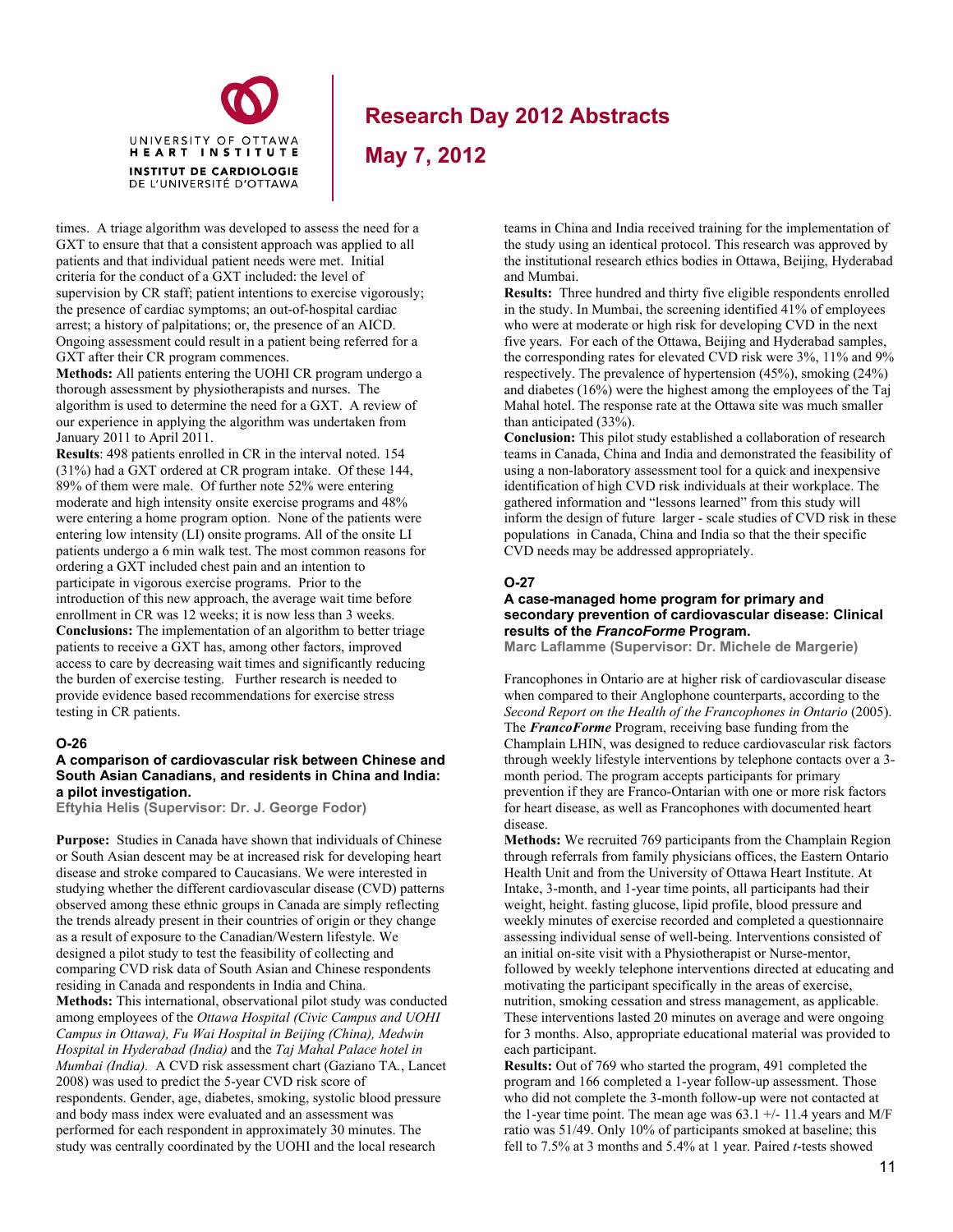

**May 7, 2012**

significant improvements in most modifiable risk factors at the 3 month follow-up time point. Among participants with baseline SBP value  $\geq$  140 mmHg, the mean SBP decreased by 15 mmHg ( $p=0.001$ ). In participants with TC  $\geq 5.17$  mmol/L, TC decreased by 0.7 mmol/L (p=0.001); LDL-C  $\geq$ 3.36 mmol/L was reduced by 0.8 mmol/L ( $p=0.001$ ); HDL  $\leq 1.03$  mmol/L increased by 0.1 mmol/L ( $p=0.001$ ); triglycerides  $> 1.69$  mol/L decreased by 0.4 mmol/L (p=0.001). Baseline blood glucose  $\geq$  5.6 mmol/L decreased by 0.2 mmol/L (ns). Exercise less than 90 min/week increased to 152 min/week (p=0.001). For obese participants (BMI >30), mean weight decreased by 1.7 kg (p=0.001). Self reported physical and mental health status also improved significantly (p=0.001). These significant changes were maintained after 1 year.

UNIVERSITY OF OTTAWA HEART INSTITUTE **INSTITUT DE CARDIOLOGIE** DE L'UNIVERSITÉ D'OTTAWA

**Conclusion:** Personalized intervention in a group of Francophones in Eastern Ontario has a significant impact on reducing cardiovascular risk factors through lifestyle modification. This approach is practical, inexpensive and is easily accessible for participants from both rural and urban communities.

#### **O-28**

#### **Randomized trial of an interactive, voice responsemediated follow-up system for smoking cessation in smokers with coronary heart disease**

**Kerri-Anne Mullen (Supervisor: Dr. Robert Reid)** 

**Background:** Smokers with coronary heart disease (CHD) benefit from cessation counseling in hospital if it continues after discharge. A randomized controlled trial was conducted to determine if continuous abstinence from smoking would be higher 26 and 52 weeks after discharge in smokers who received interactive voiceresponse (IVR) mediated telephone follow-up and triage to nurse counseling compared to those receiving standard care. **Methods:** A total of 440 smokers (≥ 5 cigarettes/d) hospitalized with CHD were randomized to either standard care or IVR. Standard care included: in-hospital nurse counseling; nicotine replacement therapy (NRT) during hospitalization; and a recommendation for ongoing NRT following discharge. Participants in the IVR group received standard care and also received automated telephone calls 3, 14, 30, 60, 90, 120, 150 and 180 days after discharge. During the call, the system posed a series of questions concerning smoking status, confidence in staying smoke-free, and use of cessation medications. If the patient identified that they had resumed smoking or indicated that their confidence in remaining smoke-free was low, they were contacted by a nurse-counselor who provided additional assistance. The primary outcome was confirmed continuous abstinence for weeks 1-26 after hospital discharge.

**Results:** The continuous abstinence rate, adjusted for potential misreporting, was significantly higher in the IVR compared to the standard group for weeks 1-26 (38.7% vs. 29.5%; OR = 1.58; 95% CI:  $1.04 - 2.42$ ; P = 0.034). Continuous abstinence for weeks 27-52 was clinically but not statistically higher in the IVR group (35.6% vs. 28.6%; OR = 1.45; 95% CI: 0.94-2.22); P = 0.093).

**Conclusions:** IVR-mediated triage to nurse counseling lead to a statistically significant increase in abstinence 26 weeks after discharge among smokers with CHD. The benefit of IVR was not statistically significant at 52 weeks, although there was a positive trend. IVR is a promising means of directing limited hospital resources to smokers in need of ongoing support after discharge.

#### **O-29**

#### **A Social Ecological Approach to Understanding Physical Activity: A mixed methods exploration of the individual, family and neighbourhood characteristics that influence physical activity among Family Heart Health: Randomized, Controlled Trial participants**

**Dana Riley (Supervisor: Dr. Robert Reid)** 

The purpose of this thesis was to better understand physical activity (PA) behaviour change among family members of people with coronary heart disease (CHD) who participated in a randomized controlled trial of a behavioural risk reduction intervention. Using a social ecological approach, a three-part research program was employed to examine the relationship between PA outcomes and factors at the individual, family and neighbourhood levels, respectively.

**Study 1 – Individual:** The purpose of this study was to determine whether a 12-week behavioural risk reduction intervention caused selfreported moderate-vigorous PA (MVPA) to increase and to identify the associated Theory of Planned Behaviour (TPB) constructs. Three hundred twenty-four physically inactive (<150 minutes/week MVPA) participants were enrolled in a randomized controlled trial. The main outcome was achievement of guideline recommended levels of MVPA (≥150 minutes/week) at 12-weeks. Groups were compared using logistic regression. TPB constructs were examined using t-tests and Spearman rank correlations. Intervention participants were significantly more likely to meet MVPA guidelines at 12-weeks (OR=3.54, 95% CI 2.22- 5.63,  $p<.001$ ). The outcome was significantly correlated with increases in control belief, behavioural belief, subjective norm, attitude, perceived behavioural control and intention (all  $p<01$ ) among intervention participants and attitude  $(p<0.01)$  and intention  $(p<0.01)$  among controls. **Study 2 – Family:** Semi-structured interviews were conducted with 36 participants to elicit perceptions of the factors in the social and physical environment that influence PA. Interviews were audiotaped, transcribed, coded and analyzed, which involved inductively documenting emerging themes. Spouses were more likely to provide care and support and to engage in PA with their spouse after the CHD event. Many spouses expressed that their own PA was limited by the capabilities of their partner. Offspring expressed an increased perception of their own future risk of CHD, citing genetics as a prominent concern; however, this did not necessarily translate into PA behaviour change. The data suggests awareness of an increased susceptibility to CHD is not stimulating participants to increase their own PA to prevent future risk, particularly among offspring, but they may take other actions. Spouses are more likely to engage in PA with the CHD patient than offspring, suggesting this shared social environment can promote PA, although intensity may be limited. Family members may need additional interventions to translate their perceived future risk of CHD into current PA behaviour change. **Study 3 – Neighbourhood:** Self-reported PA from a prospective behavioural risk reduction intervention was explored in the context of objectively measured Walk Scores and neighbourhood walkability in Ottawa, Canada. Participants in the intervention arm had significantly higher odds of meeting PA guidelines at 12-weeks compared to the standard care control group. This was not influenced by Walk Scores or walkability. This individual-level intervention was effective in assisting participants to overcome potential structural barriers presented by their neighbourhood to meet PA guidelines at 12-weeks.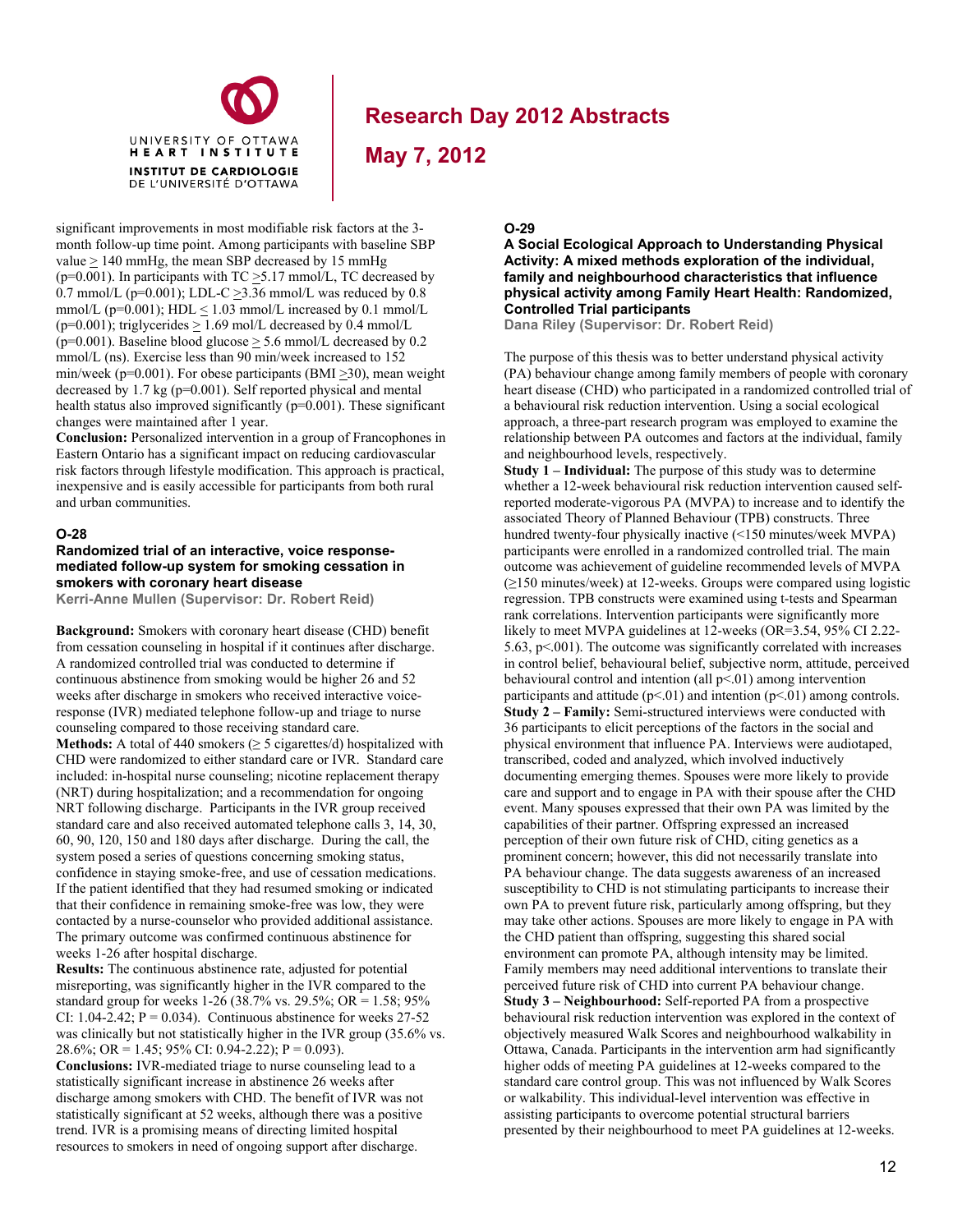

**May 7, 2012**

**Conclusion:** This thesis provides novel insights into the relationships between PA and factors at the individual, family and neighbourhood levels in a sample of family members of patients with CHD. Specifically, the FHH-RCT intervention was effective for increasing self-reported moderate-vigorous PA, regardless of Walk Score or neighbourhood walkability. To gain even greater health benefits, family members may need additional information or intervention in order to translate their perceived future risk of CHD into current PA behaviour change.

#### **O-30**

#### **Impact of Acute Versus Stable Coronary Heart Disease on Smoking Cessation Success**

**Ashley Armstrong (Supervisor: Dr. Robert Reid)** 

**Purpose:** Smoking cessation has been established as the leading secondary prevention intervention for patients with coronary heart disease (CHD). Hospitalization for CHD is said to result in an increased motivation to quit smoking. The objective of the current analysis was to determine the impact of admitting diagnosis on quit rates one year post hospital discharge.

**Methods** A secondary analysis was conducted using data assembled from a randomized control trial of smokers with CHD. From July 2006 to October 2009, smokers (> 5 cigarettes/day) admitted to the University of Ottawa Heart Institute for acute coronary syndrome (ACS), elective percutaneous coronary intervention (PCI), diagnostic catherization or elective coronary artery bypass graft (CABG) received in-hospital pharmacotherapy and counseling for smoking cessation. The primary outcome of interest was validated abstinence from smoking – expired carbon monoxide (CO) – at 52 weeks post hospital discharge. A logistic regression was performed to assess the impact of diagnosis on the primary outcome while controlling for age, gender and nicotine dependence at baseline.

**Results:** Four-hundred and one patients were included in the outcome analysis. Three quarters of the sample were male (74.6%) with a mean age of  $54 \pm 9$  years. The CO verified quit rates at 52 weeks post hospital discharge for patients admitted for ACS, CABG, diagnostic catherization and elective PCI were 31.5%, 16.0%, 15.3% and 13.3% respectively. Individuals with ACS were found to be 2.81 times more likely to quit smoking than those with CABG, PCI or CATH, *p*<.001

**Conclusions:** The acuity of the admitting diagnosis had a significant effect on quitting success in smokers with CHD. Quit rates were the highest for those experiencing an acute event; rates were substantially lower for patients admitted for elective investigational or revascularization procedures. Additional cessation assistance and relapse prevention strategies may be required in those with more stable or longer duration disease.

### **BASIC SCIENCE POSTER PRESENTATIONS**

#### **P-1**

**A Collagen Matrix Scaffold for Endothelial Progenitor Cell Therapy Improves Myocardial Viability, Perfusion, and Function through Enhanced Cell Retention and ILK Expression in a Mouse MI Model** 

**Ali Ahmadi (Supervisors: Dr. Erik Suuronen and Dr. Marc Ruel)** 

**Background:** To improve cell therapy, we tested echo-guided intramyocardial delivery of endothelial progenitor cells (EPCs), with and without a collagen matrix, in a mouse model of myocardial infarction (MI). We studied the potential role of the matrix in enhancing cell retention, as well as myocardial perfusion, viability, and function. As integrin-linked kinase (ILK) is involved in cell survival and has been shown to be upregulated in hypoxic EPCs upon adhesion to a collagen substrate, we also investigated the effect of collagen matrix on ILK expression in infarcted hearts. **Methods:** Seven days after left anterior descending coronary artery ligation, C57BL6/J female mice were randomly allocated to receive one of the four following treatments: EPCs (n=29), collagen matrix alone (n=19), EPC+collagen matrix (n=29), or PBS (n=15). EPCs were green fluorescent protein (GFP)<sup>+</sup> marrow derived cells from C57BL/6-Tg(CAG-EGFP)1Osb/J male mice. <sup>13</sup>N-ammonia and <sup>18</sup>F-FDG PET imaging (on randomly selected mice), as well as echocardiography (on all mice), were performed at the time of treatment (baseline) and 3 weeks later (follow-up). Hearts were collected for immunohistochemistry (for examination of transplanted cell retention, LV mass preservation, and arteriole density) and Western Blot (ILK expression) analysis.

**Results:** Follow-up ejection fraction (EF) was at least 1.4-fold greater in the EPC+matrix group ( $EF=56\pm2\%$ ) compared to all other groups (≤40±2%; *p*<0.001). Fractional shortening was also 1.5-fold higher in EPC+matrix group (42.6±2.3% versus ≤27.0±2.1%; *p*≤0.001). PET analysis showed improved viability and perfusion (by 35% and 29%, respectively; *p*≤0.05) only after treatment with EPC+matrix. Histology showed an anterior to posterior LV wall thickness ratio of  $0.7\pm0.1$  in EPC+matrix group, which was significantly greater than for all other groups  $(\leq 0.3 \pm 0.0; p \leq 0.001)$ . More arterioles were detected in hearts injected with EPC+matrix (10.9±1.1 per field of view) compared to the other treatments  $(\leq 6.2 \pm 0.5; p \leq 0.001)$ . Moreover, detection of the Y chromosome by Q-PCR indicated greater intramyocardial retention of transplanted cells in EPC+matrix group (by  $7.1\pm0.5$ -fold) relative to the EPCs-only group ( $p=0.003$ ). ILK expression was higher in hearts treated with EPC+matrix  $(1.4\pm0.1 \text{ fold})$  or matrix  $(1.6\pm0.1 \text{ fold})$  compared to hearts treated with EPCs-only or PBS  $(p \le 0.02)$ .

**Conclusions:** The collagen matrix enhanced transplanted cell retention and promoted greater vascular density. Also, the combined EPC+collagen matrix therapy preserved LV wall mass, and enhanced myocardial perfusion and viability, potentially via the ILK pathway. We have demonstrated promise for the use of collagen-based matrices for enhancing the benefits of cardiac cell therapy.

### **P-2**

### **Evaluation of 18F-HFB labeled collagen matrix after intramyocardial injection in a mouse MI model**

**Ali Ahmadi (Supervisors: Dr. Erik Suuronen and Dr. Marc Ruel)** 

**Background:** Injectable matrices have been shown to improve the regenerative effects of endogenous and exogenous progenitor cells by enhancing their recruitment, retention and survival within ischemic tissues *in vivo*. However, the thermogelling and retention properties of injectable scaffolds after delivery to a contractile tissue are yet to be investigated. Our objective was to show that a hexadedecyl-4- [<sup>18</sup>F]fluorobenzoate (<sup>18</sup>F-HFB) tracer can effectively label a collagen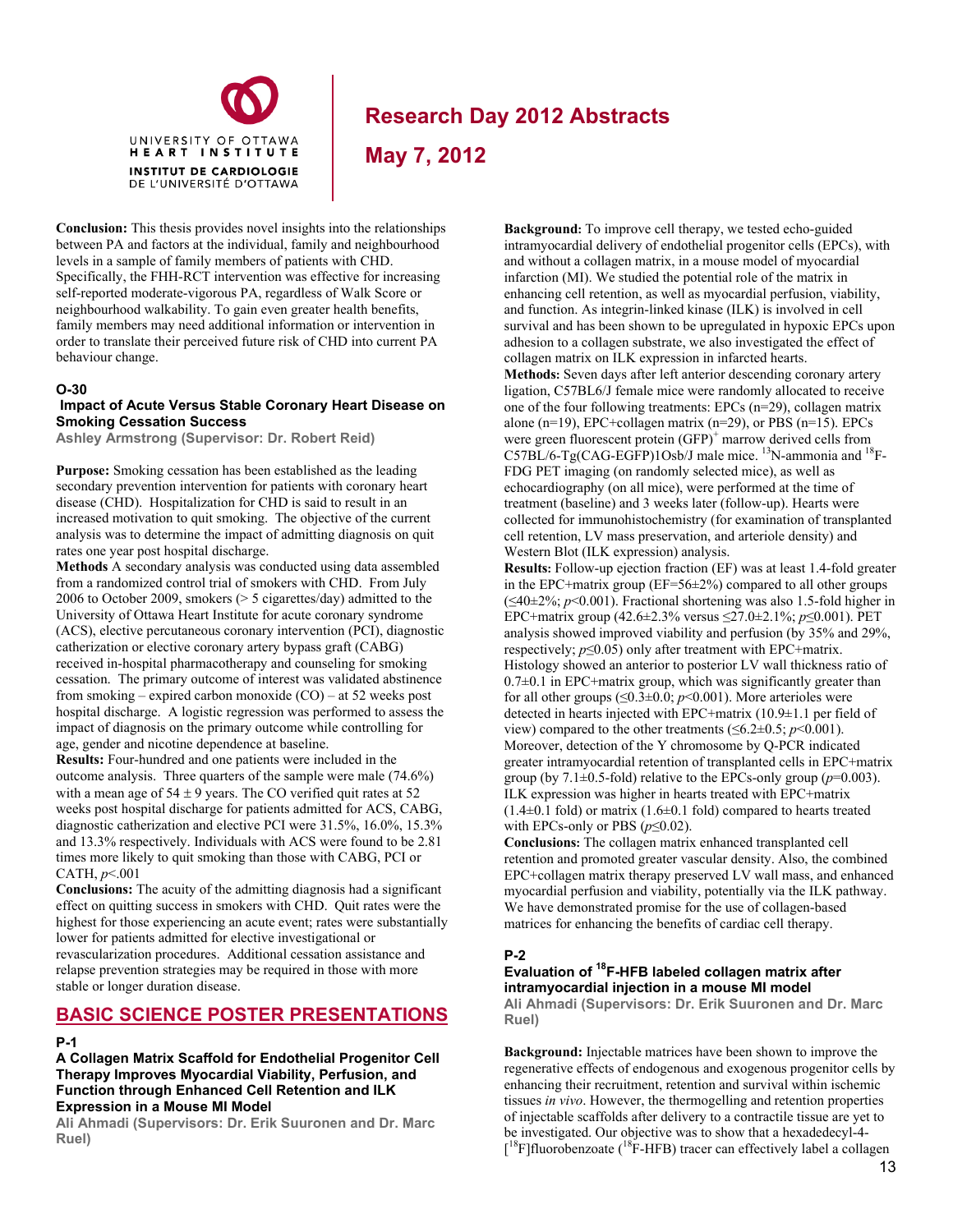

**May 7, 2012**

matrix and be used to evaluate matrix retention upon ultrasoundguided myocardial injection into infarcted mouse myocardium. **Methods:** Ice cold glutaraldehyde cross-linked rat tail collagen type 1 matrix was labeled with 18F-HFB tracer and incubated at 37ºC for 30 minutes. After rinsing with phosphate buffer saline, the gel radioactivity was measured. The *in vivo* retention of <sup>18</sup>F-HFB labeled collagen matrix at the site of injection was validated by PET scans: 7-14 days after ligation of LAD in 9-10 week old C57BL6/J female mice, the animals were injected with <sup>18</sup>F-NaF (7.5 $\pm$ 1.4 MBq) to demarcate the skeleton and with <sup>13</sup>N-NH3 (42.5 $\pm$ 4.8 MBq) to delineate the infarcted myocardium during a single scan.<sup>18</sup>F-HFB  $(3.1\pm0.9 \text{ MB})$  labeled matrix was injected to infarct and periinfarct areas and scans were performed 10 minutes and 2 hours later. Co-registration of images was conducted by merging the demarcated skeleton. Finally the mice were sacrificed and different tissues were collected for biodistribution assessment using a gamma counter. **Results:** *In vitro*, the 18F-HFB labeled matrix retained the radioactive tracer immediately after solidification with a ratio of  $82\pm1\%$  (n=12). The tracer retention ratios after 2 and 4 hours were  $82\pm1\%$  and  $83\pm1\%$ , respectively (n=12). For *in vivo* analysis, signal intensity quantification was performed using Inveon Research Workplace software and showed that the activity detected 2 hours after injection was 95±5% of the initial activity detected at 10 minutes post-injection. Biodistribution analysis of different organ radioactivity indicated a significantly higher activity in the myocardium compared to all other tissues (38±13% of injected dose/gram of tissue; n=10, *p*<0.05).

**Conclusions:** This study demonstrates that a glutaraldehyde crosslinked collagen matrix injected into the infarcted heart solidifies at body temperature quickly enough to be retained in the contractile myocardium. This also confirms the accuracy of ultrasound-guided myocardial injections for treatment delivery.

#### **P-3**

#### **Serum interferon alpha-21 is a biomarker that predicts coronary artery disease in individuals homozygous for the 9p21.3 risk locus.**

**Naif A.M. Almontashiri (Supervisor: Dr. Alexandre F.R. Stewart)** 

**Background and Purpose:** The 9p21.3 locus confers risk for coronary artery disease (CAD) by an unknown mechanism. Enhancers at the 9p21.3 locus remodel chromatin at *CDKN2B*, *CDKN2A*, *MTAP* and between the interferon alpha-1 (*IFNW1*) and interferon alpha-21 (*IFNA21*) genes. Here, we tested whether protein expression from these genes correlates with the 9p21.3 risk genotype. **Methods and Results:** Using immunoblot analysis of protein extracts from primary cultures of human aortic smooth muscle cells (n=6) and peripheral blood mononuclear cells from patients with CAD (n=18) genotyped for the 9p21.3 risk locus using SNP microarrays, we found that p16 (from the CDKN2A gene) expression in both cell types, and p15 (from CDKN2B) expression in aortic smooth muscle cells was negatively associated with 9p21.3 risk genotype. No association between MTAP expression and 9p21.3 genotype was seen. However, a strong positive correlation  $(p<10<sup>-4</sup>)$ between IFNA21 levels and 9p21.3 risk genotype was seen in both cell types. ELISA analysis of serum from 231 angiographically normal individuals and 331 CAD patients showed highly elevated levels of IFNA21 in individuals homozygous for the 9p21.3 risk

allele ( $p=2.7x10^{-89}$ ). ELISA of serum IFNW1 and IFNA4 showed that the 9p21.3 effect is specific to IFNA21. Importantly, elevated serum IFNA21 levels were 3 times higher in homozygous carriers of the 9p21.3 risk genotype with CAD than without (odds ratio per 100 pg/ml increase 3.27, p=8.8x10-11).

**Conclusions:** Elevated serum IFNA21 is a biomarker that predicts coronary artery disease with homozygosity for the 9p21.3 CAD risk locus. Since 25% of the population with European ancestry is homozygous for this locus, IFNA21 is a powerful new diagnostic tool to detect CAD without the need for angiography. Together with reduced p16 expression, elevated IFNA21 may contribute for the risk of CAD associated with the 9p21.3 locus.

#### **P-4**

### *In vitro* **Cell-Material Interactions of Physically Cross-Linked Chitosan Derived Hydrogels for Tissue Engineered Scaffold Applications**

**Anna Badner (Supervisor: Dr. Erik Suuronen)**

**Purpose:** Injectable hydrogels are becoming increasingly attractive for cell therapy applications. Physical cross-linking of the polymer hydrogels (as opposed to traditional chemical cross-linking) has the potential for reduced toxicity and consequently greater therapeutic potential in cell therapy. Cell-material interactions (viability, adhesion and migration) were assessed in two physically cross-linked chitosan-derived hydrogels for their potential use as scaffolds in tissue engineering.

**Methods:** The biocompatibility of two physically cross-linked chitosan-derived hydrogels was assessed: (a) chitosan derivative N- [(2-hydroxy-3-trimethylammonium) propyl] chitosan chloride (HTCC) ionically cross-linked by sodium tripolyphosphate (TPP); and (b) pure chitosan hydrogels obtained via ionic cross-linking with β-glycerolphosphate disodium salt (β-GP). Human blood-derived circulating progenitor cells (CPCs), human umbilical vein endothelial cells (HUVECs) and porcine islet cells were applied for cell-material interaction studies. The adhesion and viability was assessed on days 1, 2 and 5 using 4',6-diamidino-2-phenylindole (DAPI) stain and live/dead viability assays, respectively. CPCs and HUVECs migration through and towards the hydrogel biomaterials was also studied on days 3, 5 and 7 using a Boyden chamber with VEGF as chemo-attractant.

**Results:** Both physically cross-linked chitosan-derivative hydrogels were found to be non-toxic to CPCs, HUVECs and islets (n=6). The β-GP hydrogel supported greater adhesion and viability throughout the 5 day study when compared to the HTCC-TPP material. Cell migration of CPCs towards β-GP material was greater than that of a comparable fibronectin control after 3 ( $p=0.003$ ) and 5 ( $p=0.013$ ) days. There was no difference between CPCs and HUVECs migration towards HTCC-TPP and the control.

**Conclusion:** The β-GP hydrogel displays favorable cell-material interactions and holds promise as a tissue-engineered scaffold for cell therapy.

### **P-5**

#### **Mitochondrial Plasticity Alters Calcium Handling in Differentiated C2C12 Myotubes**

**Bou Khalil, Maroun (Supervisor: Dr. Calum Redpath)**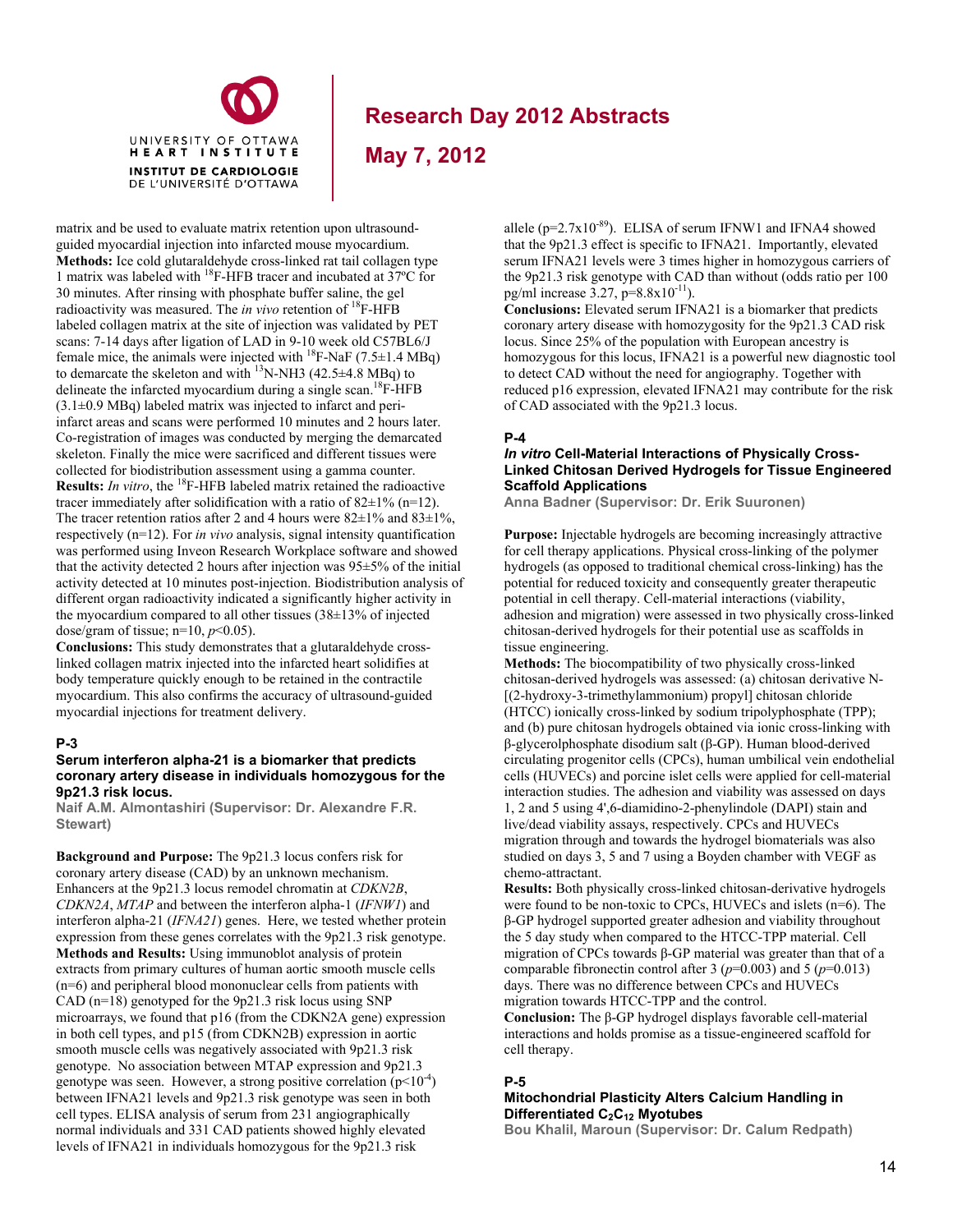

**May 7, 2012**

**Purpose:** Atrial fibrillation (AF) is the most common sustained cardiac arrhythmia. The high frequency electrical activity in the fibrillating human atrium *in vivo* is associated *in vitro* with electrophysiological remodeling, calcium overload and apoptotic cell death. In surviving myocytes aberrant calcium handling promotes reinitiation or perpetuation of AF. Privileged inter-organelle calcium signaling has recently been shown to occur in cardiac myocytes via the mitochondria-associated membrane, the physical association of juxtaposed sarcoplasmic reticulum (SR) and mitochondrial membranes. Moreover, calcium overload alters mitochondrial plasticity, raising the possibility that the mitochondrial membrane may represent a focal point for arrhythmogenesis.

**Methods:** We investigated the relationship between mitochondrial plasticity and calcium signaling using the  $C_2C_{12}$  mouse myoblast cell line. Myoblasts were induced to form contractile myotubes using low-serum differentiation medium for 96 h at 37°C in an atmosphere of 10%  $CO_2$ .  $C_2C_{12}$  cells were infected (500 MOI) with dominantnegative dynamin-related protein 1 ( $DRP1_{K38E}$ ), a mutant form of the mitochondrial fission factor that promotes an elongated mitochondrial reticulum when expressed in cells. Laser scanning confocal imaging was then used to monitor spontaneous calcium sparks and release in control and  $Drp1_{K38E}$ -infected  $C_2C_{12}$  myotubes. Subsequently, calcium release from intracellular stores was studied by fluo-4 video microscopy after administration of caffeine (4 mM).

**Results:** Under control conditions, no spontaneous fluorescence was observed. Enhanced expression of the fission factor Drp1 was confirmed in  $C_2C_{12}$  myotubes using immunoblotting, with Drp1 translocation to the mitochondrial membrane observed by confocal microscopy. Forced expression of the dominant-negative  $Drp1_{K38E}$ mutant protein resulted in elongated mitochondrial reticula in  $C_2C_{12}$ cells. Altered mitochondrial plasticity was associated with a 2.5-fold increase in SR calcium release in  $Drp1_{K38E}$ -infected cells (control 860  $\pm$  402 cf. Drp1<sub>K38E</sub> 2181  $\pm$  433 fluorescence arbitrary units, n=40, p < 0.00001, Student's t-test). Expression of  $Drp1_{K38E}$  also resulted in slower decay of the fluorescence (t50, control  $88 \pm 4$  cf. Drp1<sub>K38E</sub> 99  $\pm$  5 seconds; t90, control 89  $\pm$  3 cf. Drp1<sub>K38E</sub> 204  $\pm$  3 seconds; n=40, *p < 0.00001*, *Student's t-test)*. The spatial pattern of calcium signals was invariably synchronous and homogeneous throughout the myotubes in both groups.

**Conclusions:** Our results reveal, for the first time, that altered mitochondrial plasticity results in changes in SR calcium release and calcium reuptake in cultured myotubes. Further work to elucidate the mechanisms of this altered calcium handling and the ensuing physiological implications in cardiomyocte models are ongoing.

#### **P-6**

#### **Gli2 enhances cardiomyogenesis in mouse embryonic stem cells by recruiting Brg1 to the cardiac progenitor gene,** *Mef2c*

**Joel Fair (Dr. Ilona Skerjanc)** 

**Purpose:** Following myocardial infarction, approximately one billion cells need to be replenished to re-establish proper heart function. Embryonic stem (ES) cells are a promising tool for myocardial repair due to their plasticity and ability to self-renew. However, efficient differentiation of ES cells into cardiomyocytes is required before effective, clinical application. Recently, protocols have been established to enhance differentiation of mouse ES cells (mES) and

human ES (hES) cells into cardiomyocytes. While it is known that Gli2 induces cardiomyogenesis in P19 embryonal carcinoma (EC) cells, a well-established model of embryonic stem cells, we set out to determine the role of Gli2 in mES cells.

**Methods:** We created mES cells with stable overexpression of Gli2 and examined the effects of Gli2 overexpression on the induction of mesoderm, cardiac progenitors and mature cardiomyocytes by quantitative polymerase chain reaction (qPCR) analysis of marker gene expression. Immunofluorescence of the contractile protein MyHC was used to determine the overall effects of Gli2 overexpression on cardiomyogenesis. Mass spectrometric analysis of proteins co-immunoprecipitating with Gli2 was used to identify Brg1, a novel Gli2-interacting protein that may facilitate the enhancement of cardiomyogenesis by Gli2. Chromatin-immunoprecipitation (ChIP) using antibodies against Gli2 or Brg1 examined the association of these proteins to the Gli2-target gene, *Mef2c*, in P19 EC cells with and without exogenous Gli2.

**Results:** Analysis of cardiac progenitor transcripts in mES cells by qPCR showed a significant increase in the transcript levels of cardiac progenitor genes, *Nkx2-5, Mef2c and Tbx5,* when Gli2 was overexpressed. However, transcripts of the mesoderm markers Brachyury T and Mesp1 were not significantly affected. Cardiacspecific MyHC transcript levels were significantly up-regulated and there was an increase in MyHC-positive cells by immunofluorescence. Together, these results indicated that Gli2 enhances cardiomyogenesis at the cardiac progenitor stage in mES cells. Co-immunoprecipitation and mass spectrometric analysis revealed that Gli2 and Brg1 could be found in a protein complex. Preliminary results of Brg1- and Gli2-ChIP in P19 EC cells with and without exogenous Gli2 indicated that Gli2 recruits Brg1 to the first intronic region of the *Mef2c* gene.

**Conclusions:** This study shows that Gli2 enhances cardiomyogenesis through up-regulation of cardiac progenitor genes in mES cells. Gli2 is capable of recruiting Brg1 to a regulatory region of the cardiac progenitor gene, *Mef2c*. This mechanism suggests that Gli2 enhances cardiomyogenesis by recruiting the Brg1/Brm-associated factor (BAF) and its chromatin remodelling features to the regulatory regions of cardiac progenitor genes.

#### **P-7**

#### **Effect of Phorbol-12-Myristate-13-Acetate Treatment on Migration of Human Circulating Angiogenic Cells Khrystyna Herasym (Supervisor: Dr. Erik Suuronen)**

**Purpose:** Stem cell and tissue engineering therapy represent a promising area of research for accelerating adult neovascularization and damaged tissue repair. Many studies have shown a link between the serine/threonine Protein Kinase C (PKC) family and endothelial cell (EC) or endothelial progenitor cell (EPC) proliferation and homing. Because some PKC isoforms are targets of 4-β phorbol esters, the goal of this project was to investigate if Phorbol-12- Myristate-13-Acetate (PMA) could enhance the migratory potential, viability and endothelial-like phenotype of circulating angiogenic cells (CAC) in a PKC-dependent manner.

**Methods:** The mononuclear fraction was collected from peripheral blood of healthy donors. After 4 days of culture on fibronectin in endothelial basal medium, the adherent cells were considered to be CACs. Transwell microporous inserts placed on top of 12-well plates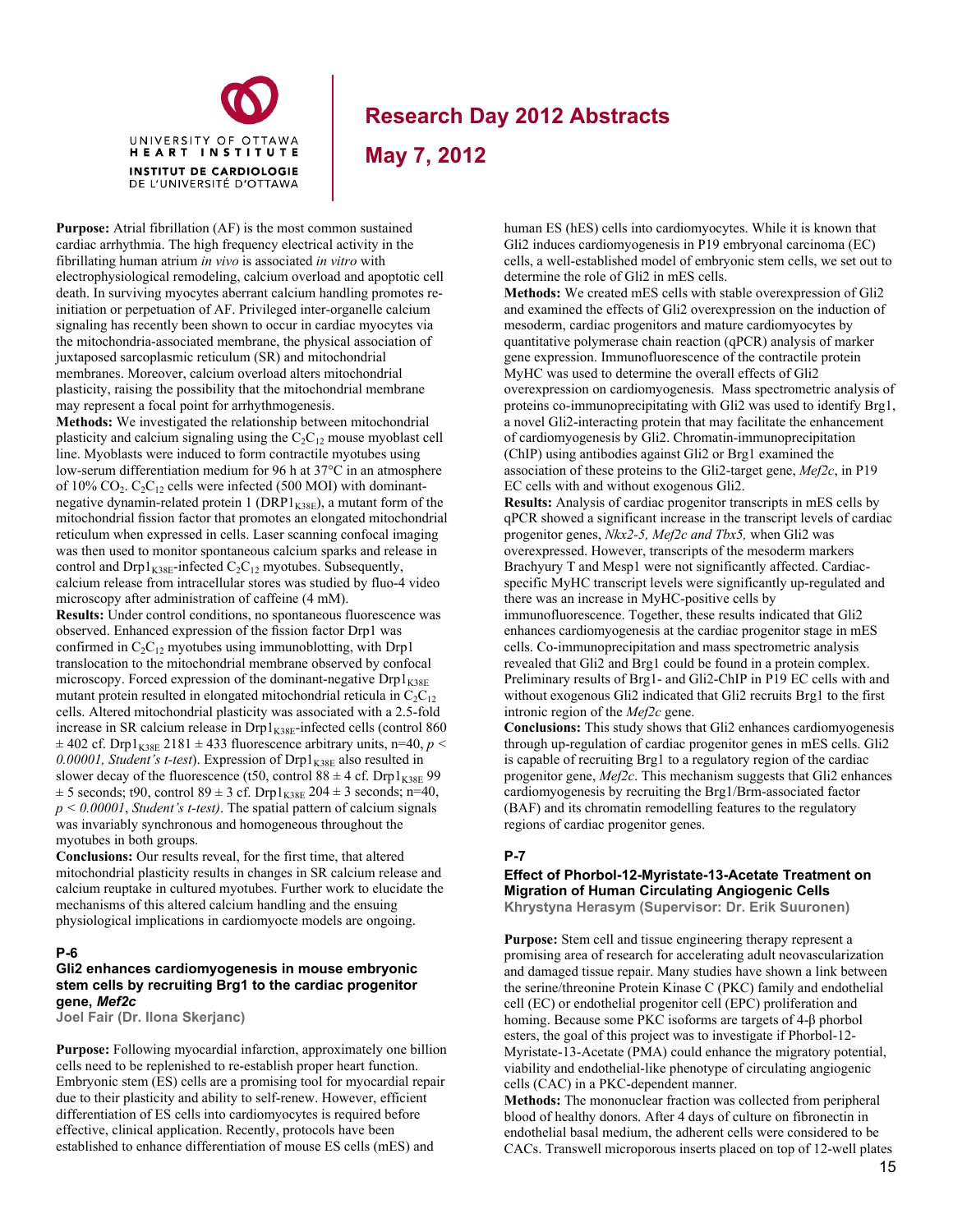

**May 7, 2012**

were used in order to evaluate the migratory potential of CAC after a 24h exposure to a vascular endothelial growth factor (VEGF) gradient (50ng/mL). CACs that migrated were stained with DAPI and counted from 6 different microscopic fields. Cell viability was assessed by Vi-Cell XR Cell Viability Analyzer. For some experiments, PKC inhibitors were used: Gö6976 (isoform α-specific) and GF 109203X-HCl (non-specific). The expression of PKC and endothelial surface markers such as CXCR4 and CD31 was analyzed by Western blotting.

UNIVERSITY OF OTTAWA HEART INSTITUTE **INSTITUT DE CARDIOLOGIE** DE L'UNIVERSITÉ D'OTTAWA

**Results:** The optimal PMA concentration to trigger CAC migration was determined to be 1nM compared to other PMA concentrations  $(p \le 0.005, n=3)$ . It was possible to use inhibitory concentrations of 1uM for Gö6976 (IC<sub>50</sub>=2.3nM) and 4uM for GF 109203X  $(IC_{50} = 2u)$ , without decreasing cell viability. However, simultaneous treatment of CAC with PMA and Gö6976 or GF 109203X did not decrease the PMA-induced migration. The effect of 4-α PMA (inactive isomer) was comparable to control. There was no difference in the CXCR4 and CD31 expression between 4-β PMA, 4 α PMA and control treatment.

**Conclusions:** PMA treatment (1nM) significantly increased CAC migration, stereospecifically with respect to 4-β PMA. Whether this process is PKC-dependent still remains unclear.

#### **P-8**

**A novel cardioprotective role of ZFP260 transcription factor against Doxorubicin-induced cardiotoxicity Hiba Komati (Supervisor: Dr. Mona Nemer)**

**Background and Purpose:** Doxorubicin is among the most potent chemotherapeutic agents used for the treatment of a wide variety of tumors; however, its usefulness is limited due to its cardiotoxicity associated with cytoplasmic vacuolization, myofibrillar disorganization and myocyte apoptosis. Doxorubicin inducedcardiotoxicity is a serious clinical problem as it leads to myocyte loss and irreversible cardiomyopathy. We previously showed that low dose infusion of the alpha1-adrenergic agonist Phenylephrine (PE) protected against doxorubixin induced heart failure. More recently, we identified a novel cardiac transcription factor, phenylephrineinduced complex-1 (PEX1) also known as ZFP260, as a mediator of alpha1-adrenergic signaling and an inducer of the adaptive hypertrophic response of the heart. In this work we aimed to assess the potential cardioprotective role of PEX1 transcription factor through gain- and loss-of-function studies.

**Methods and Results:** To address the protective role of PEX1 transcription factor in vivo, transgenic mice lines with inducible and cardiac-specific overexpression of PEX1 were treated with a single i.p. injection of Doxorubicin at a dosage of 15 mg/kg body weight. After one week, two-dimensional guided M-mode echocardiography (Vevo® 2100 System) was performed on these mice under conscious sedation. Importantly, transgenic mice showed significantly improved cardiac function and reduced apoptotic nuclei comparing to control mice. Using cultured primary cardiac myocytes, we confirmed the direct cardioprotective role of PEX1. Interestingly, overexpression of PEX1 significantly attenuates Doxorubicin-induced myocyte apoptosis as evidenced by the absence of TUNEL-positive nuclei. In contrast, downregulation of PEX1 expression in cardiomyocytes showed decreased survival in the absence of treatment and an exaggerated response to Doxorubicin-induced apoptosis. We found

that the mechanisms underlying the cardioprotective effects of PEX1 involve mitochondrial dependent apoptosis via upregulation of the anti-apoptotic genes Bcl2 and BclXL and downregulation of proapoptotic genes BAX and PUMA.

**Conclusion:** The work revealed an essential role of PEX1 in myocyte survival against drug-induced cardiotoxicity. Identification of the transcriptional networks that regulate cardiomyocyte survival and adaptive stress response of the heart could lead to exciting new avenues for cardioprotection and prevention of end-stage heart failure.

#### **P-9**

### **Regenerative Effects of a Collagen Matrix Are Amplified in Necrotic and Dystrophic Microenvironments**

**Drew Kuraitis (Supervisor: Dr. Erik Suuronen)** 

**Purpose:** Previous studies have shown that an injectable, collagen-based matrix can activate endogenous progenitors and stimulate regeneration of ischemic muscle. This study sought to characterize the potential of this regenerative therapy in other myopathies and to describe the role of necrotic environments in matrix-augmented regeneration. **Methods:** The EDL muscle, used to monitor disease progression, was injected with PBS or collagen matrix, in two animal models: mdx mice, whose muscles experience constant necrosis; and MLC/SOD mice, which experience constant, non-inflammatory atrophy. Muscle function and phenotype were assessed using a treadmill and qPCR. Muscle progenitor satellite cell (SC) cultures were obtained from wildtype C57 mice and cultured under standard conditions or on the matrix, also  $\pm$  the addition of necrotic myocyte debris (NMD), prepared from dead myocytes. After 24h in differentiation medium, myotubes were assessed morphologically and with qPCR. SC conditioned medium (CM) was collected and applied to C2C12 myoblast cultures and also screened using cytokine arrays. **Results:** Matrix treatment allowed mdx mice to run 41% further and at speeds 22% faster than PBS treatment (p≤0.02), and also displayed increases in myogenic transcripts pax3 (5.9 $\times$ ), myogenin (3.0 $\times$ ), desmin (2.3×) and myf5 (3.5×; all p $\leq$ 0.4). There were no differences in the running abilities between treated MLC/SOD animals ( $p \ge 0.7$ ) or between any myogenic transcripts ( $p \ge 0.3$ ). After 24h in culture, there were  $3.3 \times$  more myotubes on matrix cultures ( $p$ <0.05) and some were seen to spontaneously beat, something that does not typically occur until after 48-72h in culture. Matrix-NMD stimuli generated the thickest and longest myotubes (by 38  $&$  149%, respectively; p<0.05). Matrix culture increased gene expression of mef2c, myoD and myogenin (up to 50%; p<0.05), but matrix-NMD stimuli greatly increased the expression of these markers (up to  $1210\%$ ;  $p<0.05$ ). When CM was added to myoblast cultures, CM from matrix-NMD cultures increased transcription of mef2c  $(7.1\times)$  and myogenin  $(3.2\times)$ ; all p≤0.02) in C2C12 cells at 24h compared to all other CM treatments. These differences were abrogated by 48h. Interleukin-4, interleukin-6, hepatocyte growth factor and stromal cell-derived factor-1 were increased only in matrix-NMD conditions (by 1.4×,  $3.0\times$ ,  $1.8\times$ ,  $1.4\times$ , respectively; all p<0.05).

**Conclusions:** The in vivo and in vitro observations suggest that myogenesis induced by treatment with a collagen matrix is greatly amplified in necrotic environments. Furthermore, interaction of muscle progenitors and the matrix in a necrotic context greatly alters their cytokine secretion profile, which leads to more rapid myoblast maturation via paracrine effects.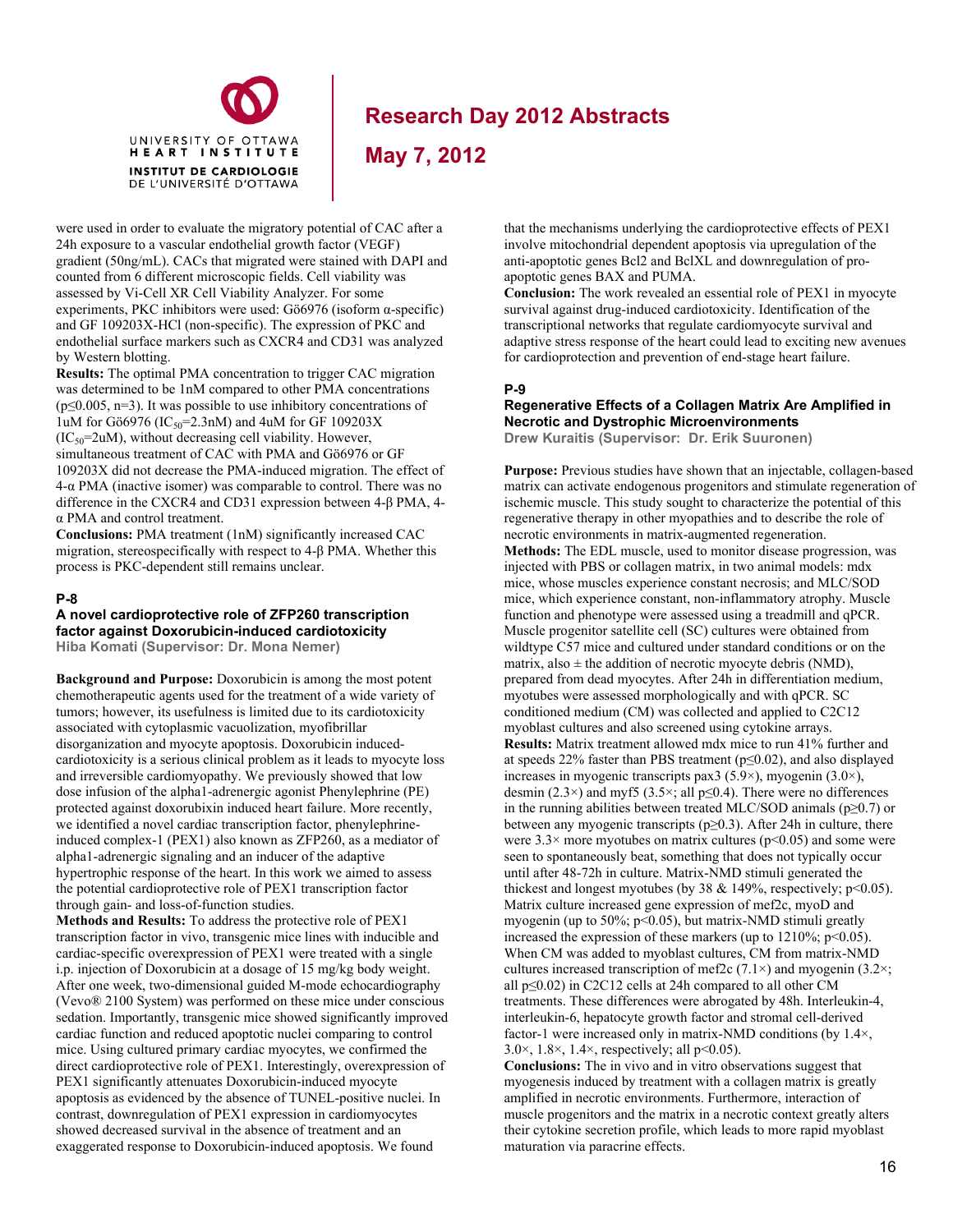

**May 7, 2012**

#### **P-10**

#### **Phosphatidylcholine Metabolism and ACAT Affect the Trafficking of LDL-derived Free Cholesterol in Cholesterolloaded CHO Cells**

**Chandra Landry (Supervisor: Dr. Thomas Lagace)** 

**Purpose:** In vitro studies have shown that the major membrane phospholipid phosphatidylcholine (PC) can positively influence the incorporation of cholesterol in lipid membranes. The influence of PC on the cellular trafficking of LDL-derived free cholesterol was investigated.

**Methods/Results:** Sterol regulatory-defective (SRD)-4 cells are Chinese hamster ovary (CHO)-derived fibroblasts that display vastly elevated rates for the synthesis and catabolism of PC. SRD-4 cells harbor two known gene mutations: a mutation in the functional allele for SCAP, resulting in defective feedback suppression of cholesterol biosynthesis; and a loss-of-function mutation in the functional allele for acyl-CoA:cholesterol acyl transferase (ACAT), an endoplasmic reticulum (ER)-localized enzyme that esterifies free cholesterol. Incubation of SRD-4 cells with 50 µg/ml low-density lipoprotein (LDL) for 18 h resulted in lysosomal accumulation of free cholesterol as revealed by filipin staining. This accumulation was not evident following LDL treatment of parental CHO7 cells, and was blunted in SRD-2 cells that express a constitutively-active form of SREBP-2 and overproduce cholesterol but have functional ACAT activity. Treatment of SRD-2 cells with LDL in the presence of an ACAT inhibitor 58-035 resulted in robust lysosomal cholesterol accumulation that was reversible upon drug washout, supporting that cholesterol trafficking in cholesterol-loaded cells is dependent on ACAT activity and, more specifically, ER free cholesterol levels. Lysosomal accumulation of LDL-derived cholesterol was prevented in SRD-4 cells supplemented with lyso-PC (50  $\mu$ M), a substrate for PC synthesis through the reacylation pathway, and also in cells treated with bromoenol lactone (BEL), an inhibitor of phospholipase A2 implicated in bulk PC turnover. In a counter study, lysosomal LDL-derived cholesterol accumulation was induced in parental CHO7 cells using R-propranolol, which inhibits the conversion of phosphatidic acid to diacylglycerol (DAG), a substrate in the CDPcholine pathway. This blockage was also relieved through cotreatment with lyso-PC.

**Conclusions:** These studies support that PC to free cholesterol ratios in downstream organellar membranes can influence cholesterol trafficking out of lysosomal compartments in cholesterol-loaded cells.

#### **P-11**

#### **Collagen:chitosan hydrogels for stimulation of angiogenesis in a type I diabetic mouse model: Potential use as a pre-vascularized ectopic site for islet transplantation**

**Joanne McBane (Supervisor: Dr. Erik Suuronen)** 

**Purpose:** Islet transplantation to treat type 1 diabetes (T1D) has shown varied long term success, due in part to poor blood supply, suggesting that pre-vascularization of the transplant site is needed. In the current study, we compared preformed collagen (1C) and collagen:chitosan hydrogels (2C), +/-circulating progenitor cells (CPCs), as materials to promote angiogenesis in a T1D (streptozotocin (STZ)-induced) nude mouse model.

**Methods:** CPCs were isolated from human peripheral blood mononuclear cells cultured on fibronectin for 4d. 1C or 2C (10:1 collagen:chitosan) hydrogels +/- CPCs were crosslinked using EDC/NHS. Matrices were tested *in vitro* for: CPC viability (live-dead assay); mechanical strength (Instron), crosslinks and fiber diameter (scanning electron microscopy); and degradation rate (collagenase). Mice were injected via the tail vein with a single dose of STZ (200mg/kg). One week post-injection, blood glucose readings were taken and a level of >10mmol was taken as a positive reading for hyperglycemia. Matrices  $+/-$  CPCs were implanted subcutaneously for up to 6 weeks in the STZ mouse model and evaluated for cytokine production (cytokine array), cell infiltration (hematoxylin and eosin staining) and expression of vWF (immunohistochemistry). **Results:** After gelation at 37°C for 18h, live/dead staining showed greater CPC viability in the 2C gels compared to 1C gels (79% vs.  $69\%, p<0.05$ ). There were no significant differences in the average fiber diameter (0.079mm and 0.073mm for 1C and 2C, respectively) or the initial gel size. The 2C gels were mechanically stronger than the 1C gels (0.6 vs. 0.4kPa at 30% strain,  $p$  < 0.05), had more crosslinks (9.2 vs.  $7.4/\mu$ m<sup>2</sup>,  $p<0.05$ ), and were degraded more slowly by 100U of collagenase (3h vs. 2h). Consequently, 2C gels could be retrieved after 6 weeks of subcutaneous implantation, whereas not all 1C gels were recovered. The 2C gels showed increased levels of proangiogenic cytokines at 1 and 2 week time points. By 6 weeks, the pro-angiogenic, anti-islet cytokine macrophage inflammatory protein gamma-1 was decreased for both gel matrices (~7-fold vs. 1 week). The 6 week explants trended toward more  $vWF^+$  cells for the 2C vs. 1C gels; which correlates with the increased expression of VCAM-1 in 2C explants compared to 1C-CPCs gels at 6 weeks (cytokine array).

**Conclusions:** The mechanical, degradation and cytokine data all suggest that the 2C gel is a better candidate for use as a prevascularized ectopic islet transplant site.

### **P-12**

#### **Collagen-laminin hydrogels for delivery of insulinproducing tissue for the treatment of type 1 diabetes Kimberly McEwan (Supervisor: Dr. Erik Suuronen)**

**Purpose:** The lack of vasculature is a major limitation of islet transplantation therapy for the treatment of type 1 diabetes. Hydrogels are attractive bio-engineered materials for cell delivery, as they can provide an environment for cell survival and retention. The aim of this study was to develop and characterize a collagen-chitosan hydrogel to be used as an ectopic transplant site that will support vascularization and islet graft survival and function. **Method:** Type-I collagen, chitosan (10:1 and 20:1 collagen:chitosan) and chondroitin sulfate-C were cross-linked with EDC/NHS, and then laminin (0, 10, 20 or 40μg/mL) was incorporated. Circulating progenitor cells (CPCs) in endothelial basal media (EBM) or islets in Ham's media were added. Live/dead staining was used to assess CPC and islet viability. Scanning Electron Microscopy (SEM): surface morphology, porosity and pore diameter were evaluated. Rheology: matrices were subjected to a constant shear rate to determine gelation properties. Mechanical Testing: compressive loading was applied to determine stiffness (modulus). Degradation: Degradation of hydrogels in water, PBS, collagenase (0.125U/mL) and amylase (220U/mL) was assessed.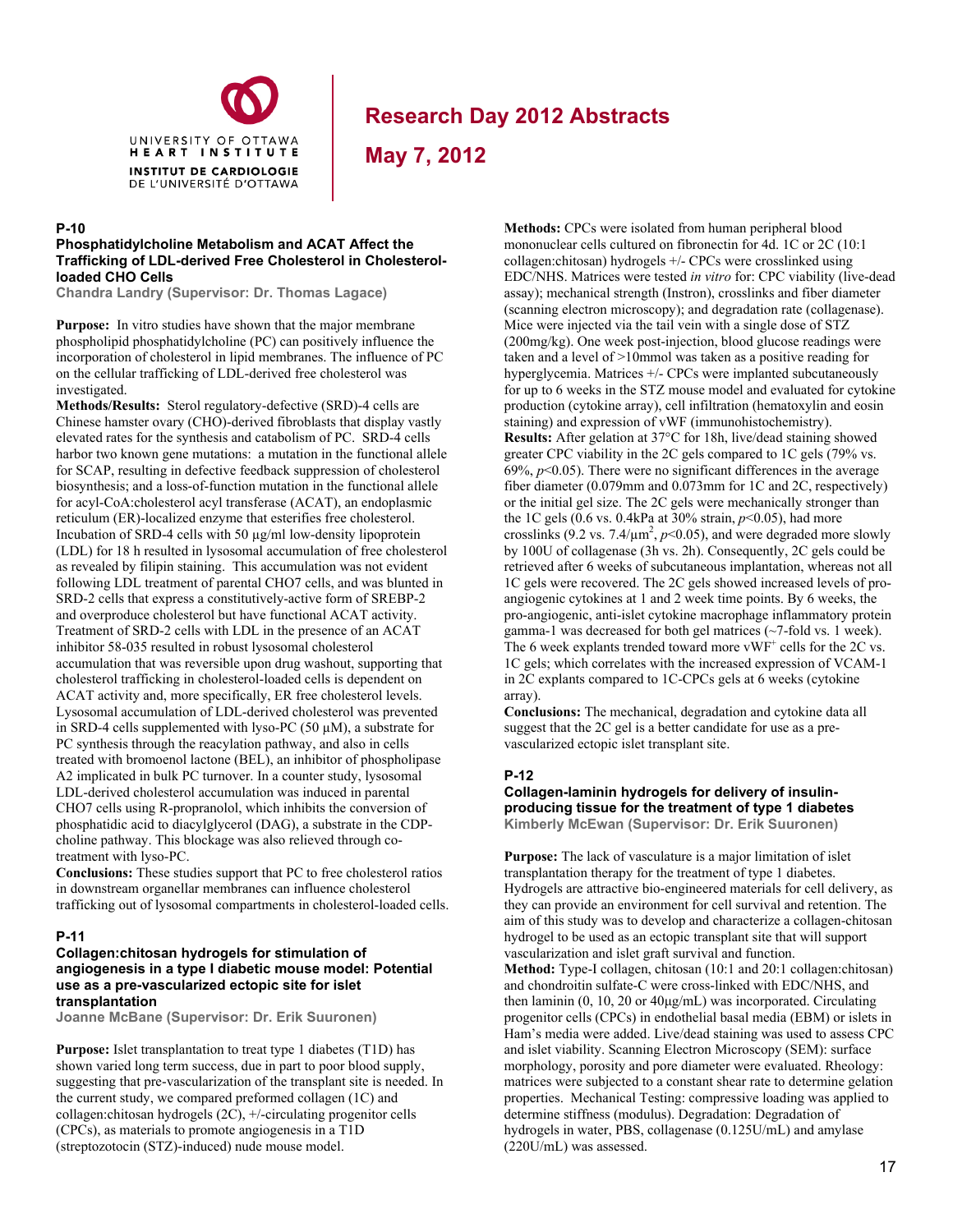

**May 7, 2012**

**Results:** In 10:1 matrices, CPC viability was 1.3- and 1.4-fold greater with the addition of 20μg/mL and 40μg/mL of laminin, respectively (p=0.003, p=0.01) at 24h. At 48h, 20:1 matrices displayed 1.2-fold increases in viability with  $20\mu g/mL$  and  $40\mu g/mL$  laminin (p=0.03, p=0.0008). At 24h, islet survival was superior in the 20:1 matrix with 40μg/mL laminin (95.0±6.0%) compared to 10:1 matrix without laminin (70.9±0.03%, p=0.02). At 48h, islet viability in 20:1 matrix with  $40\mu$ g/mL laminin was  $80.3\pm4.0\%$  compared to  $69.3\pm6.4\%$ without laminin (p=0.03). SEM illustrated smoother surfaces with 40µg/mL laminin compared to matrices without laminin. Pore diameter increased significantly with the addition of laminin compared to matrix-only ( $p \le 0.05$ ). Laminin had no significant effect on the materials' rheological properties. The elastic moduli of matrices synthesized with Ham's media (7.8-13.9kPa) were all significantly higher than those with EBM (1.2-6.6kPa). Also, matrices with higher chitosan content were stiffer. After 72h in collagenase, degradation of matrices with EBM was greater than those with Ham's (p<0.05). After 36h in amylase, all EBM matrices were completely degraded, whereas Ham's matrices had experienced little to no loss of weight  $(p<0.05)$ .

laminin to better support CPC and islet survival. Additives such as **Conclusions:** Collagen-chitosan hydrogels can be modified with media and chitosan can be used to control physical properties. Therefore, hydrogels such as our matrix scaffold are promising as a strategy for improving the success of islet transplantation therapy.

#### **P-13**

### **Network-based Genomic Mapping highlights the influence of Central-Nervous System Pathways on Obesity**

**Majid Nikpay (Supervisor: Dr. Ruth McPherson)**

**Purpose:** Given the modular nature of a complex phenotype, the underlying genetic factors share protein interaction (epistasis) and display coordinated gene expression; as such, we used these criteria to narrow the list of GWAS loci for obesity and investigate the underlying biological processes in a cohort of 958 obese (BMI  $\geq$  32 kg/m<sup>2</sup>) and 869 lean ( $\hat{B}MI \le 23$  kg/m<sup>2</sup>) subjects (OBLE study). We further repeated the analyses in two other samples selected from controls of OHGS\_B2 (288 obese and 421 lean subjects) and OHGS A2 (98 obese and 271 lean subjects) to verify our findings and determine the validity of our approach.

**Method:** Subjects in OBLE and OHGS\_B2 were genotyped using 6.0 Affymetrix GeneChips (900K SNPs), and in OHGS\_A2 genotyping was done using 500K SNP Array; moreover, the density of our SNP Maps were increased by genotype-imputation from the 1000 Genomes dataset. In each cohort, nominally associated loci (P < 0.001) were searched in STRING database and their protein interactions were extracted by specifying the highest confidence score (Score  $> 0.9$ ). Next, genes that shared protein interactions were subjected to coexpression analysis using data from COXPRESdb database and those that formed a network of coexpressed (Pearson's r  $<$  0.5) genes were selected. We further reduced the number of genes by performing the statistical test of epistasis and selecting those with significant interactions.

**Results:** We determined the expression of the resulting genes from OBLE (33 Genes), OHGS\_B2 (12 Genes) and OHGS\_A2 (12 Genes) across 65 normal human tissues using data from COXPRESdb and found that the identified genes in each study display high and

coordinated expression profiles in cluster of brain-related tissues, and more particularly in parietal and frontal brain lobes; in addition, we noted that  $\approx$  50% of genes from each study have recorded synaptic function in the synapse databases, SynDB and G2C. Next, we determined the joint effect of these gene sets via the logistic kernelmachine-based test; we found that the resulting gene set in each cohort is highly associated with the obesity ( $P < 10^{-12}$ ) further emphasizing the meaningfulness of identified gene sets and the practicability of our network-based approach. **Conclusion:** Our findings support the notion that obesity is in part a central nervous system-mediated trait and show that the network properties of complex trait genes can be utilized to elucidate the genetic nature and the biological processes underlying a complex phenotype.

### **P-14**

#### **Synthesis and Characterization of Chitosan-Derived Hydrogels for Cardiovascular Tissue Engineering Donna Padavan (Supervisor: Dr. Erik Suuronen)**

**Background:** Ischemia is a central problem in cardiovascular disease and vascular complications associated with diabetes. Tissue engineered hydrogels have become popular scaffold platform materials for supporting cells and have demonstrated an ability to improve cell therapy in regenerative medicine. However, many hydrogels, although biocompatible, typically require chemical crosslinkers, limiting their therapeutic potential for transplanting cells, particularly as injectable materials. Thus, physically cross-linked hydrogels are attractive since they may improve the delivery of cells in a minimally invasive and non-toxic manner. This study aimed to develop chitosan-derived physically cross-linked hydrogels with tunable mechanical and cell responsive properties for supporting transplanted cells.

**Methods:** Two injectable materials were developed via ionic crosslinking: a) chitosan-derivative (HTCC) with sodium tripolyphosphate (TPP); and b) pure chitosan (PC) with beta-glycerophosphate disodium salt (βGP). Polymer hydrogels were characterized for the materials' chemical and physical properties, viscosity and mechanical properties. Cell-material interactions were evaluated using human blood-derived circulating progenitor cells (CPCs), human umbilical vein endothelial cells (HUVECs) and porcine islet cells, seeded onto the hydrogels and compared to their respective controls. Adhesion, viability and metabolic activity were evaluated on days 1, 2 and 7 using standard adhesion, viability (live/dead) and WST-1 assays. Additionally, hydrogel embedded islet cells and their insulin production were quantified using flow cytometry and enzyme-linked immunosorbant assay (ELISA).

**Results:** PC-βGP was less viscous (5.5±0.5Pa•s) at 37°C compared to HTCC-TPP (11±4Pa•s). The mean compressive stress and elastic modulus obtained from the regression analysis fit were calculated at 12% strain for PC-βGP and HTCC-TPP hydrogels (n=7) and were found to be 0.45±0.16kPa and 6.33±0.87kPa, and 0.06±0.007kPa and 0.05±0.01kPa, respectively. This indicated that PC-βGP was significantly stiffer than HTCC-TPP. Morphology revealed uniform pore distribution for both hydrogels, with HTCC-TPP having higher (14%) porosity. Gels degraded  $4 \times$  faster in alpha-amylase (pH 7, 37°C, 250IU/ml) than in PBS over 7 days. Cell compatibility was assessed and the number of CPCs and HUVECs adherent on HTCC-TPP was less compared to PC-βGP (p≤0.001). Live/dead assays revealed comparable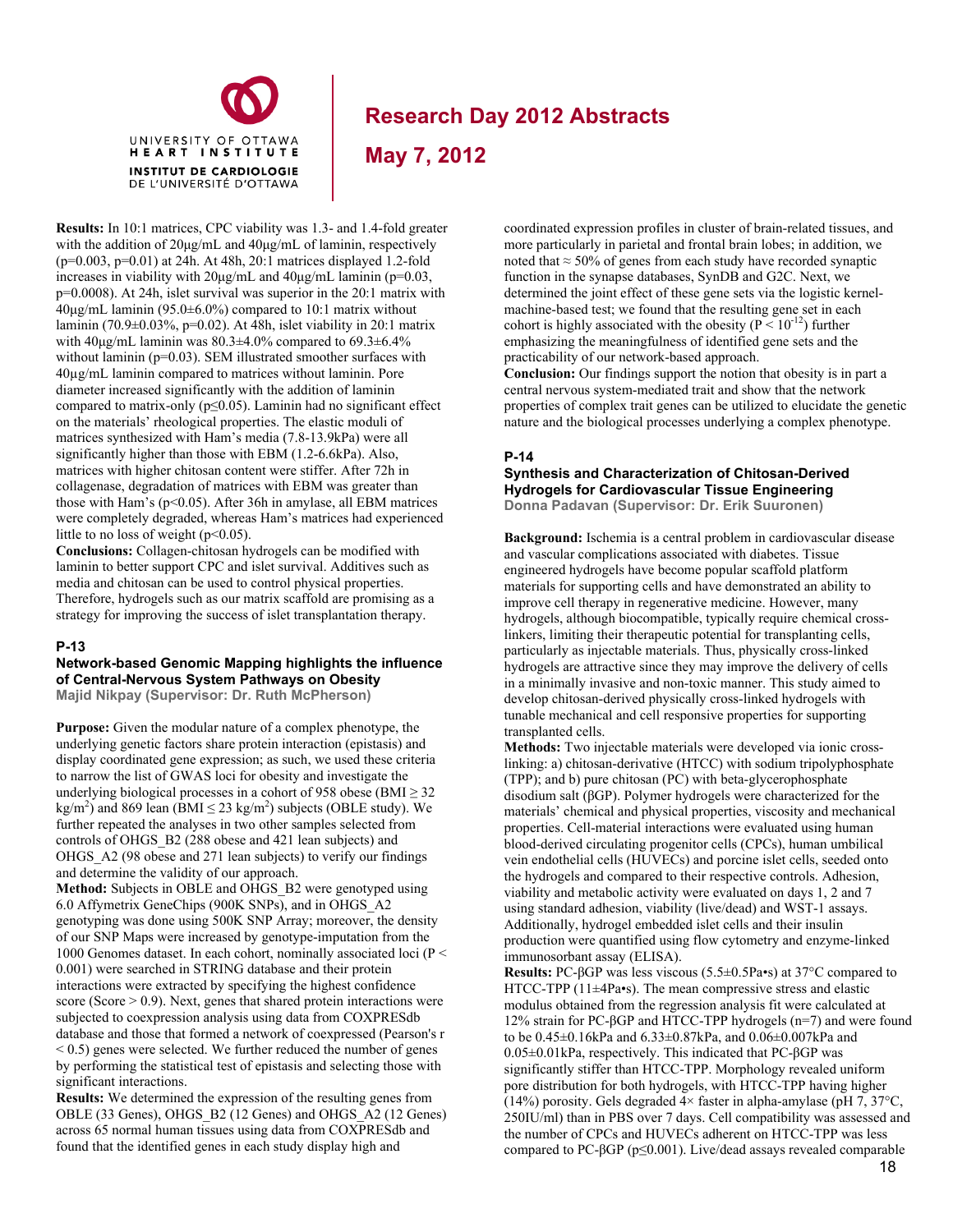

**May 7, 2012**

cell viability (>70%) between gels, and WST-1 showed greater cell metabolic activity on PC-βGP (p≤0.05). ELISA for insulin and flow cytometry labeling showed similar trends by 7 days. **Conclusion:** Chitosan-derived microgels are promising as delivery vehicles and suitable for supporting multiple cell types for cardiovascular and islet transplantation tissue engineering therapies.

#### **P-15**

#### **Cathepsin G and atherosclerotic lesion complexity**

**Naimeh Rafatian (Supervisors: Dr. Frans Leenen and late Dr. Stewart Whitman)** 

**Purpose:** Cathpesin G is a serine protease with a broad range of catalytic activities including production of angiotensin II, degradation of extracellular matrix and cell-cell junctions , modulation of chemotactic responses and induction of apoptosis. Cathepsin G mRNA expression is increased in human coronary atheroma versus the normal vessel, but its role in atherosclerosis development has not been studied. **Methods:** To assess how cathepsin G modulates atherosclerosis cathepsin G knockout (Cstg  $\rightarrow$  ) mice were bred with apo lipoprotein E knockout (Apoe  $^{-/-}$ ) mice to obtain Ctsg<sup>+/-</sup> Apoe<sup>-/-</sup> and Ctsg<sup>+/+</sup>Apoe<sup>-/</sup> .  $C \, \text{tsg}^{+/}$  Apoe<sup>-/-</sup> male mice and their wild type littermates were fed with cholesterol rich "western" diet for 8 weeks to assess early atherosclerotic lesions.

**Results:** Heterozygous cathepsin G deficiency reduced cathepsin G activity in bone marrow cells by 70% but this reduction did not attenuate generation of angiotensin II in bone-marrow derived macrophages or atherosclerotic lesions .Atherosclerotic lesions were compared in male Cstg<sup>+/-</sup> Apoe<sup> $-/-$ </sup> and Cstg<sup>+/+</sup> Apoe<sup> $-/-$ </sup> mice after 8 weeks on high fat diet. The atherosclerotic lesion areas in either the aortic root or aortic arch did not differ between both genotypes. Cathepsin G partial deficiency also did not affect total cholesterol content and lipoprotein profile. However, Cstg  $^{+/+}$  Apoe  $^{/-}$  mice did show a higher percentage of complex lesions in the aortic root, larger necrotic core areas, a greater number of apoptotic TUNEL-positive nuclei and higher plasma levels of interleukin 5 and interleukin 9 compared to Cstg<sup>+/-</sup>Apoe<sup>-/-</sup> littermates.

**Conclusion:** Cathepsin G partial deficiency appears to attenuate the progression of early atherosclerotic lesion in Apoe<sup>-/-</sup> mice to more complex lesion.

#### **P-16**

#### **Initial Evaluation of a Spline Model for Sampling of the Right Ventricle Myocardium from Cardiac PET Images Simisani Takobana (Supervisors: Ran Klein- Ottawa Heart**

**Institute, Professor Andy Alder-Carleton University, Robert DeKemp-Ottawa Heart Institute)** 

**Background:** Conditions such as pulmonary hypertension usually alter right ventricular (RV) physiology and anatomy, in most cases making it hypertrophic and dysfunctional. Because of a wide range of RV anatomies among human and animals, with normal and hypertrophic hearts a spline model must be general. However, the model should minimize the number of control points as well as their degrees of freedom for computational efficiency and usability. Purpose: To evaluate a proposed 11 spline points model with 12 degrees of freedom for sampling the RV in cardiac PET images.

**Methods:** A sample set of 5 normal and 5 hypertrophic human, and 5 normal and 5 hypertrophic rat hearts FDG PET images was used. The RV model was manually fit to each image, and the fit was evaluated. A pass was granted when the model was judged by the operator to sufficiently trace the RV mid-myocardium and appropriately intersect the LV.

**Results:** In normal rats, the RV was difficult to visualize due to its thinner wall, proximity to the thicker LV, and low image resolution. In all human and hypertrophic rat hearts the model was sufficient for tracing the RV.

**Conclusions:** The proposed model is sufficiently flexible to describe normal and hypertrophic hearts in human and rat populations. It is possible that a simpler model, with fewer degrees of freedom may be sufficient, while further reducing the model complexity.

### **P-17**

#### **MicroPET imaging of Cardiac FTHA uptake in mice: Effect of Isoflurane Anaesthesia**

**Presented by Stephanie Thorn for Aleks Brezar (Supervisor: Dr. Jean DaSilva)** 

**Background:** The extent and progression of metabolic changes in cardiac disorders are commonly investigated using transgenic mouse models. The PET F-18 labeled fatty acid analog Fluoro-6-Thia-Heptadecanoic acid (FTHA), has previously been reported to measure free fatty acid (FFA) uptake in the normal mouse myocardium using ex vivo biodistribution procedures (Degrado, 1991). In this preliminary study, we investigated the use FTHA to measure cardiac FFA with non-invasive microPET imaging and optimize methodology with isoflurane anaesthetic. **Methods:** Optimization of the FTHA (0.2-0.3 mCi) imaging procedures were conducted using a Siemens Inveon MicroPET scanner in normal 3 months old FVB mice: n=3 60 min isoflurane scan, n=4 awake for 30 min and then scanned for 30 min, n=3 awake 60 min prior to a 30 min scan. Regions of interest (ROIs) were drawn on the heart and liver with the Inveon Research software. Tissue uptake (% injected dose per gram of tissue or  $\frac{\%}{D/g}$ ) was confirmed with ex vivo biodistribution data and compared to n=3 mice awake for 60 and 90 min. Tissue uptake data was correlated to blood glucose, plasma insulin and FFA levels and cardiac FFA levels. **Results:** 60 min of isoflurane resulted in a higher liver uptake of FTHA at 33 %ID/g with low uptake in the heart at 12 %ID/g with a heart to liver ratio of 0.37. By decreasing the anaesthesia duration to 30 min after an initial 60 min awake uptake period, FTHA uptake was increased in the heart, with a heart: liver ratio of 1.5. These results were comparable to a heart: liver uptake in the 90 min awake ex vivo biodistribution data of 1.4. There was no correlation in FTHA results with blood glucose, plasma insulin and free fatty acids levels. **Conclusion:** There is a significant effect of isoflurane during the initial uptake period of FTHA reducing cardiac uptake while increasing uptake in the liver. Although the heart can be imaged under these conditions, increasing liver uptake reduces quantification of the inferior wall due to significant activity spillover. This preliminary study is the first to show microPET imaging of FTHA in the mouse myocardium and to investigate the effect of isoflurane on cardiac fatty acid metabolism. The optimized procedure will allow for further serial non-invasive imaging of FTHA uptake in mouse cardiac disease models.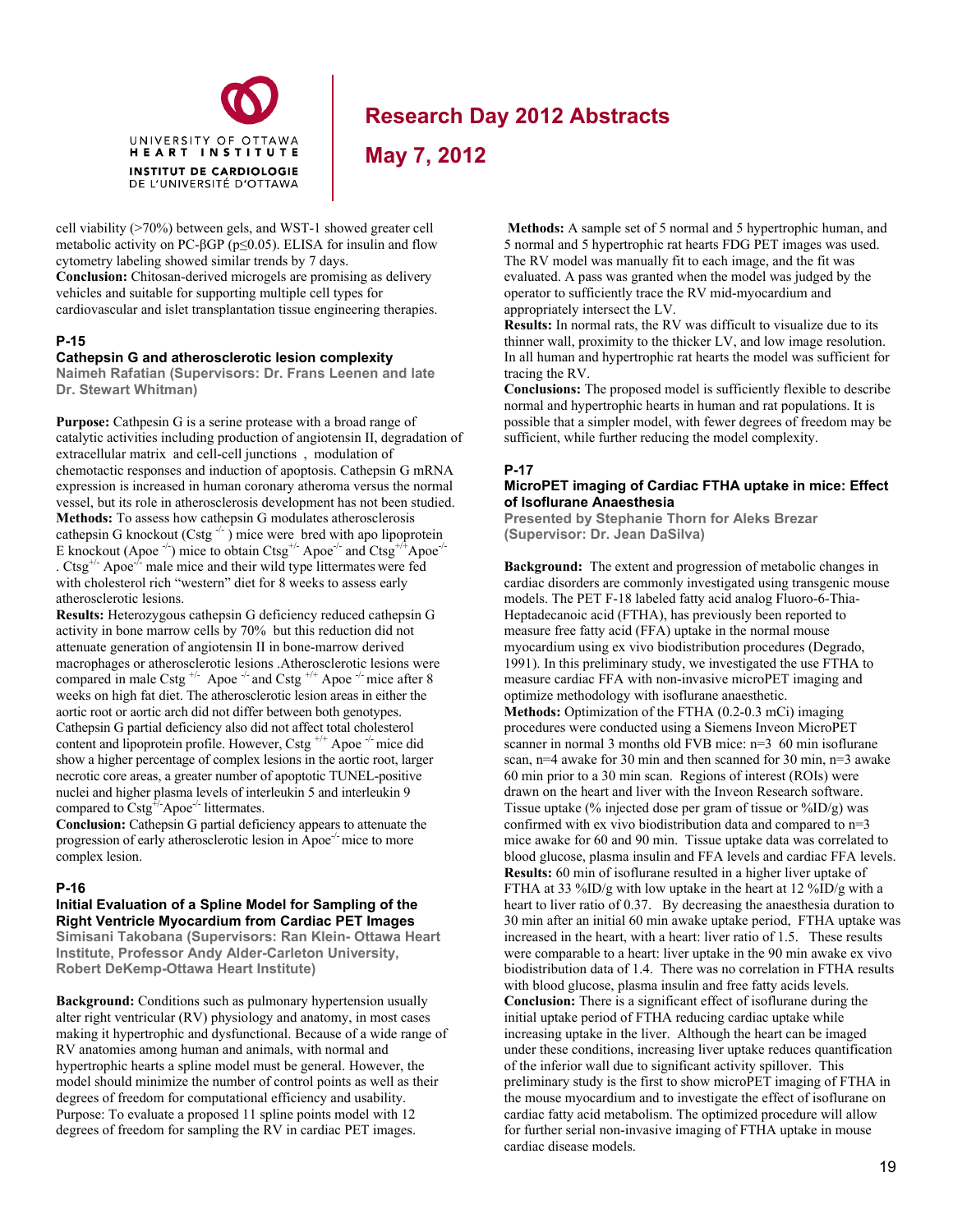

**May 7, 2012**

#### **P-18 Single cell encapsulation of cardiac stem cells to enhance acute engraftment**

**Everad Tilokee (Supervisors: Dr. Darryl Davis)** 

**Purpose:** Cellular cardiomyoplasty using *ex vivo* proliferated cardiac stem cells (CSC) is an emerging treatment option in the management of heart failure; however, regeneration is limited by cell engraftment and survival. Given that studies have shown enhanced functional benefits following improvements in acute engraftment, we explored the capacity of single cell encapsulation to boost acute CSC proliferation/survival with the ultimate goal of enhancing engraftment after intra-myocardial injection.

**Methods and Results:** Human atrial appendages were obtained from patients undergoing clinically-indicated surgery. Resident CSC cultures were established and CSCs were encapsulated in agarose capsules containing immobilized matrix proteins to enhance cellmatrix survival signals. CSCs encapsulated within fibronectin and fibrinogen supplemented capsules demonstrated increased viability as compared to standard adherent and suspension culture  $(1.7\pm0.7 \text{ vs.})$  $1.3\pm0.1$  and  $-0.9\pm0.1$  fold increase, respectively; p<0.05). Capsules were further supplemented with type IV collagen to mimic the matrix microenvironment of stem cell niches within the native heart. While this strategy increased the initial viability of encapsulated CSCs  $(+167 \pm 10\%, P<0.05 \text{ vs. standard encapsulation})$ , collagen supplementation did not provide for additional proliferation within the capsule  $(1.2\pm0.3$  fold increase, p=ns). Interestingly, decreasing the agarose content within the capsule provided a means of engineering early CSC migration from the capsule (52.3±6.5% vs. 5.0±3.4% extra-capsular CSCs 24 hours post encapsulation for 2.5 and 3.5% agarose, respectively; p<0.05).

**Conclusions:** Encapsulation of CSCs in agarose supplemented with immobilized matrix proteins boosts *in vitro* proliferation/survival by providing vital extra cellular matrix clues that prevent detachment induced apoptosis (or anoikis). While mirroring the natural environment of cardiac niches promotes the initial recovery of CSCs, it does not enhance proliferation of cells within the capsules. Finally, manipulation of capsule constituents supplies a means of altering the CSCs migration from the capsule- potentially altering the kinetics of CSC delivery to the myocardium after transplantation.

#### **P-19**

#### **Evaluation of a New, Clinically Relevant Biopolymer Matrix for Vasculogenesis and Myogenesis in the Setting of Acute Myocardial Infarction**

**Hadi Toeg (Supervisor: Dr. Marc Ruel)** 

**Purpose:** This project was undertaken to elucidate the underlying mechanism involved in myocardial regeneration and cardiac remodelling when administration of porcine small intestinal submucosa-extracellular matrix (SIS-ECM) biomaterial with or without Circulating Angiogenic Cells (CACs) into a mouse myocardial infarction (MI) model would improve the recruitment and growth of endogenous cells. The potential role of the injectible SIS-ECM on enhancing angiogenesis, myogenesis, myocardial recovery, and functional changes in the infarcted myocardium was evaluated. **Methods:** Female 9-10 week old C57BL/6J mice had their left anterior descending coronary artery ligated and a week after post

infarction, animals were randomly allocated to receive echo-guided intramyocardial injection of either PBS alone (control, n=6) or SIS-ECM alone (n=6). CACs were isolated from the bone marrow of age matched C57BL/6J male mice. Mice were sacrificed on day 28 post ligation and histology (ventricular wall thickness, arteriolar density), immunoshistochemistry (c-kit, α-smooth muscle actin), and echocardiography (left ventricular ejection fraction [LVEF]) were performed and analyzed. In vitro studies looking at proliferation, migration, and adhesion of CACs cultured on SIS-ECM were performed.

**Results:** CACs cultured on SIS-ECM matrix resulted in higher proliferation (Ki-67), adhesion, and migration of these angiogenic cells (n=2). Post ligation day 7 baseline LVEF was equivalent in all groups. On day 28 post treatment, LVEF was improved with the SIS-ECM treatment group (36%) as compared to PBS-control (31%). LV wall thickness was better preserved in the matrix group (compared to PBS-control (n=3) and was able to maintain elevated number of C-kit positive cardiac progenitor cells. Arteriolar density was greatest in the matrix treatment versus PBS-control. There was a trend for larger in size and increased arteriole counts with matrix treatments (n=3).  **Conclusions:** Intramyocardial delivery of SIS-ECM matrix improves cardiac function, partially restores myocardial viability, and preserves LV wall mass in a mouse MI model. Thus, implicating a minimally invasive clincally relevant role of SIS-ECM injection in

cardiac regeneration.

**Keywords:** Regeneration, Myocardial Infarction, Stem cells

#### **P-20**

#### **Over-expression of glyoxalase-1 in the bone marrow reverses defective neovascularization in streptozotocininduced diabetic mice**

**Branka Vulesevic (Supervisors: Dr. Erik Suuronen and Dr. Ross Milne)** 

**Purpose:** Methylglyoxal accumulates in diabetes and is thought to disrupt bone marrow (BM) cell function and contribute to defective neovascularization. The objective of this study was to assess whether over-expression of glyoxalase-1 (GLO1), a methylglyoxalmetabolizing enzyme, could reverse BM defects and restore neovascularization in ischemic tissue of streptozotocin-induced diabetic mice.

**Methods:** BM cells from enhanced green fluorescent protein (GFP) mice that over-express human GLO1 were used to reconstitute the BM of wild-type (WT) streptozotocin-treated mice (termed 'GLO1 diabetics'). Streptozotocin-treated and non-diabetic recipients of GFP BM served as controls ('WT-diabetics' and 'non-diabetics', respectively). Following 6wks for marrow reconstitution, hindlimb ischemia was induced.

**Results:** The mobilization of GFP<sup>+</sup> cells expressing CXCR4, VEGFR2 or c-kit GFP<sup>+</sup>CXCR4 was greater (up to 6-fold) in GLO1diabetics compared to WT-diabetics, but not different from nondiabetics over 2 wks. Perfusion was greater in GLO1-diabetics  $(1.1\pm0.1)$  and non-diabetics  $(1.1\pm0.2)$  after 2 wks, compared to WTdiabetics  $(0.4\pm0.1)$ . Western blot analysis for the GFP protein confirmed the increased presence of BM cells recruited to the ischemic tissue in the GLO1-diabetic mice (by 1.7-fold) and nondiabetic mice (by 1.8-fold) versus the WT-diabetics, demonstrating successful recruitment and engraftment of BM cells. Compared to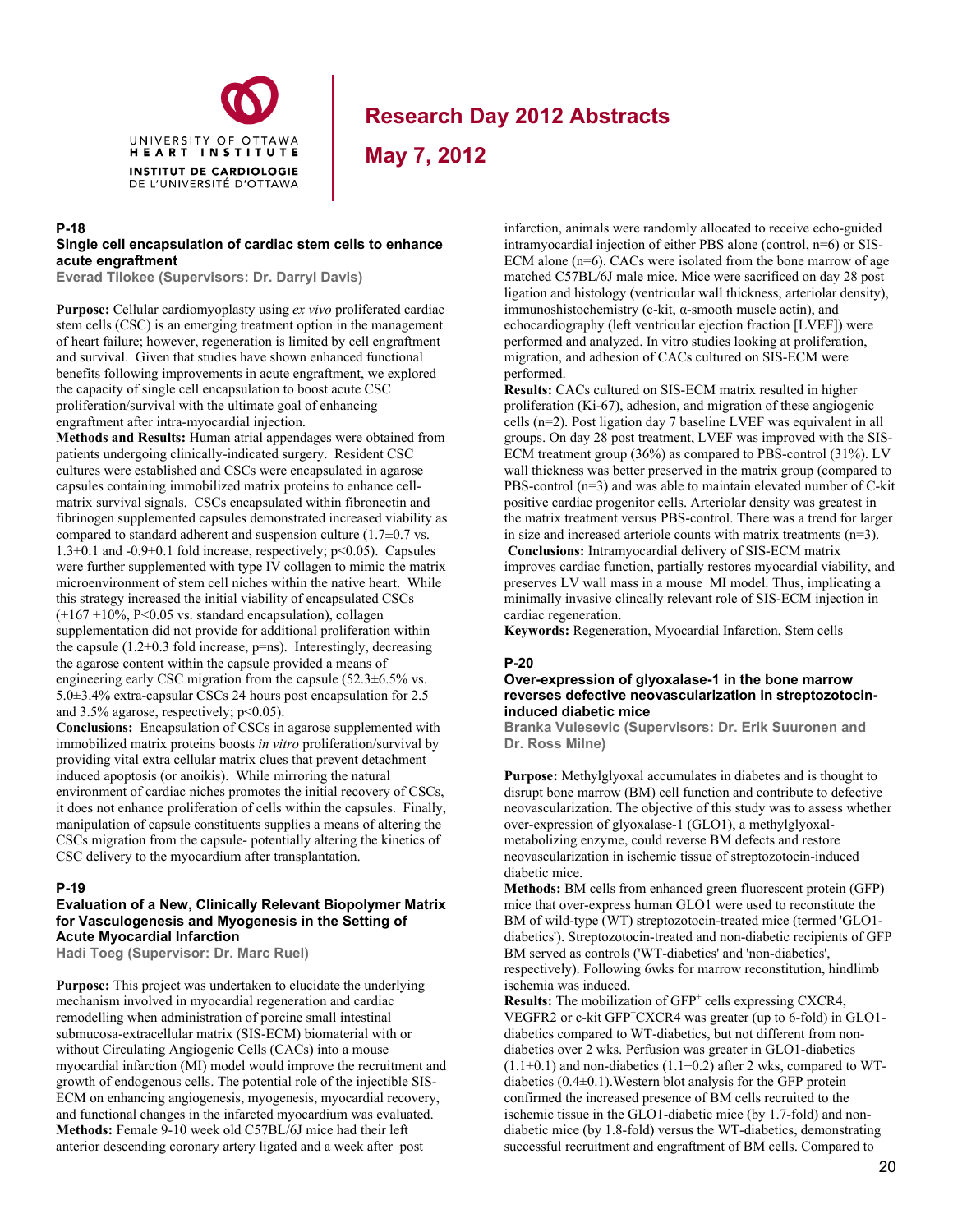

**May 7, 2012**

WT-diabetics, GLO-diabetics demonstrated 3.3-fold greater recruitment of CXCR4<sup>+</sup> cells from BM to the hindlimb, and 3.3-fold higher arteriole density than the WT-diabetics. *In vitro* testing showed increased viability of BM cells from GLO1-diabetic and nondiabetic mice after 24h culture in hyperglycemic and hypoxic conditions, compared to BM of WT-diabetics.

**Conclusions:** This study demonstrates the contribution of methylglyoxal to defective BM function and neovascularization in diabetes and identifies GLO1 as a potential therapeutic target.

# **P-21**

#### **Deletion of Klf13 in mice leads to endocardial cushion defects**

**Abir Yamak (Supervisor: Dr. Mona Nemer)**

KLF13 is a member of the Krϋppel-like transcription factors that are important regulators of cell proliferation and differentiation. Several KLF members are expressed in the heart in a spatial and temporal specific manner.

KLF13 is highly enriched in the developing heart where it is found in both myocardial and endocardial cells. In myocytes, it interacts with GATA4 and regulates the A- and B-type natriuretic peptide genes, *NPPA* and *NPPB.*

In *xenopus*, knock down of KLF13 causes developmental heart defects which indicates an important role for KLF13 in heart morphogenesis. To test whether this role is evolutionary conserved in the mammalian heart, we deleted the KLF13 gene in transgenic mice using homologous recombination. Mice lacking both KLF13 alleles are born at reduced frequency; variable cardiac phenotypes are observed in these knockouts mainly endocardial cushion defects including "Goose-neck" deformity and atrioventricular (AV) valvular abnormalities. Epithelial-mesenchymal transformation (EMT) seems to be affected in these mice and they have reduced proliferation in the AV cushion. Surviving KLF13 null mice have several structural cardiac anomalies. *NPPB* mRNA levels are decreased by 50% and expression of several cardiac genes is altered.

Our data uncover a role for a new class of transcription factors in heart formation and point to KLF13 as a potential congenital heart disease causing gene.

### **P-22**

#### **Identification of GATA4 regulatory mechanisms associated with heart development and disease Jamie Whitcomb (Supervisor: Dr. Mona Nemer)**

GATA4 is a member of the GATA family of zinc-finger transcription factors that has wide-ranging roles in cardiac development and hypertrophy. Point mutations of GATA4, which frequently result in cardiac malformations such as septal and valvular defects, have been shown to result in impaired DNA binding and protein-protein interactions. These impaired interactions frequently give rise to congenital heart disease, which currently represent 25% of all human congenital defects. Given the importance of GATA4 in the cardiac gene program, it is therefore important to gain insight into both positive and negative regulators of GATA4, including posttranslational modifications and protein-protein interactions. In this study, we aim to determine sites on the GATA4 gene that are posttranslationally modified as well as novel interacting proteins that

regulate GATA4 gene and protein function. As endothelial cardiac precursor cells are known to form the septa and valves of the heart, where improper formation problems frequently arise, TC13 endocardial cardiac precursor cells were chosen as a model cell line for this study. Nuclear extracts of TC13 cells that were retrovirally transduced with TripleFlag-GATA4 were obtained and GATA4 was then immunoprecipitated and purified. These samples will be analyzed via HPLC-ESI-MS/MS to determine sites on the GATA4 protein that are post-translationally modified. Likewise, GST-pull down assays using extracts of TC13 cells will be used to determine novel GATA4 interacting partners important to the early cardiac gene program. This study will shed light on the critical processes by which GATA4 is modified in order to properly induce cardiac development and will help to elucidate the molecular mechanisms leading to congenital heart disease.

### **P-23**

#### **Stimulation of macrophage apoptosis in cIAP2 x ApoE double-knockout atherogenic mice with tumour necrosis factor alpha**

**Presented by Lyne Sleiman for Alex Norgaard (Supervisors: Dr. Rob Beanlands and Dr. Tom Moon)** 

**Background:** Atherosclerosis is an inflammatory process important in human cardiovascular diseases. It involves many cellular pathways, including those for apoptosis. We sought to determine if the absence of the inhibitor of apoptosis proteins (specifically cIAP2) would alter the level of apoptosis occurring in peritoneal and bone marrow-derived macrophages from mice on an ApoE-/- background. **Methods and Results:** Cells were treated with TNFα (20 pg/mL to 100 ng/mL) for 48 h. The amount of apoptosis was assessed indirectly by the MTT (3-(4,5-dimethylthiazol-2-yl)-2,5 diphenyltetrazolium bromide) assay. Significant differences in viability were observed in knock-out bone marrow-derived macrophages compared to wild-types at high concentrations of  $TNF\alpha$ (50 and 100 ng/mL). The 12-week diet significantly decreased viability of knock-out peritoneal macrophages with high  $TNF\alpha$ exposure.

**Conclusion:** cIAP2 is an important inhibitor of apoptosis and its loss decreased the viability of macrophages treated with TNFα. Further studies are needed to more fully characterize the process of apoptosis these cells undergo.

# **CLINICAL SCIENCE POSTER PRESENTATIONS**

### **P-24**

**Left atrial volume index during ventricular diastasis assessed by cardiac computed tomography is an incremental predictor adverse events** 

**Mohammed Alam (Supervisor: Dr. Benjamin Chow)** 

**Purpose:** Computed tomographic (CT) coronary angiography (CTA) is increasingly being accepted as a key diagnostic modality for the non-invasive detection of coronary artery disease (CAD). To minimize patient radiation exposure prospective-ECG gated image acquisition algorithms are being increasingly used whereby image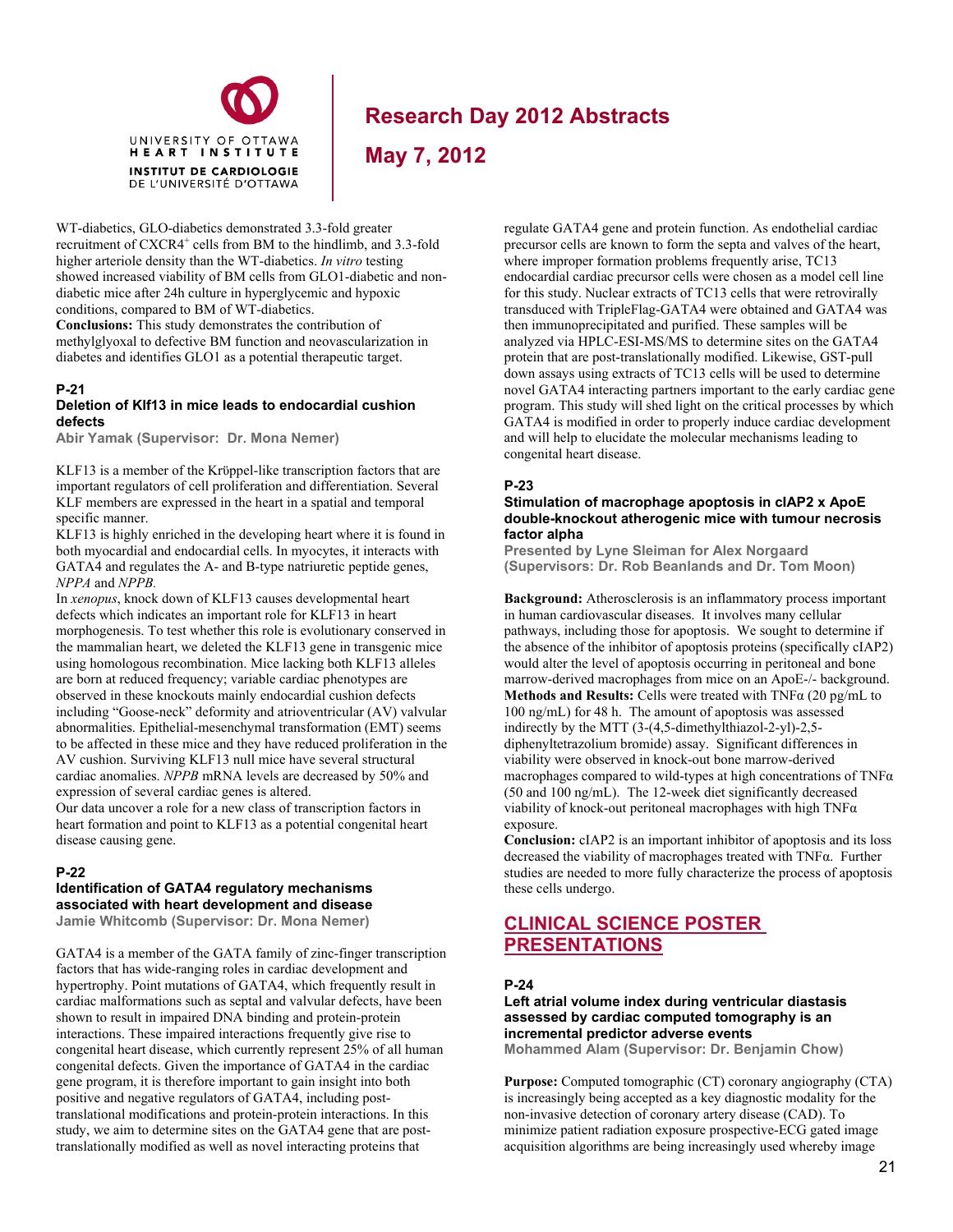

**May 7, 2012**

acquisition is restricted to ventricular diastasis when cardiac motion is at a minimum. However, this leads to the loss of left ventricular (LV) and left atrial (LA) functional information. Previous studies have shown that assessment of LA volume index (LAVI) has incremental prognostic value in CAD patients. However, prognostic value of LAVI during ventricular diastasis has never been investigated before. The objective of the present study was to determine the prognostic ability of LAVI assessed during ventricular diastasis in predicting adverse events.

**Methods:** The Cardiac CT Registry data base at the University of Ottawa Heart Institute was queried and 101 patients (constituted test population) with adverse events (all-cause mortality and troponin positive acute myocardial infarction) on follow up were identified. A matched control list (matched according to the Morise score: the score based on clinical findings) of 101 patients (constituted control population) with no adverse events on follow up was also generated from the same registry. Images were reconstructed at the 75% phase (mid diastasis) and LA volume index (LAVI: LA volume indexed to body surface area) was calculated in both groups. Prognostic value of LAVI was assessed for both univariable and multivariable associations with all-cause mortality and acute myocardial infarction as combined end point using Cox proportional hazard models. **Results:** Baseline characteristics of the test and control populations were similar. The mean follow up duration was  $20 \pm 12$  months. LAVI was significantly larger (118.68  $\pm$  40.24 vs 100.27  $\pm$  27.93; p=0.0002) in patients who experienced adverse events on follow up. LAVI was both univariable  $(p=0.001)$  as well as multivariable predictor (p=0.001) of adverse events on Cox regression analysis. **Conclusions:** Patients experiencing adverse events (all-cause mortality and troponin positive acute myocardial infarction) on follow-up have significantly larger LAVI during ventricular diastasis. LAVI assessed during ventricular diastasis by CT is an incremental predictor of adverse events. This additional prognostic information from existing prospective ECG-gated CTA data sets may be provided to clinicians.

#### **P-25**

#### **Aortic Root Geometry in Bicuspid Aortic Insufficiency versus Stenosis: Implications for Valve Preservation and Repair**

**Talal Al-Atassi (Supervisor: Dr. Munir Boodhwani)** 

**Purpose:** While bicuspid aortic valve (BAV) insufficiency is invariably associated with leaflet abnormalities, the contribution of concomitant aortic annular and root disease remains unclear. We compare the aortic root geometry between BAV insufficiency (AI) and stenosis (AS).

**Method(s):** Consecutive patients presenting for surgical intervention for BAV insufficiency  $(n = 39)$  were compared with randomly selected patients with BAV stenosis ( $n = 39$ ). Clinical and transesophageal echocardiographic (TEE) data was collected. Enddiastolic aortic diameters were measured at the ventriculo-aortic junction (VAJ), aortic root, sinotubular junction (STJ), and ascending aorta (AA). Aortic root height (VAJ to STJ) was also assessed. **Results:** AI patients were younger and more likely to be male compared to AS patients (mean age in years  $48$  vs.  $63$ ,  $p<0.001$ ;  $87%$ vs. 63% male, p=0.012, respectively). The VAJ, sinuses of Valsalva, and STJ diameters were significantly larger in AI patients as

compared to AS patients (mean diameters in mm ± standard error:  $30\pm0.6$  vs.  $26\pm0.5$ , p $\leq 0.001$ ;  $40\pm1.0$  vs.  $34\pm0.7$ , p $\leq 0.001$ ;  $34\pm1.0$  vs.  $30\pm0.7$ , p= 0.004, respectively). The mean AA diameter in the AI group was statistically similar to the AS group  $(33\pm0.9 \text{ mm vs.})$  $34\pm1.0$  mm, p=0.50). Annular interventions led to a reduction of > 4 mm in VAJ diameter in all patients.

**Conclusions:** Despite similar AA diameter, aortic annulus and root dimensions are significantly larger in patients presenting with BAV insufficiency compared to stenosis. Alterations in aortic root geometry are important contributors to the pathophysiology of BAV insufficiency and require correction for a successful repair.

#### **P-26**

### **Integrin and CMR Imaging of the Extent of SCAR in Hypertrophic Cardiomyopathy**

**Myra Cocker (Dr. Terrence Ruddy)** 

**Background:** Patients with hypertrophic cardiomyopathy are at risk for developing heart failure, secondary to the release of stressresponsive trophic factors that promote collagen synthesis, disarray and hypertrophy. Cardiovascular magnetic resonance (CMR) imaging with T1-weighted late gadolinium enhancement (LGE) can be utilized to image the extent of focal regions of fibrosis. However, focal fibrosis detected by LGE may not be an accurate surrogate marker of patient prognosis nor cardiac remodeling, given that the disease is more diffuse in the setting of HCM. Thus, CMR may underestimate the extent of myocardial fibrosis compared to autopsy. Within the family of vitronectin integrin receptors which mediate cell-to-cell and cell-matrix interactions,  $\alpha \nu \beta$  is unique in that its expression increases during ischemic injury, co-localizes with myofibroblasts and is correlated with "new" collagen. A novel <sup>99</sup>Technetium compound (<sup>99m</sup>Tc-NC100692, GE healthcare) that binds with high affinity to  $αvβ3$  has been developed. <sup>99m</sup>Tc-

NC100692 uptake may be a sensitive and accurate marker of myocardial fibrosis. In this investigation, we compared the distribution of <sup>99m</sup>Tc-NC100692 myocardial uptake to CMR LGE in patients with hypertrophic cardiomyopathy.

**Methods:** 5 patients were prospectively recruited. HCM was established by echocardiography. Patients underwent SPECT <sup>99m</sup>Tc-NC100692 and T1-weighted LGE imaging. <sup>99m</sup>Tc-NC100692 was assessed visually for the presence or absence of myocardial uptake using a three-point scale for the AHA 17-segment model, and LGE was also assessed using the 17-segment model for the presence or absence of enhancement.

**Results:** Overall, 85 left ventricular segments were assessed in 5 patients. Myocardial hypertrophy was observed in 14 segments. Of these 14 segments, LGE was present in 9 segments and high-level of <sup>99m</sup>Tc-NC100692 uptake was observed in 5 segments. In one patient, the apical segment also had increased  $^{99m}$ Tc-NC100692 uptake without evidence for hypertrophy or LGE. In addition, diffuse low grade <sup>99m</sup>Tc-NC100692 uptake was observed in 79 segments with lack of evidence for hypertrophy or LGE.

**Conclusion:** There is evidence for low-grade <sup>99m</sup>Tc-NC100692 uptake in patients with hypertrophic cardiomyopathy. This may be a marker of diffuse myocellular disarray and potentially fibrosis. High grade <sup>99m</sup>Tc-NC100692 uptake mirrored hypertrophic myocardium that had evidence for scar.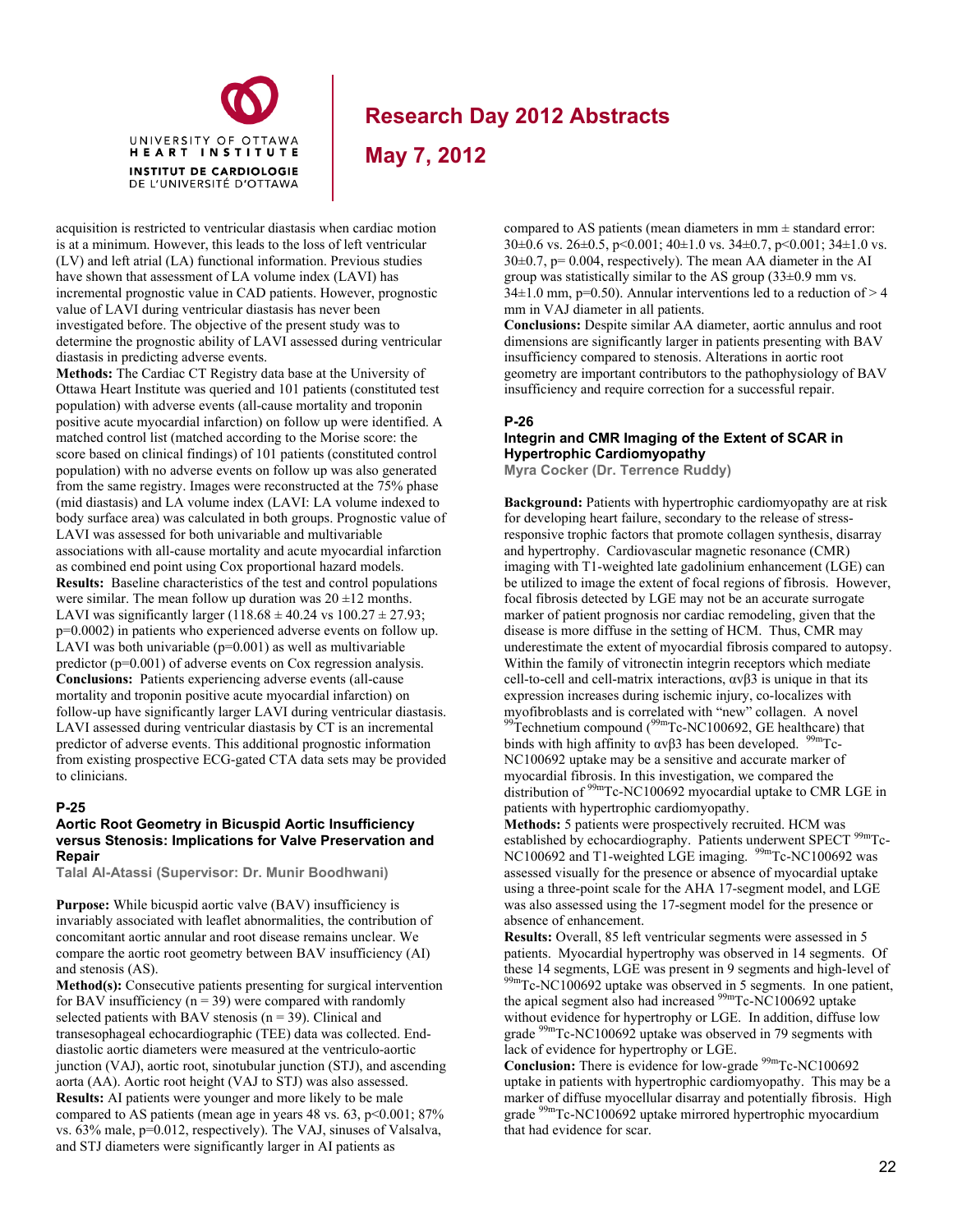

**May 7, 2012**

#### **P-27**

#### **Exercise Stress FDG Imaging as a More Sensitive Indicator of the Extent of Myocardial Ischemia**

**Taylor F. Dowsley (Dr. Terrence Ruddy)** 

**Purpose:** Single photon emission computed tomography myocardial perfusion imaging (SPECT-MPI) is established as a sensitive indicator for the detection of obstructive CAD. However in a substantial number of patients with an abnormal SPECT-MPI study, the extent of abnormal perfusion is underestimated. This relates to several factors including non-linear uptake of myocardial tracer and the fact that relative, not absolute, perfusion is assessed such that often only the most severe areas of relative perfusion abnormality are discernable. The predominant energy substrate for the heart during normal metabolism is fatty acids. During an ischemic insult there is rapid and profound upregulation of glucose extraction from the circulation via Glut 4-mediated transport. The purpose of the present study was to determine if PET imaging of FDG uptake during exercise stress will identify areas of stress-induced ischemia and be more accurate at defining the extent of myocardium involved compared with stress MPI.

**Methods:** A total of 8 patients have been recruited to undergo FDG imaging including 4 normals and 4 with CAD. The extent of ischemic myocardium was compared between FDG imaging and relative perfusion imaging with PET or SPECT MPI and correlated with areas of obstructive CAD on cardiac computed tomography angiography (CTA) or invasive coronary angiography.

**Results:** In normals, there was no focal myocardial uptake of FDG consistent with the absence of ischemic myocardium. Patients with stress-induced reversible perfusion defects on SPECT-MPI suggestive of ischemia also showed corresponding focal uptake of FDG. However the extent of myocardium involved was greater for stress FDG PET than SPECT-MPI. In one representative example, SPECT-MPI showed evidence of ischemia in the RCA territory whereas there was focal FDG uptake in both the RCA and LCX territories. CTA showed significant obstructive disease in both the RCA and LCX territories indicating a more accurate representation from FDG PET than SPECT-MPI.

**Conclusion:** These results suggest that exercise FDG PET imaging is feasible and shows potential to be a more sensitive indicator of the extent of myocardial ischemia than SPECT-MPI.

#### **P-28**

#### **Prognostic Value of Coronary Calcification Detected by Cardiac Computed Tomography in Patients with Renal Dysfunction**

**Girish Dwivedi (Supervisor: Dr. Benjamin Chow)** 

**Purpose:** Coronary artery calcification (CAC) may represent an important mediator of the association between renal dysfunction and cardiovascular events. Previous studies have revealed incongruent results with regards to association between CAC detected on multislice computed tomography (CT) and renal dysfunction of various grades. Moreover, incremental prognostic value of CAC over other clinical variables including various grades of renal dysfunction has not been investigated.

**Methods:** A large international multicenter registry (CONFIRM Registry) was queried, and patients with CAC, left ventricular

ejection fraction and creatinine data were screened. Patients with a history of myocardial infarction, coronary revascularization, or cardiac transplantation were excluded. The National Cholesterol Education Program (NCEP)-Adult Treatment Panel III risk, CAC severity on cardiac CT (based on 5 point Agaston score:  $0;1-100;101 400$ ;  $401-1000$ ;  $>1000$ ) was calculated for each patient. Renal function was estimated using the estimated glomerular filtration rate (eGFR) formula.

**Results:** 27,125 patients underwent cardiac CT at 12 participating centres, with a total of 4529 patients meeting the analysis criteria. Follow-up was available for 4497 (99.3%) patients ((median followup 18.6 months). All-cause mortality occurred in 53 patients. All cause mortality increased with worsening levels of CAC across the entire spectrum of renal function. Multivariate Cox proportional hazards models revealed that both CAC (hazard ratio 1.57; 95% CI 1.28 to 1.94) and eGFR (hazard ratio 1.85; 95% CI 1.28 to 2.66) were independent predictors of all cause mortality after accounting for NCEP risk score.

**Conclusions:** Our results demonstrate that cardiac CT measures of CAC severity provides effective risk stratification across the entire spectrum of renal function and incorporation of CAC severity provides incremental value for predicting all-cause mortality over routine clinical predictors.

### **P-29**

### **Predictive Value of Cardiac Computed Tomography and the Impact of Renal Function on All Cause Mortality**

**Girish Dwivedi (Supervisor: Dr. Benjamin Chow)** 

**Purpose:** Patients with chronic kidney disease have worse cardiovascular prognosis than those without. The prognostic value of computed tomographic coronary angiography (CCTA) in patients with varying degrees of renal impairment has not been investigated. The aim of this study was to evaluate the prognostic implications of CCTA in patients with impaired renal function.

**Methods:** A large international multicenter registry (CONFIRM Registry) was queried, and CCTA patients with left ventricular ejection fraction (LVEF) and creatinine data were screened. Patients with a history of myocardial infarction, coronary revascularization, or cardiac transplantation were excluded. The National Cholesterol Education Program Adult Treatment Panel III risk and CCTA was evaluated for coronary artery disease (CAD) severity (normal, nonobstructive, or obstructive CAD) and LVEF <50%. Renal function was calculated with the Modified Diet in Renal Disease equation. Patients were followed for an end point of all-cause mortality. **Results:** Among 5655 patients meeting study criteria, follow-up was available for 5572 (98.9%) patients (median follow-up 18.6 months). All cause mortality (66 deaths) significantly increased with every 10 units decrease in renal function (hazard ratio 1.23, 95% CI 1.07 to 1.41). All-cause mortality occurred in 0.33% of patients without coronary atherosclerosis, 1.82% of patients with nonobstructive CAD, and 2.43% of patients with obstructive CAD. Multivariate Cox proportional hazards models revealed that impaired renal function (hazard ratio 2.29, 95% CI 1.65 to 3.18), CAD severity (hazard ratio 1.81, 95% CI 1.31 to 2.51) and abnormal LVEF (hazard ratio 4.16, 95% CI 2.45 to 7.08), were independent predictors of all cause mortality, after accounting for risk factors.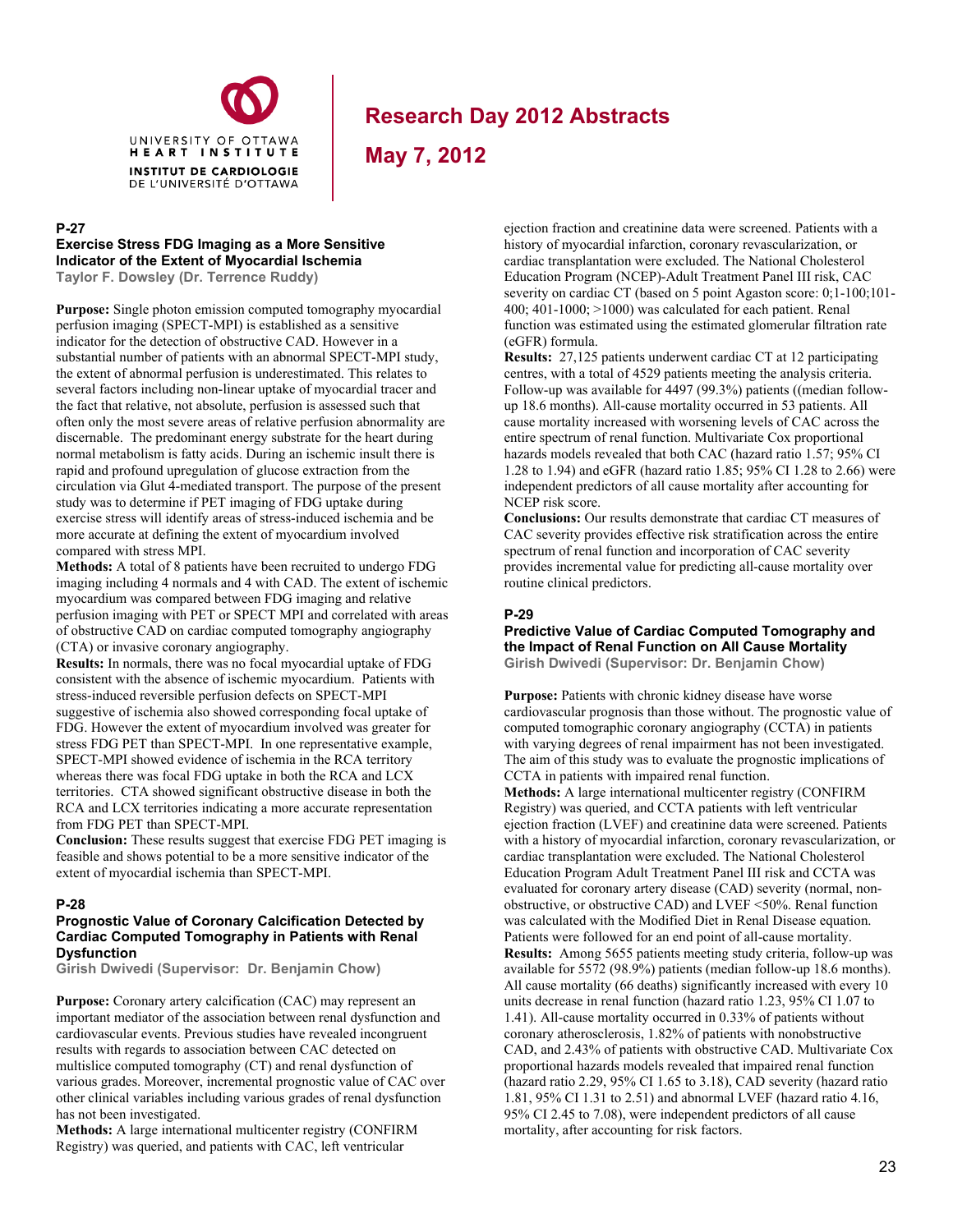

**May 7, 2012**

**Conclusions:** CCTA measures of CAD severity and LVEF provide effective risk stratification across a wide spectrum of renal function. Renal dysfunction, CAD severity and LVEF have additive value for predicting all-cause death in patients with suspected obstructive CAD.

#### **P-30**

### **Short-term repeatability of resting myocardial blood flow measurements using rubidium-82 PET imaging.**

**Matthew Efseaff (Supervisor: Dr. Robert A. deKemp)**

**Objectives:** The goal of this study was to optimize the same-day repeatability of rubidium-82 ( ${}^{82}$ Rb) myocardial blood flow (MBF) imaging with a highly automated analysis program using imagederived input functions and dual spillover corrections. **Methods:** Test-retest repeatability of resting left-ventricle MBF was measured in patients ( $n = 27$ ) with suspected coronary artery disease and healthy volunteers  $(n = 9)$ . The effects of scan-time, reconstruction and quantification methods were assessed with correlation and Bland-Altman repeatability coefficients. **Results**: Factors affecting rest MBF included gender, suspected coronary artery disease, and spillover correction ( $p \le 0.001$ ). Significant test-retest correlations were found using all analysis methods tested  $(r > 0.79)$ . The best repeatability coefficient for sameday MBF was 0.20 mL/min/g using a 6 min scan-time, iterative reconstruction, dual spillover correction, resting rate-pressure product adjustment, and left atrium input function. This protocol was significantly less variable than protocols using filtered back projection reconstruction, longer scan-time, no spillover correction, or left ventricle input function.

**Conclusion**: 82Rb PET MBF can be measured repeatably using a 6 min scan length, iterative reconstruction, dual spillover correction, rate-pressure product adjustment, and an image-derived input function in the left atrium.

#### **P-31**

#### **Aortic Plaque Inflammation and Aortic Dilatation**

**Jeewanjit S. Gill (Supervisor: Dr. Terrence Ruddy)**

**Purpose:** To determine the feasibility of assessing aortic atherosclerotic plaques with 2-deoxy-2[F-18]fluoro-D-glucose positron emission tomography (FDG PET ) / CT hybrid imaging and to determine the relationship between FDG uptake and regional aortic dilatation.

**Methods:** We recruited 6 patients from the Stroke Clinic Database at The Ottawa Hospital. The patients had the following inclusion criteria: 1) age  $> 60$ , 2) Diagnosis of stroke or TIA made by a stroke specialist within 90 days, 4) Carotid Doppler, CTA or MRA confirming the presence of bilateral atherosclerotic disease resulting in carotid stenosis of any degree, 5) 12 lead ECG or Holter monitor confirming the absence of atrial fibrillation. The exclusion criteria includes: 1) TIA or stroke in the vertebrobasilar system, 2) Index event was primary haemorrhage, 3) History of intermittent atrial fibrillation, 4) Cardiac source of embolus suspected as cause of index event (artificial valve, segmental or global LV dysfunction, congenital cardiac defect), 5) Diagnosis of vasculitis, dissection, or non-atherosclerotic carotid disease, 6) Sinovenous thrombosis, endocarditis or hypercoagulable state.

Each patient underwent CT, MRI, and FDG PET scans. CT was used to measure aortic volume and FDG PET was used to quantify the level of inflammation within aortic atherosclerotic plaque on a sliceby-slice basis. There were over 120 slices analyzed throughout the entire aorta of each patient.

**Results:** Among the patients we recruited in this study, FDG PET/CT hybrid imaging can be successfully used to assess inflammation within aortic plaques. There is a positive but weak correlation between inflammatory atherosclerotic plaques and increased aortic volume in the descending aorta ( $r^2 = 0.118$ ). No correlation was seen in the ascending aorta and a weak negative correlation ( $r^2 = 0.101$ ) was observed in the aortic arch.

**Conclusion:** Plaque inflammation can be imaged and quantified on FDG PET/CT hybrid imaging. Plaque inflammation  $(SUV > 1)$  was found throughout the aorta and was most increased in the descending aorta. Plaque inflammation was weakly correlated with dilatation of the descending aorta, supporting the concept that inflammation is a dynamic and transient process whereas anatomic changes are progressive and persistent.

#### **P-32**

#### **Clinical Outcomes in ST-Elevation Myocardial Infarction Patients Treated with the Pharmacoinvasive Strategy in the Ottawa STEMI Program**

**Nita Guron (Supervisor: Dr. Michel Le May)** 

**Background:** The pharmacoinvasive strategy has been shown to be superior to fibrinolysis alone in reducing mortality in patients with ST-Elevation myocardial infarction (STEMI). It has been recommended that STEMI programs adopt such a strategy when primary percutaneous coronary intervention (PCI) is not an option. There is currently limited real-world data on this approach. We sought to determine the outcomes of patients treated with a pharmacoinvasive approach used in the Ottawa Regional STEMI system.

**Methods:** The University of Ottawa Heart Institute's (UOHI) Regional STEMI Program has evolved to use primary PCI for 9 hospitals located within 60 km of the PCI centre, and a pharmacoinvasive strategy for 7 community hospitals beyond this limit. We studied a population consisting of STEMI patients referred to the UOHI between April 2009 and May 2010 who were treated with the pharmacoinvasive strategy. The primary endpoint consisted of a composite of death, re-infarction, or stroke during index hospitalization. Secondary endpoints included TIMI bleeding during hospitalization and death at 180 days.

**Results:** We identified 79 confirmed STEMI patients who were transferred to the UOHI after receiving fibrinolytic therapy (94% of patients received tenecteplase, while 6% received reteplase) and who had a coronary angiogram performed within 24 hours. Amongst these patients, 75% were male, 20% had diabetes, 48% had hypertension, and 53% were active smokers. The median age was  $61 \pm 11$ yrs. Location of the infarct was anterior in 50% of cases and 89% of patients presented as Killip class I. PCI was performed in 89% of patients, coronary artery bypass surgery (CABG) was performed in 8.6% of patients, and 3.4% of patients were treated with medical therapy only after their angiogram (no intervention performed). Of the 79 patients, 42% required rescue PCI due to failure of adequate reperfusion post-fibrinolysis. Initial angiography revealed baseline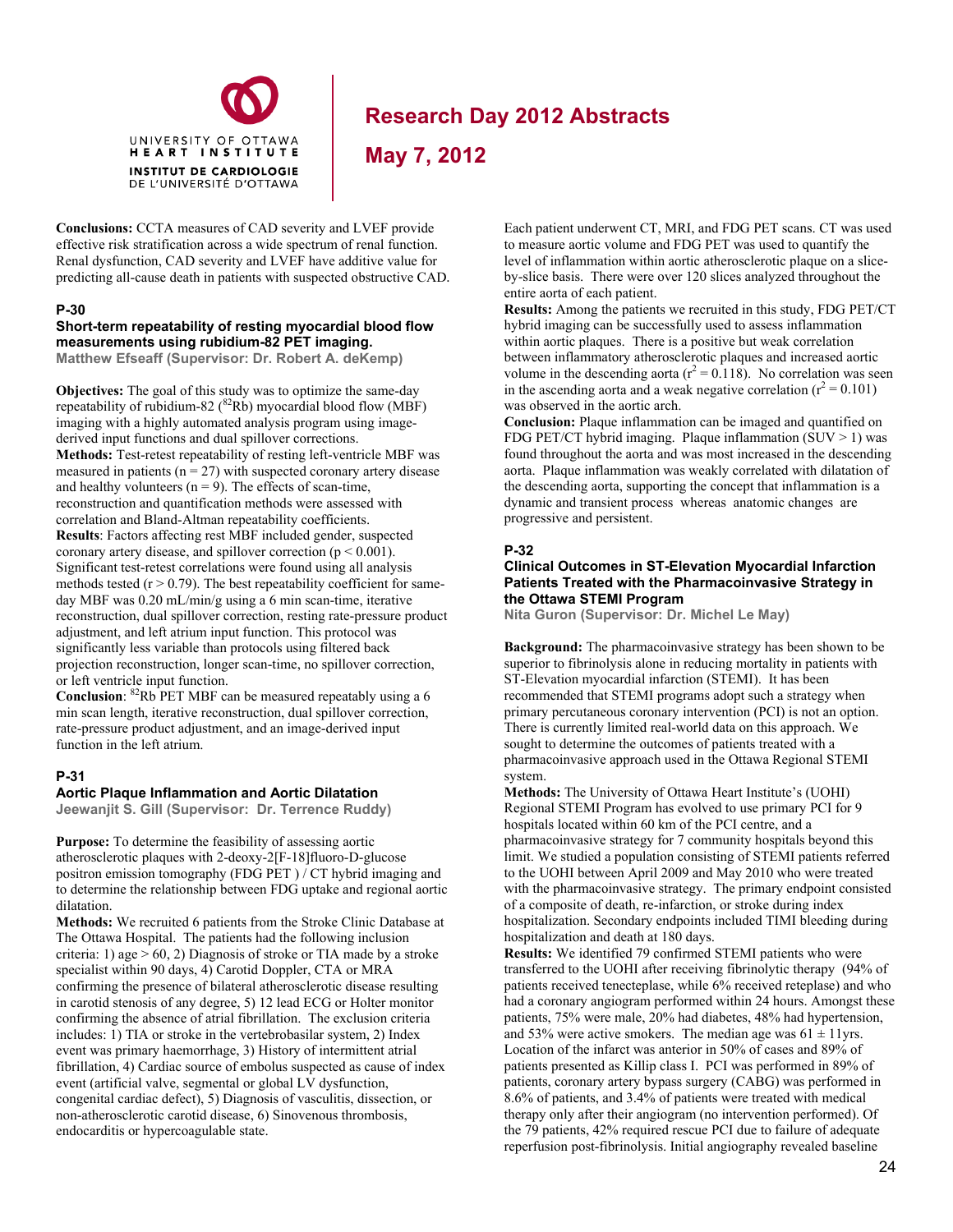

**May 7, 2012**

TIMI 3 flow in 51% of patients and post-intervention TIMI 3 flow was achieved in 97% of patients. The primary outcome occurred in 2 (2.6%) patients during hospitalization; death occurred in 1 patient (1.3%), and stroke in 1 patient (1.3%). No patients experienced reinfarction during index hospitalization. At 180-day follow-up, death occurred in 2 (2.5%) patients and re-infarction occurred in 1 (1.3%). TIMI major non-CABG bleeding occurred in 2.5% of patients, while 6.3% experienced TIMI minor non-CABG bleeding. Of the 6 patients who underwent CABG, a major CABG-related bleed occurred in 1 (17%) patient during hospitalization.

UNIVERSITY OF OTTAWA HEART INSTITUTE **INSTITUT DE CARDIOLOGIE** DE L'UNIVERSITÉ D'OTTAWA

**Conclusion:** Our research demonstrates that treating STEMI patients in the Ottawa region with a pharmacoinvasive approach results in relatively low mortality. These results support the principle that a pharmacoinvasive strategy is feasible in a real-world setting and is associated with a favorable clinical outcome.

#### **P-33**

#### **Identification of Vulnerable Aortic Plaque in Conventional FDG-PET Myocardial Viability**

 **Yingwei Liu (Supervisor: Dr. Terrence Ruddy)** 

**Purpose:** <sup>18</sup>F-fluorodeoxyglucose (FDG) positron emission tomography (PET) has been shown to be useful in identifying vulnerable plaque in major arteries. This study evaluated the feasibility of vulnerable plaque detection using routinely acquired cardiac FDG-PET viability studies in patients with severe coronary artery disease and left ventricular dysfunction. **Methods:** Clinically indicated FDG-PET/computed tomography (CT) myocardial viability scans from 103 patients were retrospectively analyzed for FDG uptake in the proximal, ascending and descending thoracic aorta. PET emissions were co-registered with CT images based on extra-cardiac landmarks. Blood pool Standardized Uptake Value (SUV) of FDG uptake was determined from the lumen of the inferior vena cava. Plaque uptake was graded according to activity relative to blood pool using peak and mean target-to-background ratio (TBR): Grade  $0 - 1$ , Grade  $1 - 1.01$ -1.49; Grade  $2 - 1.5 - 1.99$ ; and Grade  $3 - > 2$ . Two plaque quantifications method were used: the lesion region method and the aortic region method. Using the lesion region method, arterial plaque FDG uptake was quantified by drawing a region of interest around the individual lesions in the transaxial plane. Using the arterial region method, arterial plaque FDG uptake was quantified by drawing a ROI around the entire circumference of aorta in the transaxial plane. **Results:** Of the 103 patients, 71 (68.9%) had a history of myocardial infarction,  $88 (85.4\%)$  were on statins, and  $70 (68\%)$  were on angiotensin-converting enzyme (ACE) inhibitors. Using the lesion region method, increased FDG uptake (mean TBR grade 1-3) was seen in 79/103 patients (77%), and grade 3 aortic uptake based on peak TBR was found in 12/103 patients (12%). Using the arterial region method, increased FDG uptake (mean TBR grade 1-3) was seen in 54/103 patients (52%), and grade 3 aortic uptake based on peak TBR was found in 9/103 patients (9%).

**Conclusions:** Detection of vulnerable atherosclerotic plaque in the aorta with conventional FDG viability scans is feasible. The rate of very positive uptake in this population of ischemic heart disease patients is low, possibly reflecting aggressive secondary risk factor modification including statin and ACE inhibitor use.

#### **P-34**

#### **Kryptonite, a novel bone cement for primary sternal closure: mechanistic study using computerized tomography**

**S. Mastrobuoni (Supervisor: Dr. Marc Ruel)**

**Background**: After conventional median sternotomy, functional recovery, wound healing, and prevention of infection are all influenced by early bone stability. Kryptonite is a novel bone cement that enables macro-adhesion and bony interdigitation due to material expansion after application to the sternal edges during closure. Although initial clinical experience has been reported, the mode of action of Kryptonite and the anatomic findings after the initial postoperative period remain unknown, and were evaluated in a blinded, randomized controlled setting.

**Methods:** Ten patients were evaluated. Kryptonite treated patients (n=5) included 3 males, with median age 67.0 years old (range 38- 80), median BMI 33.3 (range 30.2-36.6), who underwent CABG surgery with use of bilateral internal thoracic arteries, and who received Kryptonite in addition to conventional sternal wire closure. They were compared to 5 controls with similar characteristics who did not receive Kryptonite. Patients were prospectively followed in order to evaluate the incidence of sternal wound complications, and underwent a high resolution computerized tomographic (CT) scan of the chest at 1 month postoperatively to assess anatomic findings. **Results:** There were no perioperative complications. One patient in the Kryptonite group developed a deep sternal wound infection during follow-up. No dehiscence occurred in either group. In the Kryptonite group, CT scan revealed the presence of a gap (>1mm) in 4 patients, a step-off in 3, persistence of atelectasis in 5, and a pleural effusion in 2. Equivalent findings and frequency were noted in the control group ( $\hat{P} = NS$ ). None of the patients displayed bony union of the sternum at 1 month postoperatively.

**Conclusion**: Although Kryptonite appears to be safe and easy to use, blinded chest CT scans did not show any significant benefit on sternal healing. Larger studies are needed to further evaluate the clinical effectiveness of Kryptonite.

#### **P-35**

#### **The prognostic value of change in RV function as measured on Radionuclide Ventriculography in patients with Heart Failure**

**Brian Mc Ardle (Supervisor: Dr. Lisa Mielniczuk)** 

**Purpose:** To evaluate the prognostic value of change in RV function as measured by gated-equilibrium Radionuclide Ventriculography (RNV) in patients with known cardiomyopathy.

**Methods:** We retrospectively analyzed the clinical records of patients with new- onset heart failure that attended our heart Function Clinic since January 2007 and included all patients who had undergone at least two RNV scans during the follow up period. Information on subsequent clinical events was obtained from patient records over the follow-up period.

RV and LV EF were measured semi-quantitatively on planar gated equilibrium RNV on an LAO projection to achieve optimal separation of heart chambers and change in both RV (ΔRVEF) and LV (∆LVEF) function was measured as a percentage of the baseline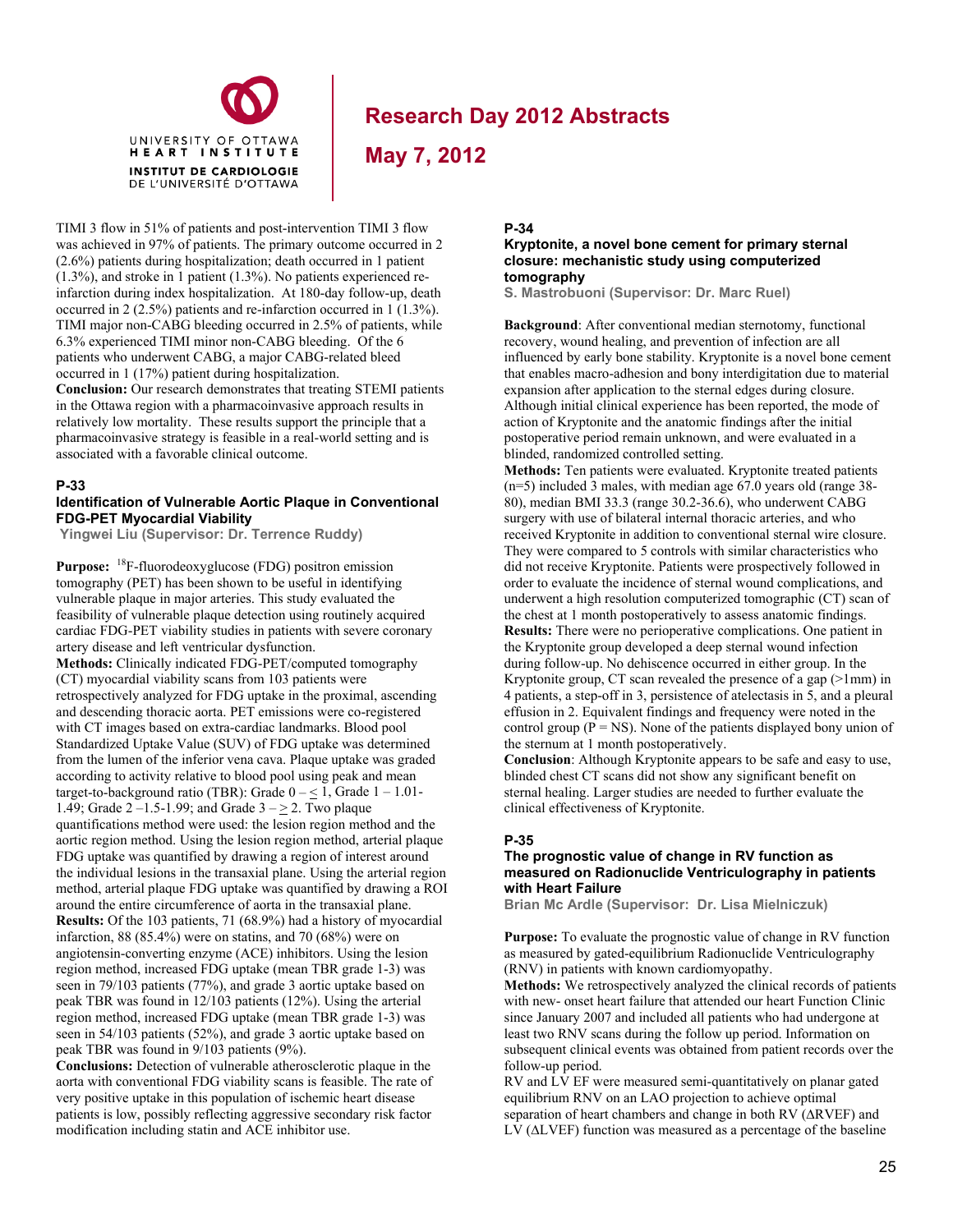

**May 7, 2012**

EF with a  $>10\%$  increase or decrease relative to baseline being significant.

Using a Pearson's test we correlated ∆RVEF with ∆LVEF and also evaluated the prognostic value of ∆RVEF using a multivariate logistic regression model including Age, creatinine, and ∆LVEF for the composite outcome of; all cause mortality, heart transplant, and heart failure hospitalization.

**Results:** We included 118 patients for analysis (75% male, mean age 59 +/-27 years, 56% ischemic cardiomyopathy, mean follow-up 3.37 +/- 2.1 years, mean LVEF 31% +/-20, mean RVEF 30%+/-22). During the follow up period there were 23 events (6 deaths, 3

transplants and 14 heart failure admissions).

There was a statistically significant correlation between ∆RVEF and ∆LVEF (r= 0.43 p<0.0001). Univariate analysis of ∆RVEF showed a trend towards event prediction, with a positive ∆RVEF having an OR of; 0.297 ,95% Ci 0.076-1.159, p=0.08.

Both RVEF on follow-up RNV and ∆LVEF were significantly associated with events (p=0.001 and 0.006 respectively) on univariate analysis.

In those with severe RV dysfunction at baseline ∆RVEF was strongly predictive of events (p=0.04) and was superior to ∆LVEF on multivariate analysis.

**Conclusion:** In this study ∆RVEF in those with severe RV dysfunction at baseline and persistent RV dysfunction in the overall population were markers of poor prognosis independent of LV function. There was a trend for delta RVEF to also be related to outcomes, but this was not statistically significant.

#### **P-36**

#### **Speckle Tracking: Effect of Age and Gender on Global and Regional Myocardial Strain**

**Chris Mykytyshyn (Supervisor: Dr. Terrence Ruddy and Dr. Kathy Ascah)** 

**Purpose:** Abnormal myocardial strain may be an early finding in myocardial disease processes. Speckle Tracking is a new ultrasound technique to measure myocardial strain from 2 dimensional echocardiographic images. The effect of gender and the aging process on myocardial strain is largely unknown. The purpose of the study was to establish the normal range for myocardial strains and determine whether gender or age affects myocardial strain. **Methods:** 24 Men and women with no prior cardiac history underwent ultrasound examination using a Phillips ie33 equipped with an S-5 probe. Routine echocardiographic measurements of left ventricular systolic and diastolic function were made on the Xcelera system. Myocardial strains (global and regional longitudinal, circumferential and radial) were calculated off- line from raw image data using Q-lab Advanced Quantification. Patients with poor image quality or cardiac pathology on routine imaging were excluded from further analysis.

**Results:** There were 20 studies of adequate quality for further analysis: 10 males (mean age 46+ 18 yrs) and 10 females (mean age 57+19 yrs). The males had larger left atrial dimension ( $p=0.045$ ), LV end-diastolic dimension ( $p=0.022$ ) and thicker posterior walls ( $p=$ .029). There were no significant differences between the men and women in systolic or diastolic function (Biplane  $EF = 67.5 + 7.1\%$  vs  $69.8 + 8.4\%$  p = .66). Mean global longitudinal strain was -14.97 + in males and  $-15.96 + 2.86$  in females. ( $p = NS$ ). Independent t-tests

demonstrated no significant difference in regional longitudinal strain between males and females (p= .05/17 using Bonferroni correction) There was no significant correlation between age and myocardial strain. Males and females were then combined into a single group for analysis of regional strain by ANOVA. There were significant differences noted in the regional longitudinal mean strains: Basal LV  $-13.25+ 2.51$ , Mid-LV  $-16.20 + 2.61$  and distal LV  $-19.21+ 3.19$  (p = .004)

**Conclusions:** Initial analyses indicate that there are no gender or age related differences in regional or global myocardial strains. There is however a significant apex to base gradient in myocardial strain.

### **P-37**

# **Measuring Coronary Artery Calcification using PET Computed Tomography Attenuation Correction Images**

**Ilias Mylonas (Supervisor: Dr. Benjamin Chow)** 

**Purpose:** We sought to understand the relationship between coronary artery calcium (CAC) measured using cardiac computed tomography (CT) and CAC using computed tomography attenuation correction (ACCT) images obtained during cardiac positron emission tomography (PET) perfusion imaging. CT measured coronary artery calcium (CAC-CT) is a well-validated and accurate tool for estimating atherosclerotic burden and prognosis. ACCT obtained during cardiac PET has been used to visually estimate CAC, however quantification using a non-gated ACCT images has not been described.

**Methods:** Patients with both CAC-CT and cardiac PET within 6 months of each other were identified. CAC-CT images were scored using the Agatston scoring method, while ACCT images were scored using different attenuation thresholds for calcium. CAC-CT and ACCT scores were compared.

**Results:** Between August 2007 and October 2010, 91 patients were included in the analysis. Interobsever reliability was excellent at all thresholds of detection tested. Pearson correlation was strongest between CAC-CT and ACCT at 50 HU threshold of detection (ACCT50). Implementing CAC categories (0, 1-100, 101-400, >400), there was a high degree of agreement between observers as well as between CAC-CT and ACCT50. Correlation was best for lower CAC scores however, as CAC-CT increased, ACCT50 was underestimated.

**Conclusion:** Quantifying CAC using ACCT images appears to be feasible and accurate. In a single cardiac PET examination, information regarding perfusion, LV function, flow quantification and CAC can be obtained without additional radiation.

### **P-38**

#### **Natural history and management of aortocoronary saphenous vein graft aneurysms: a systematic review of published cases**

**F. Daniel Ramirez (Supervisor: Dr. Edward R. O'Brien)** 

**Purpose:** Saphenous vein graft aneurysms (SVGAs) are a very rare complication of coronary artery bypass grafting (CABG). Our objective was to determine the clinical features and management options for aortocoronary SVGAs in an effort to develop an approach to identifying and managing patients with this complication.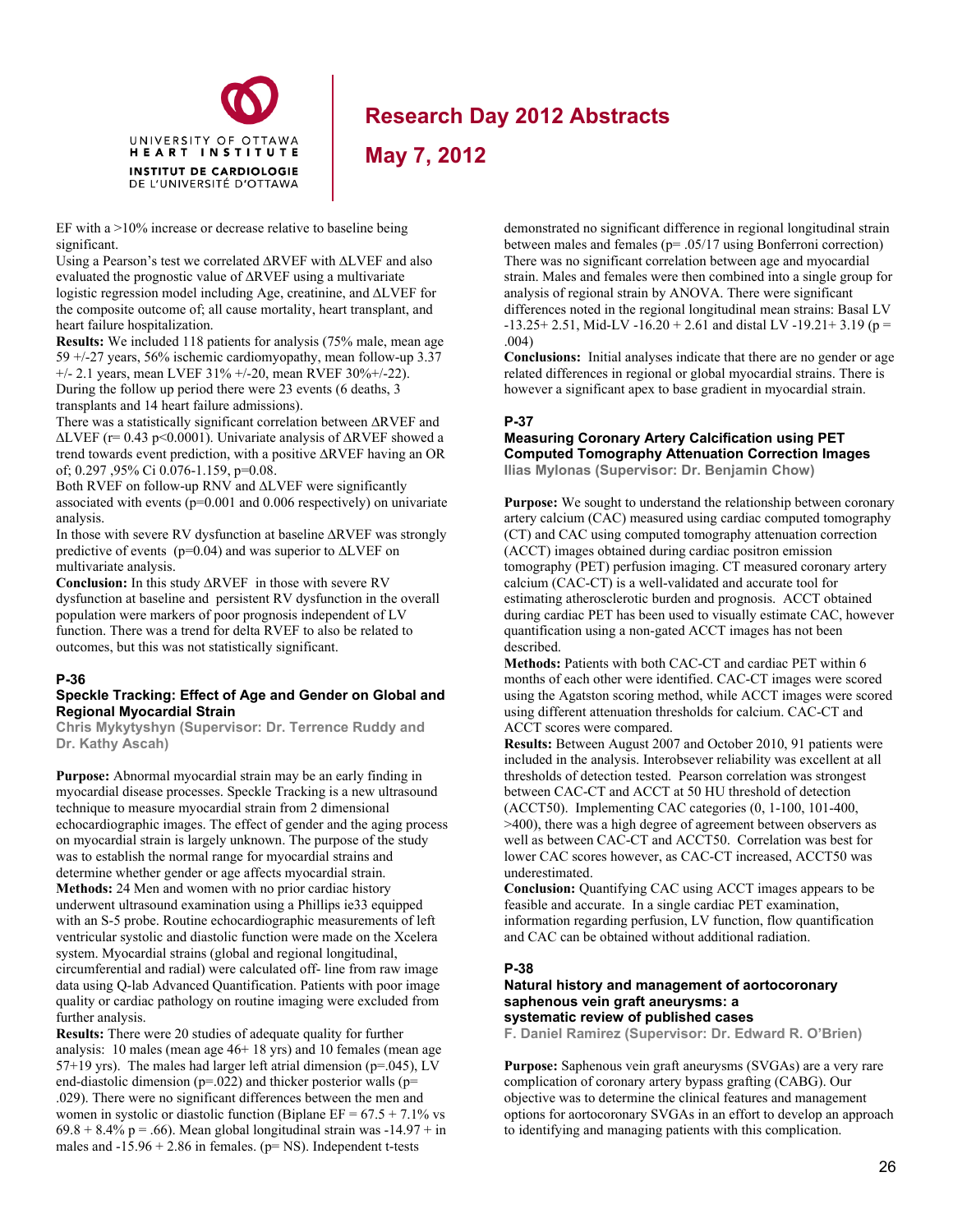

**May 7, 2012**

**Methods:** We performed a systematic review of published cases in MEDLINE and SCOPUS between 1966 and December 2010. Standardized data were extracted by two independent reviewers. We identified 209 reported cases of aortocoronary SVGAs in 168 articles. **Results:** Patients were predominantly male (86.6%) and had a mean age of 65.3  $\pm$  10.6 years. SVGAs were identified on average 13.1  $\pm$ 6.0 years after CABG with a mean diameter of  $60.7 \pm 31.8$  mm. Mechanical complications were reported in 34.0% of cases at presentation. Though most patients presented with chest pain (43.5%), SVGAs were commonly identified incidentally on imaging (35.4%). The most commonly employed investigations were cardiac catheterization (66.5%) and computed tomography (60.3%). In cases in which serial follow-up were described, the aneurysms continued to increase in size. Surgical management was reported in 58.4% of cases, percutaneous intervention in 15.8%, and conservative therapy in 20.1% with short-term mortality rates of 13.9%, 6.1%, and 23.8%, respectively.

**Conclusions:** SVGAs represent a rare but increasingly recognized complication of CABG most often seen remotely from the surgery. A large subset of patients with SVGAs are asymptomatic. It is hypothesized that the aneurysms continue to grow over time albeit at variable rates. Though further study is required, both surgical and percutaneous interventions appear to have favourable outcomes. In select patients, percutaneous management offers an alternative to repeat sternotomy.

#### **P-39**

#### **Low-dose 3D PET Rubidium ARMI (Alternative Radiopharmaceutical for Myocardial Imaging): multicentre trial standards and quality assurance**

**Jennifer Renaud (Supervisor: Dr. Robert deKemp)** 

**Purpose:** The instability of Tc-99m supply requires alternative tracers for myocardial perfusion imaging (MPI). Rb-82 PET MPI has low radiation dose and may have superior accuracy, but requires further validation using 3D PET-CT. Rb-ARMI is a multicentre trial with an initial objective of standardizing Rb-82 PET MPI with highly repeatable interpretation in Canadian centers using 3D PET-CT technology.

**Methods:** Rest and stress phantom scans were conducted at all sites to standardize image reconstruction and quantitative scoring with 4DM-PET. Patients underwent low-dose (10 MBq/kg) rest and dipyridamole stress Rb-82 MPI. Sum stress, rest (SSS, SRS) and difference scores (SDS=SSS-SRS) were visually assessed using a 17 segment model. QA cases (n=25) from all sites were co-read to assess variability of scoring and overall interpretation. Cases with SDS differences  $\geq 3$  underwent a third review to reach consensus. **Results:** Qualifying phantom scans resulted in the expected scores of SSS, SDS = 2 at all sites. Comparison of patient scores between core and recruiting sites showed very good agreement using the intraclass correlation coefficient (ICC):  $r = 0.91$  for SSS and 0.86 for SDS. 81% of SSS scores and 87% of SDS scores had differences (site-core)  $\leq$  3. Most discrepancies occurred in large defects spanning multiple segments; however, these cases were all correctly interpreted as abnormal by recruiting and core sites. Following consensus review, overall agreement improved slightly to:  $r = 0.98$  for SSS and 0.96 for SDS ( $p < 0.05$  for both). Interpretation was found to be in excellent

agreement with  $\kappa = 0.93$ . Image quality was perceived differently by the site vs. core reviewers (88% vs. 73% rated as good;  $p < 0.05$ ). **Conclusions:** With effective standardization and training, there was good agreement in scoring of Rb-82 MPI scans at the core and recruiting sites. Standardized and repeatable interpretation is achievable across imaging centers using different 3D PET-CT scanners.

#### **P-40**

#### **Downstream utilization of cardiac investigations in coronary artery by pass patients: a comparison of anatomical versus functional index imaging with CT coronary angiography or cardiac SPECT.**

**Gary R Small (Supervisor: Dr. Benjamin Chow)** 

**Background:** Five years following coronary artery by pass surgery (CABG) prognosis deteriorates. Current guidelines for SPECT imaging indicate that investigation of these patients is appropriate even in the absence of symptoms. CT coronary angiography (CTA) with devices  $\ge$ /=64 detectors offers a valid alternative risk stratification approach.

**Purpose:** We sought to determine whether anatomical imaging with CTA or functional imaging with SPECT would generate more downstream investigations in CABG patients.

**Methods:** CABG patients were identified from a SPECT registry of 25,303 individuals and a CTA registry of 9060 individuals from studies performed from January 2006- December 2010 at the Ottawa Heart Institute. 1788 SPECT and 449 CTA patients were included in the analysis. Downstream utilization of stress echocardiography, invasive coronary angiogram (ICA), stress/ rest PET, CTA and SPECT were identified from patient records for the 6 months following index investigation. Patients who underwent a SPECT study after the initial CTA remained in the CTA cohort and were not included in the SPECT cohort and vice versa.

**Results:** Both groups had a similar prevalence of symptomatic patients (46% in the CTA group versus 50% of SPECT patients (p=0.5) and males (81% of SPECT and 78% of CTA patients). CTA patients were younger (66 versus 68 years old, p=0.005). In the CTA cohort 98 (22%) patients underwent downstream procedures versus 218 (12%) (+PET) following a SPECT equating to an absolute increase of 10% and a relative increase of 83% (P<0.0001). The increase was due to rise in the number of ICAs performed following CTA (10% of SPECT patients versus 17% of CTA patients p<0.0001).

**Conclusions:** Increased downstream utilization of tests occurred in CABG patients who underwent a CTA as their index study. This could not be explained by the prevalence of symptoms and was largely caused by an increase in the number of invasive angiograms. The increase in downstream utilization of invasive angiography following CTA may reflect a tendency of this technique to exaggerate the severity of a coronary lesion particularly in the presence of calcified coronary lesion, likely to be present in this population. Initial functional imaging with SPECT may help to prevent increases in downstream testing in the CABG population.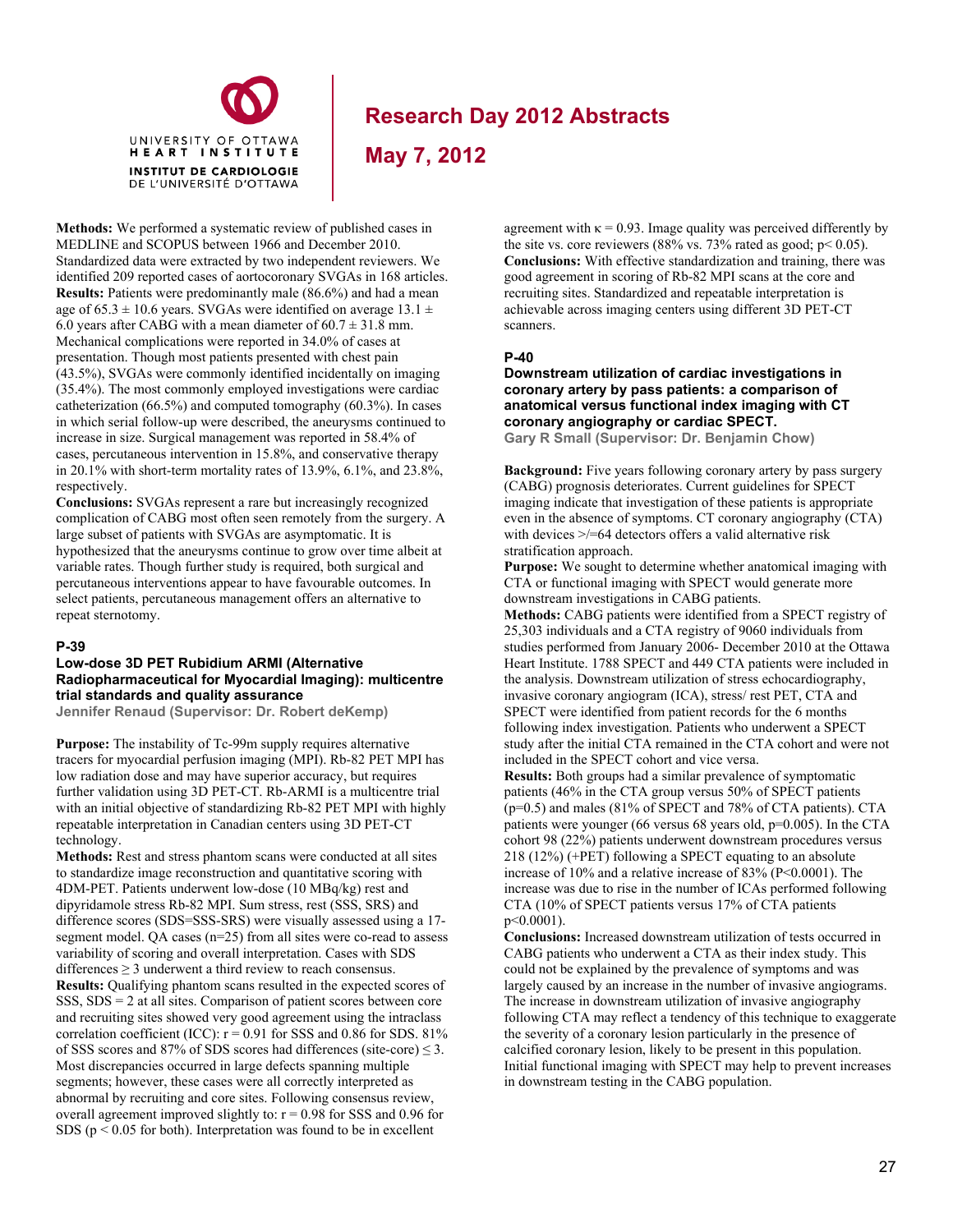

**May 7, 2012**

#### **P-41**

**Incremental value of left ventricular function assessment on gated rest /stress dipyridamole technetium 99m SPECT imaging in the assessment of myocardial viability Gary R Small (Supervisor: Dr. Robert Beanlands)**

**Background:** Gated SPECT perfusion imaging is used in the evaluation of patients with ischemic cardiomyopathy to assess viability using resting perfusion and ischemia. The gated component of the scan assesses left ventricular function (LV) but is not used in the evaluation of viability. Changes in LV function on rest and stress imaging could indicate myocardial contractile reserve: measurement of which may contribute to viability assessment.

**Purpose:** We sought to determine whether measurement of contractile reserve would have incremental utility in the assessment of myocardial viability using rest/stress SPECT imaging. **Methods:** From a SPECT registry of 25,303 patients, 34 individuals were identified who had ischemic cardiomyopathy (LVEF</= 35%,  $\ge$ /= 70% stenosis in  $\ge$ /=1 coronary artery) and had undergone an 18F-Flurodeoxyglucose (FDG) /perfusion PET scan within 6 months of the dipyridamole/ technetium  $99m$  tetrafosamin (Tc $^{99m}$ ) SPECT study. Ischemic segments ( $\langle 70\%$  tracer uptake on stress  $\ge$ /=10% improvement on rest) were declared viable and not used in wall motion analysis. Segments with persistent defects were analyzed for changes following stress in wall motion (using a 5 point scale) and wall thickness (>10% change). Segments with >/=50% FDG tracer uptake on FDG PET scanning were declared viable.

**Results:** 82% of patients were male. The average age was 66. 578 segments were analyzed, 286 (49%) were ischemic and not used for contractile reserve assessment. Of the remaining 292 segments which had persistent perfusion defects, 57 demonstrated a change in wall motion, 141 showed a change in wall thickness. Segments with a change in wall motion correlated with viability at PET (45/57 (79%) r=0.88 p<0.0001). Segments where wall thickness changed also correlated with PET findings (96/141 (68%)  $r=0.99$  p<0.0001). The sensitivity and specificity of  $Tc^{99m}$  perfusion to detect viable myocardium was 61% and 85%. Sensitivity was increased by combining perfusion and regional wall motion  $(72\%, p<0.05)$ . Specificity was not (78%). Inclusion of wall thickness data did not improve the sensitivity or specificity of perfusion data findings. ROC analysis demonstrated no improvement in viability assessment with the inclusion of contractile reserve data.

**Conclusion:** Wall motion segmental change on stress/rest Tc 99m gated SPECT improved the sensitivity of perfusion alone to predict viable myocardium. The improved sensitivity of a SPECT model including perfusion and wall motion did not equate to an overall improvement on ROC analysis of the diagnostic performance of perfusion alone.

#### **P-42**

**Comparison of a New Reconstruction Algorithm "Evolution software" to the Clinically used Filtered Backed Projection (FBP) for Myocardial Perfusion SPECT Mohammed Qutub (Supervisor: Dr. Benjamin Chow)** 

**Background:** Myocardial perfusion scan (Tc-99m SPECT) is a well established method to diagnose ischemic heart disease. There are two currently used clinical reconstruction methods, first is called Filtered

Backed Projection (FBP) and second is called iterative reconstruction. A common clinical issue that arises is equivocal studies. A newly developed reconstruction algorithm "EVOLUTION Software" (GE Healthcare) improves resolution and reduces noise in the reconstructed images. This software is used to improve image quality of short acquisition "half-time" and has never been investigated in long acquisition. Cardiac PET is the gold-standard modality for functional myocardial perfusion. **Objective:** We compared images reconstructed with clinically used software and the new software, PET being a gold standard. **Methods:** Retrospectively fourty-five patients (28 males, mean age is 59.1) underwent one day rest/stress Tc-99m Tetrofosmin (Myoview) ECG gated SPECT myocardial perfusion. All patients had equivocal studies defined as either undiagnostic SPECT or strong clinical suspicion of coronary artery disease despite normal SPECT and all patients had cardiac PET scans. Images were reconstructed with clinically used filtered backed projection (FBP) method and iterative reconstruction method with CT based attenuation correction (AC), as well as the new software with CT based attenuation correction (AC). The cases were anonymized and read by consensus by two experienced readers blindly. Clinical diagnosis was based on perfusion defects and wall motion abnormalities. The results of the studies were compared to the PET scans that were also anonymized. **Results:** The new software with CT based AC changed the clinical diagnosis of 16 cases out of the 45. In 13 cases (29% of the total number of patients) the diagnosis was matching with the PET diagnosis. While in 3 cases (6% of the total number of patients) the diagnosis was different from the PET diagnosis. In the remaining 29 patients the diagnosis was unchanged amongst all different reconstruction algorithms compared to the PET diagnosis. **Conclusion:** This new software could be helpful to more accurately diagnose equivocal cases or clinically discrepant cases. This can be useful in the clinical setting where there is no facility for cardiac PET. Further prospective studies are needed to define the role of this new software.

### **ALLIED AND POPULATION HEALTH POSTER PRESENTATIONS**

#### **P-43**

#### **Extending Tobacco Treatment Excellence (ExTENDS): A Quantitative Evaluation of a National Dissemination of Systems**

**Laura Jones (Supervisor: Kerri-Anne Mullen)** 

**Background:** The Ottawa Model for Smoking Cessation (OMSC) is an evidence-based clinical smoking cessation program that uses the "5 A's" approach to cessation (ask, advise, assess, assist and arrange). The ExTENDS project was focused in the area of cessation and on the priorities of mobilization of networks and increased use of existing services and programs, knowledge transfer, and increasing the availability and use of smoking cessation medications. The purpose of this evaluation was to examine the impact of the ExTENDS project on OMSC program reach and efficacy among patients seen in outpatient clinical settings.

**Methods:** A quantitative evaluation was conducted in 32 outpatient clinical settings (20 primary care clinics and 12 specialty clinics) that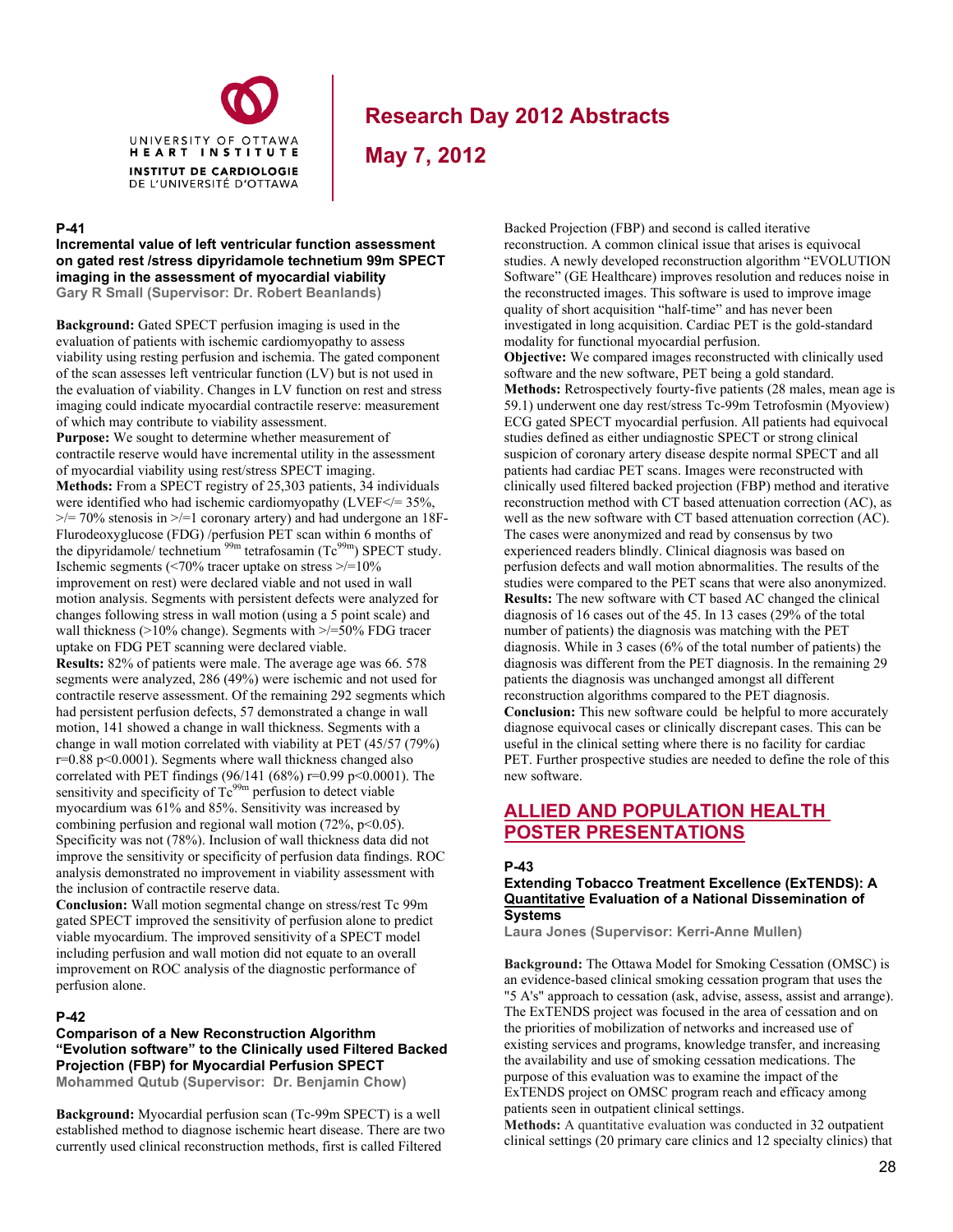

**May 7, 2012**

implemented the OMSC program during the ExTENDS project period (between November 2009 and March 2011) in health regions in British Columbia, New Brunswick, and Ontario. Baseline comparisons of patient characteristics were performed using univariate analysis of variance (ANOVA) for continuous variables and chi-square tests for categorical variables. Chi-square tests were used to compare 7-day point prevalence and 1-month continuous quit rates at 1, 3, and 6 months.

**Results:** Of the 32 implementing sites, a total of 4287 smokers received a smoking cessation consultation. Of the 4287 smokers reached by the OMSC program, 84.7% (3630 smokers) agreed to be enrolled in the 6-month automated follow-up system. Across sites, the ExTENDS project was effective at increasing smoking cessation rates among patients. The 7-day point prevalence abstinence rate was 38.6% at one month, 31.4% at 3 months, and 21.4% at 6 months. Forty-one percent of patients who were smoke-free at one month were abstinent at 6 months.

**Discussion/Conclusion:** Much has been accomplished in the area of clinical smoking cessation through OMSC initiatives and additionally with the ExTENDS project reaching over 4000 smokers. Outpatient clinics serve as an opportune venue to address smoking cessation with a captive audience - that is, in a setting that makes it possible for smokers to receive smoking cessation advice and medications from a health care professional.

#### **P-44**

#### **Learning Effect in 6-Minute Walk Testing Among Low Intensity Cardiac Rehabilitation Participants: A Pilot Study Marja-Leena Keast**

**Background:** Six-minute walk test (6MWT) has been used in our low intensity cardiac rehabilitation (CR) program at the University of Ottawa Heart Institute's Minto Prevention and Rehabilitation Centre since 2006.  $6MWT$  was adopted instead of peak  $VO<sub>2</sub>$  exercise stress testing as it is better tolerated by elderly, low intensity CR participants. Results of the 6MWT are used for initial and final exercise prescription, and as an outcome measure for functional capacity.

**Objectives:** The purpose of the present research was to evaluate the degree of learning effect in 6MWTs at baseline and after 12 weeks among participants in our on-site, low intensity CR program. We also assessed the actual treatment effect post-program.

**Methods:** A total of 62 participants (50% male; mean age 69.7 yrs  $\pm$ 9.5) enrolled in the low intensity CR program were recruited into the study. Two 6MWTs (walk 1, walk 2) were performed at baseline and two 6MWTs (walk 3, walk 4) at 12 weeks. The walking distance between walks 1,2 and walks 3,4 were compared to detect any learning effect pre- and post-program. Learning effects and METs at baseline and 12 weeks were also compared. To account for any sex differences, men and women were analyzed separately. Paired *t*-test was applied for the analysis.

**Results:** Overall, participants walked a greater average distance at 12 weeks compared to baseline (447 m  $\pm$  92 vs. 404 m  $\pm$  91; *p*<0.001). A significant learning effect was observed for both men and women during baseline 6MWTs. For the 12-week 6MWTs, men alone had a significant learning effect. When comparing baseline and 12-week learning effects, only women demonstrated a significantly higher learning effect at baseline than at 12 weeks (15 m  $\pm$  35 vs. -4 m  $\pm$  30; *p*=0.037), although learning effect for men was also higher at

baseline than at 12 weeks (23 m  $\pm$  28 vs. 12 m  $\pm$  31; *p*=0.066). Average METs significantly increased after 12 weeks in the entire sample (3.13 METs  $\pm$  0.43 vs. 2.90 METs  $\pm$  0.44; *p*<0.001), and for men and women separately.

**Conclusions:** Participation in a 12-week low intensity CR program significantly improved METs level. This finding confirms our belief that the 6MWT is a valid functional capacity assessment tool in the low intensity CR population. Our results also underscore the importance of conducting a practice 6MWT at program entry since baseline learning effect was higher than the learning effect at 12 weeks.

#### **P-45**

#### **Pilot study of a screening and intervention program for diabetes among hospital patients: the Ottawa Model for Undiagnosed Diabetes**

**Jana Kocourek (Supervisor: Dr. Robert Reid)** 

**Background:** Systematic screening of hospitalized patients for hyperglycemia may allow previously unrecognized cases of diabetes mellitus (DM) to be identified and connected to community care. We conducted an observational study in patients presenting to hospital for coronary artery disease (CAD) and orthopedic surgery to assess the feasibility of a systematic screening and intervention protocol for hyperglycemia to identify new cases of DM.

**Methods:** Three hundred and fifty four consecutive, consenting patients without known DM underwent baseline blood testing and were classified as diabetes unlikely or possible diabetes on the basis of HbA1C and random or fasting blood glucose levels. Attending physicians, patients, and the patient's primary care provider were informed of all 'possible diabetes' classifications. Patients with possible diabetes were asked to return to the study centre 6 weeks after hospitalization for confirmatory 2h oral glucose tolerance testing (2h OGTT). Levels of eligibility, consent, adherence and protocol completion were used as indicators of program feasibility. The primary outcome was the number of new cases of DM confirmed by 2h OGTT, 6 weeks after hospital discharge.

**Results:** Among 2288 patients with CAD, 659 were eligible for screening (28.8% of those assessed), 224 consented (34.0% of those eligible), 14 were classified as DM possible (6.3% of those consenting), and 9 (75.0% of those with possible diabetes) completed the 2h OGTT. Among 188 patients undergoing orthopedic surgery, 136 were eligible for screening (72.3% of those assessed), 130 consented (95.5% of those eligible), 10 were classified as DM possible (7.6% of those consenting), and 8 (80.0% of those with possible diabetes) completed the 2h OGTT. Of the 17 OGTT tests completed 6 weeks after hospitalization, DM was confirmed in 11 patients (65%) and impaired glucose tolerance was confirmed in 6 patients (35%). All confirmed cases of DM were under the care of their primary care provider within 6 weeks of hospital discharge. **Conclusions:** Systematic screening for hyperglycemia among 354 hospitalized patients yielded 11 confirmed cases of DM (3.1% of those screened) and 6 cases of impaired glucose tolerance (1.6% of those screened). The screening protocol is more feasible to apply in patients presenting for orthopedic surgery compared to patients presenting with CAD, primarily because more orthopedic patients are eligible for screening. It may be feasible to evaluate the protocol in patients presenting to hospital for orthopedic surgery in multiple sites.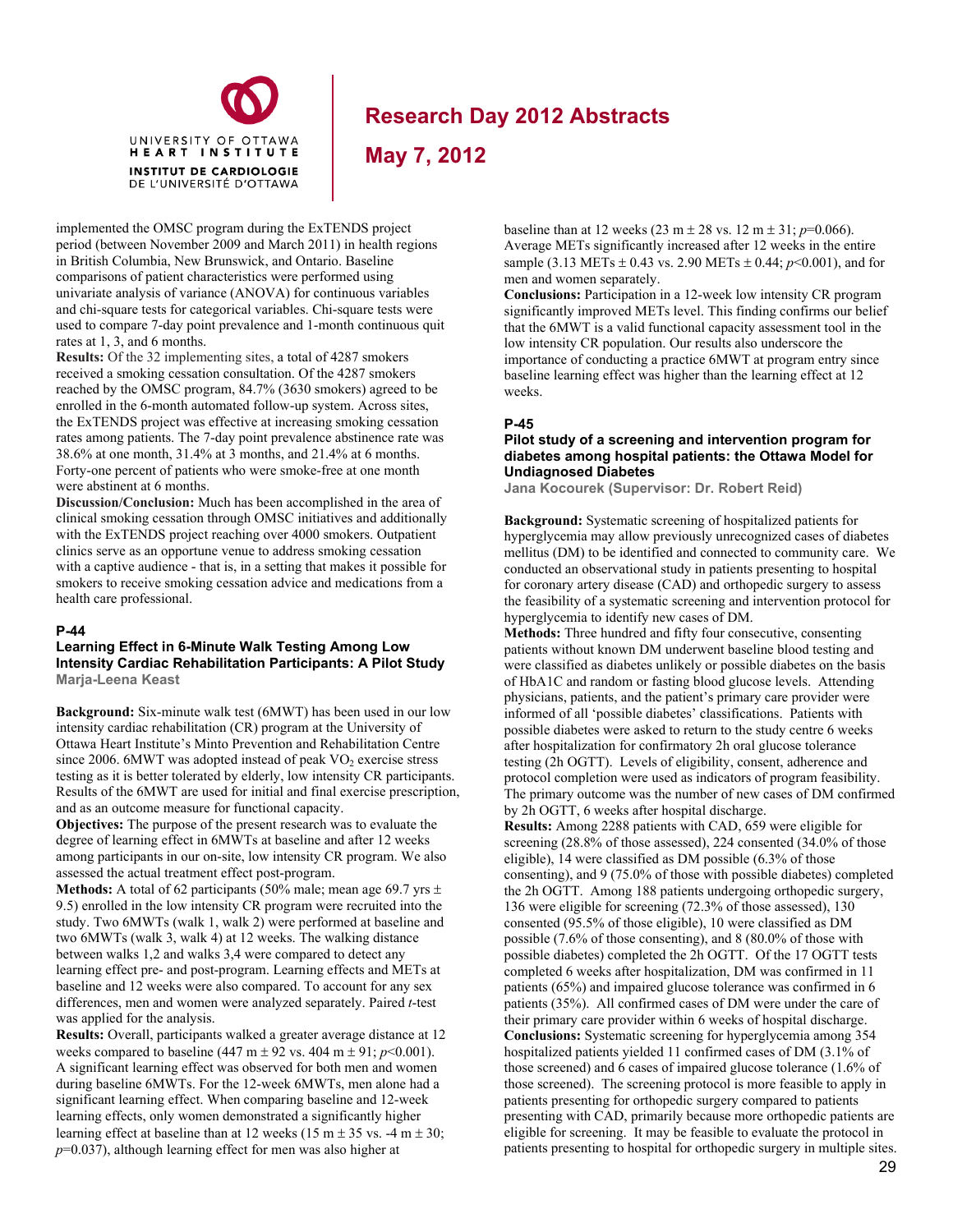

**May 7, 2012**

### **P-46**

#### **Extending Tobacco Treatment Excellence (ExTends): A Qualitative Evaluation of Factors Relating to Program Sustainability**

**Jana Kocourek (Supervisor: Kerri-Anne Mullen)** 

**Background:** The Ottawa Model for Smoking Cessation (OMSC) is an evidence-based intervention program for smoking cessation in clinical settings. The *Extending Tobacco Treatment Excellence: A National Dissemination of Systems* (ExTENDS) project was an initiative designed to expand the OMSC across a spectrum of clinical environments, mainly outpatient clinical settings. The purpose of this evaluation was to examine the impact of the ExTENDS project on factors related to the sustainability of the OMSC program. **Methods:** A qualitative evaluation was completed to examine relevant factors at the healthcare provider, organizational, and health authority levels related to program sustainability according to the Shediac-Rizkallah & Bone (1998) model: (1) program design and implementation factors (i.e. OMSC introduction and implementation); (2) factors within the organizational setting (i.e. clinical sites); and (3) factors in the broader system environment (i.e. regional health authority). Forty five semi-structured telephone interviews were conducted with representation from clinicians delivering the ExTENDS intervention (as per OMSC), administrative managers at participating ExTENDS sites, and key health authority officials.

**Results:** The following factors were identified as key components to program sustainability: **(1)** Program design and implementation factors: Duration of external support, sustainability or transition plan, regional partnerships, and free smoking cessation medication (Smart Cards), **(2)** Factors within the organizational setting: Designated smoking cessation coordinator or champion, and reliance on external support, **(3)** Factors in the broader system environment: Collaborative relationships with provincial and regional tobacco cessation programs.

**Discussion/Conclusion:** The process of program sustainability has the potential to be facilitated if all identified factors were considered and if service providers adopted the smoking cessation intervention program as a standard of care.

#### **P-47**

**What resources exist for health care providers to address smoking cessation among pregnant women, and what factors need to be considered for future intervention strategies in the Baffin Region of Nunavut?** 

**Chantal Nelson (Supervisor: Dr. Robert Reid)** 

**Background:** This study investigated the perspectives of health care providers on barriers and facilitators of smoking cessation for pregnant women in the North and to examine what smoking cessation resources are available for health care providers in the Baffin Region. **Methods:** This was a qualitative study using a structured interview. The study took place in two, 3-week recruitment periods, between October 2008 and October 2010 in 13 communities in the Qikiqtaaluk region of Nunavut.

**Results:** 83.3%, of the health care providers (HCP) asked pregnant women about their smoking status; 75.0% assessed readiness to quit

smoking and 66.7% advised their pregnant patients to quit smoking. HCP who did not advise women to quit was because: HCP felt women knew and understood the harms of smoking; providing education on the effects of smoking was more effective than advising them to quit; and the context of the patient encounter did not permit this discussion. With the exception of the posters, no smoking cessation resources were identified for pregnant women. **Discussion/Conclusion:** Most of the health care providers in this sample felt that addressing smoking cessation among pregnant women in the North was necessary as the extended networks of smokers provide ample opportunity for pregnant women to continue smoking, be exposed to smoke or relapse into smoking if she succeeds in quitting. The current approach used by health care providers to address smoking cessation with their patients ranged considerably, from no approach, guilt tactics, and supportive dialogue. A more unified strategy may be needed in the Baffin Region.

#### **P-48**

#### **A qualitative exploration of physical activity patterns among family members of people with coronary heart disease**

**Dana Riley (Supervisor: Dr. Robert Reid)** 

**Introduction:** Physical inactivity is a well-known risk factor for coronary heart disease (CHD). Targeted interventions aimed at family members of those with established CHD may be an effective way to identify individuals at high risk and link them to effective risk factor modification. The objective of the current study was to investigate, using a family systems perspective, the role of recent hospitalization of a spouse or parent for CHD in activating family members to engage in physical activity (PA).

**Methodology:** A qualitative research design was employed involving semi-structured interviews to elicit perceptions of the factors in the social and physical environment that influence PA. Interviews were audiotaped, transcribed, coded and analyzed, which involved inductively documenting emerging themes.

**Findings:** Interviews were conducted with 36 participants; 17 spouses and 19 offspring. Spouses were more likely to provide care and support and to engage in PA with their spouse after the CHD event. Many spouses expressed that their own PA was limited by the capabilities of their partner. Offspring expressed an increased perception of their own future risk of CHD, citing genetics as a prominent concern; however, this did not necessarily translate into PA behaviour change.

**Conclusion:** There are fundamental differences in how spouses and offspring engage in PA and how they adapt their PA following a CHD event in a family member. The data suggests awareness of an increased susceptibility to CHD is not stimulating participants to increase their own PA to prevent future risk, particularly among offspring, but they may take other actions. Spouses are more likely to engage in PA with the CHD patient than offspring, suggesting this shared environment can promote PA, although intensity may be limited. Family members may need additional interventions to translate their perceived future risk of CHD into current PA behaviour change.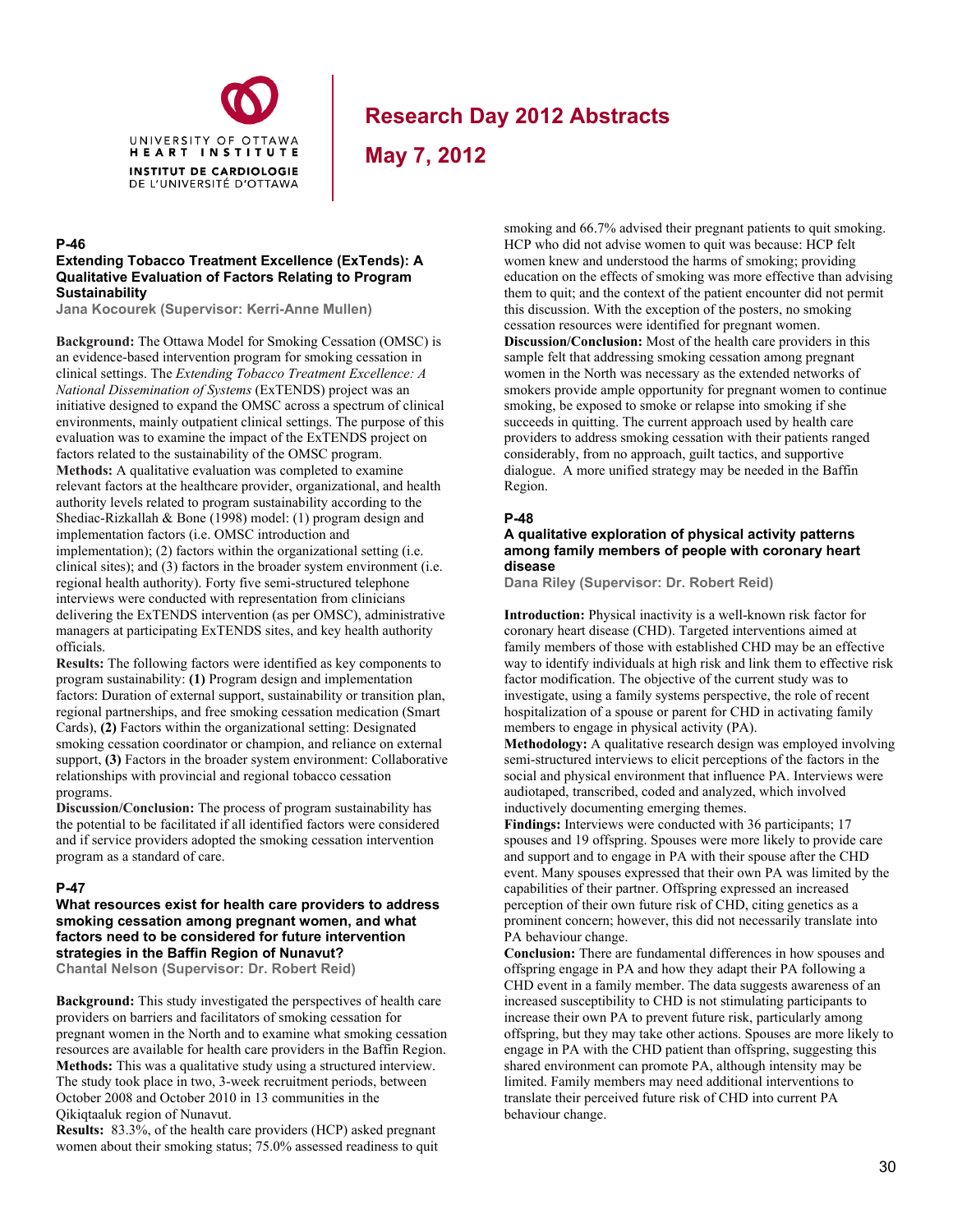

**May 7, 2012**

#### **P-49**

**Effects of a 12-week behavioural risk reduction program on physical activity levels in family members of patients with coronary heart disease: Secondary outcomes from a randomized controlled trial** 

**Dana Riley (Supervisor: Dr. Robert Reid)** 

**Background:** Interventions to increase moderate-vigorous physical activity (MVPA) among family members of patients with coronary heart disease are needed.

**Purpose:** To determine whether a 12-week behavioural risk reduction intervention caused self-reported MVPA to increase and to identify the associated Theory of Planned Behaviour (TPB) constructs.

**Methods:** Three hundred twenty-four physically inactive (<150 minutes/week MVPA) participants were enrolled in a randomized controlled trial. The main outcome was achievement of guideline recommended levels of MVPA (≥150 minutes/week) at 12-weeks. Groups were compared using logistic regression. TPB constructs were examined using t-tests and Spearman rank correlations.

**Results:** Intervention participants were significantly more likely to meet MVPA guidelines at 12-weeks (OR=3.54, 95% CI 2.22-5.63, p<.001). The outcome was significantly correlated with increases in control belief, behavioural belief, subjective norm, attitude, perceived behavioural control and intention (all p<.01) among intervention participants and attitude  $(p<0.01)$  and intention  $(p<0.01)$  among controls.

**Conclusion:** The intervention caused self-reported MVPA to increase; this was significantly correlated with greater increases in TPB constructs among intervention participants.

#### **P-50**

### **Neighbourhood walkability and physical activity among family members of people with heart disease who participated in a randomized controlled trial of a behavioural risk reduction intervention**

**Dana Riley (Supervisor: Dr. Robert Reid)**

This study adds to the current literature investigating the relationship between individuals' physical activity (PA) and the built environment. Self-reported PA from a prospective behavioural risk reduction intervention was explored in the context of objectively measured Walk Scores and neighbourhood walkability in Ottawa, Canada. It was hypothesized that (i) participants living in high walkability neighbourhoods would be more likely to meet the PA guidelines at baseline compared to participants living in low walkability neighbourhoods and (ii) walkability would interact with the intervention arm (FRR vs. SC), with participants allocated to the intervention and living in the highest walkability neighbourhoods having the highest odds of achieving the PA target  $(\geq 150$  minutes MVPA/week) at 12-weeks.

Participants in the intervention arm had significantly higher odds of meeting PA guidelines at 12-weeks compared to the standard care control group. This was not influenced by Walk Scores or walkability. This individual-level intervention was effective in assisting participants to overcome potential structural barriers presented by their neighbourhood to meet PA guidelines at 12-weeks.